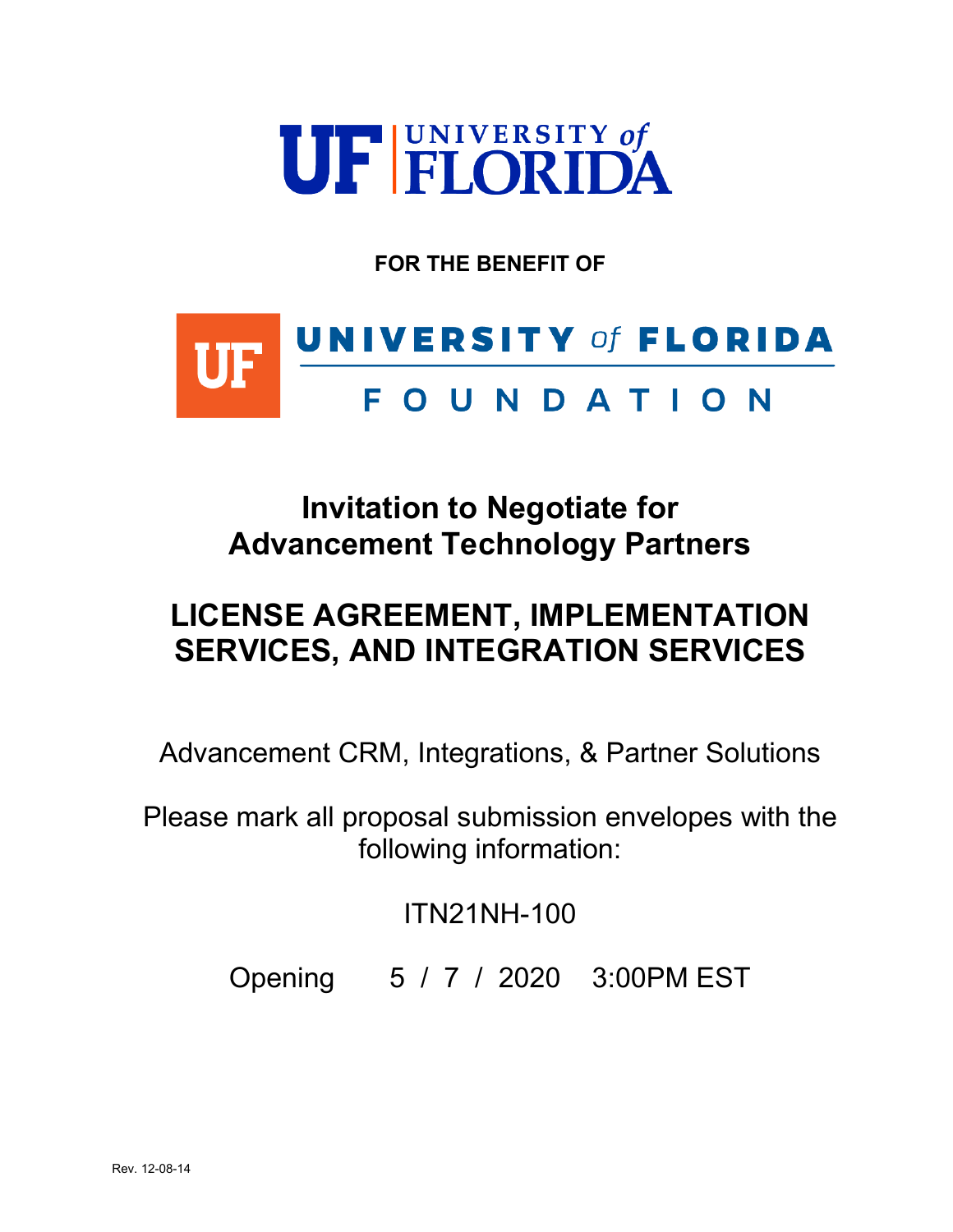# **Contents**

| 1.0  | STATEMENT AND SCOPE OF WORK                                              | 6              |
|------|--------------------------------------------------------------------------|----------------|
| 1.1  | Summary                                                                  | 6              |
| 1.2  | Scope of Work                                                            | 6              |
|      | 1.2.1 Overview                                                           | 6              |
|      | 1.2.2 Lot Overview                                                       | $\overline{7}$ |
|      | 1.2.2.1 Lot 1: Core CRM                                                  | 8              |
|      | 1.2.2.2 Lot 2: Integrations                                              | 9              |
|      | 1.2.2.3 Lot 3: Communities & Portals                                     | 10             |
|      | 1.2.2.4 Lot 4: Online Giving                                             | 10             |
|      | 1.2.2.5 Lot 5: Event Management                                          | 11             |
|      | 1.2.2.6 Lot 6: Digital Marketing                                         | 11             |
|      | 1.2.2.6 Lot 7: Data Catalog                                              | 12             |
|      | 1.2.2.7 Lot 8: Implementation Services                                   | 13             |
| 1.3  | Term of Agreement                                                        | 13             |
| 1.4  | Coverage and Participation                                               | 13             |
| 1.5  | University and Foundation Demographics                                   | 13             |
| 2.0  | EVALUATION PROCESS AND METHOD OF AWARD                                   | 14             |
| 2.1  | Method of Award                                                          | 14             |
| 2.2  | Selection, Negotiation, Additional Information                           | 15             |
| 2.3  | <b>Pre-Award Presentations</b>                                           | 15             |
| 2.4  | <b>Pre-Award Negotiations</b>                                            | 15             |
| 2.5  | Vendor Protest Procedure; Notice of Proposal Protest Bonding Requirement | 15             |
| 2.6  | Contractual Intent/Right to Terminate and Recommence ITN Process         | 16             |
| 2.7  | <b>Effective Period of Proposals</b>                                     | 16             |
| 2.8  | Proposal Acceptance/Rejection                                            | 16             |
| 2.9  | Errors and Omissions in Vendors Proposals                                | 16             |
| 2.10 | Determination of and Information Concerning Vendor's Qualifications      | 16             |
| 2.11 | Apparently Conflicting Information Obtained by Vendor                    | 17             |
| 2.12 | Rejection of Vendor Counter-offers, Stipulations and Other Exceptions    | 17             |
| 2.13 | Vendor's Need to Use Proprietary Rights of the University or Foundation  | 17             |
| 2.14 | <b>Disclosure</b>                                                        | 17             |
| 3.0  | <b>SCHEDULE OF EVENTS</b>                                                | 17             |
| 3.1  | Pre-Proposal Conference                                                  | 18             |
| 3.2  | Pre-Proposal Site Visit                                                  | 18             |
| 3.3  | <b>Special Accommodations</b>                                            | 18             |
| 4.0  | PROPOSAL RESPONSE AND PREPARATION INSTRUCTIONS                           | 18             |
| 4.1  | Proposal Format Organization                                             | 19             |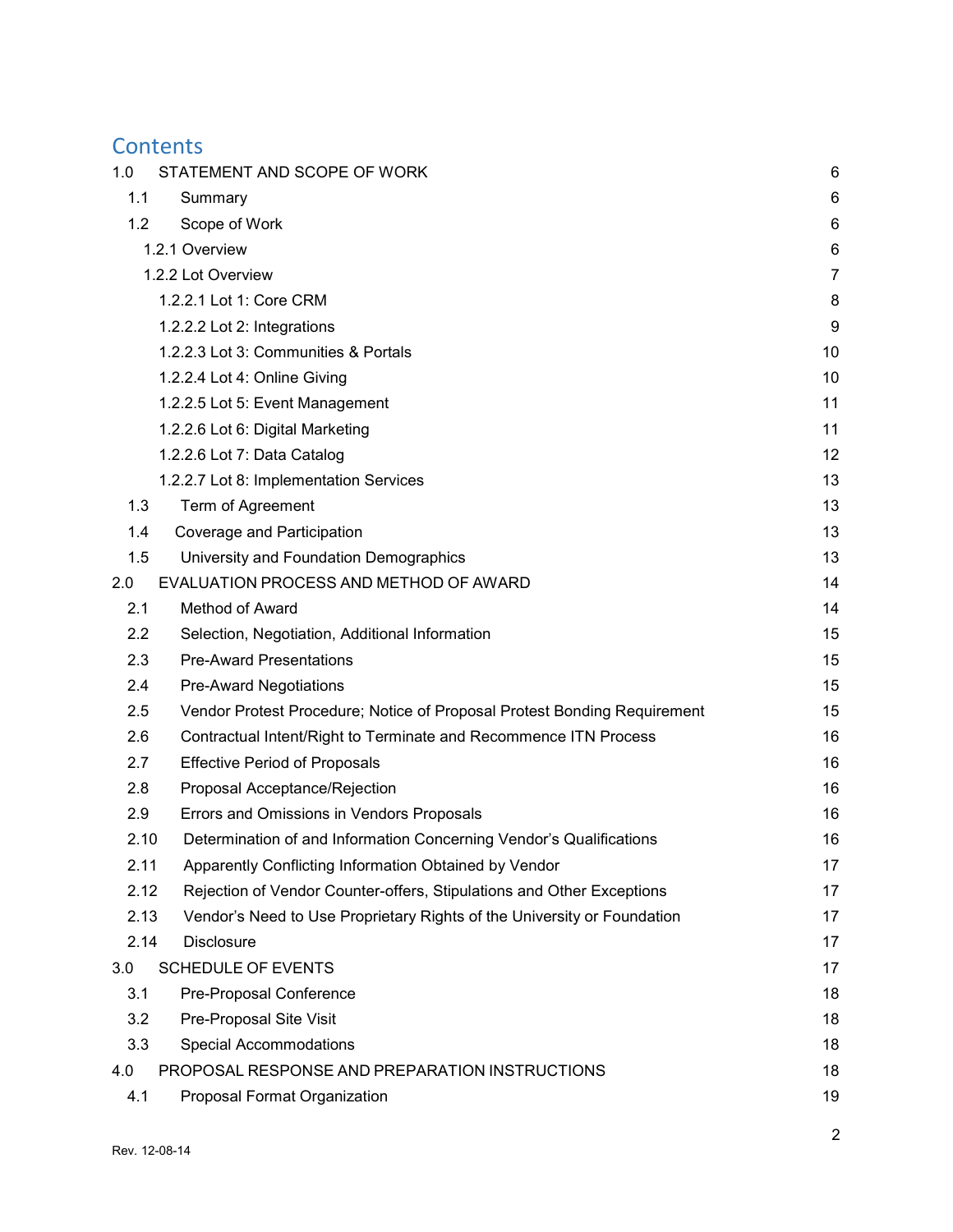| 4.1.1          | <b>Response Format</b>                                                    | 19 |
|----------------|---------------------------------------------------------------------------|----|
| 4.1.2          | Number of Proposal Copies to be Furnished                                 | 20 |
| 4.1.3          | <b>Bindings and Marking</b>                                               | 20 |
| 4.1.4          | <b>Marking of Envelopes</b>                                               | 20 |
| 4.1.5          | <b>Proposal Costs</b>                                                     | 20 |
| 4.1.6          | Faxes or Emails Not Accepted                                              | 21 |
| 4.2            | Requirements of Proposer for Response                                     | 21 |
| 4.2.1          | <b>Original ITN Document</b>                                              | 21 |
| 4.2.2          | Vendor's Understanding of the ITN                                         | 21 |
| 4.2.3          | Foundation Provides Information in Good Faith without Liability           | 21 |
| 4.2.4          | Verbal versus Written Communication                                       | 21 |
| 4.2.5          | Questions, Communications and Inquires between the University and Vendors | 21 |
| 4.2.6          | Addenda and the University's Response to Communications from Vendor       | 22 |
| 4.2.7          | Pricing and/or Revenue Proposal                                           | 22 |
| 4.2.8          | Revisions to the ITN                                                      | 23 |
| 4.2.9          | <b>Attention to Terms and Conditions</b>                                  | 23 |
| 4.2.10         | <b>Required Signature</b>                                                 | 23 |
| 4.2.11         | Authority to Negotiate                                                    | 23 |
| 4.2.12         | <b>Collusion Prohibited</b>                                               | 24 |
| 4.2.13         | Improper Business Relationships/Conflict of Interest Prohibited           | 24 |
| 4.2.14         | Corrections, Changes, and Providing Information on Forms within the ITN   | 24 |
| 4.2.15         | <b>Intentionally Blank</b>                                                | 24 |
| 4.2.16         | Anti-Kickback                                                             | 24 |
| 4.2.17         | Withdrawal of ITN                                                         | 24 |
| 4.2.18         | Foundation's Right to Use Vendor's Ideas/Proprietary Information          | 25 |
| 5.0            | <b>DEFINITIONS</b>                                                        | 25 |
| 5.1            | Agreement/Contract                                                        | 25 |
| 5.2            | Customer                                                                  | 25 |
| 5.3            | May, Should                                                               | 25 |
| 5.4            | Must, Shall, Will                                                         | 25 |
| 5.5            | Proposal                                                                  | 25 |
| 5.6            | Proprietary Information                                                   | 25 |
| 5.7            | Provider                                                                  | 26 |
| 5.8            | Invitation to Negotiate (ITN)                                             | 26 |
| 5.9 Respondent |                                                                           | 26 |
| 5.10 Response  |                                                                           | 26 |
|                | 5.11 Successful Vendor                                                    | 26 |
|                | 5.12 Supplement Agreement                                                 | 26 |
| 5.13 Supplier  |                                                                           | 26 |
|                |                                                                           |    |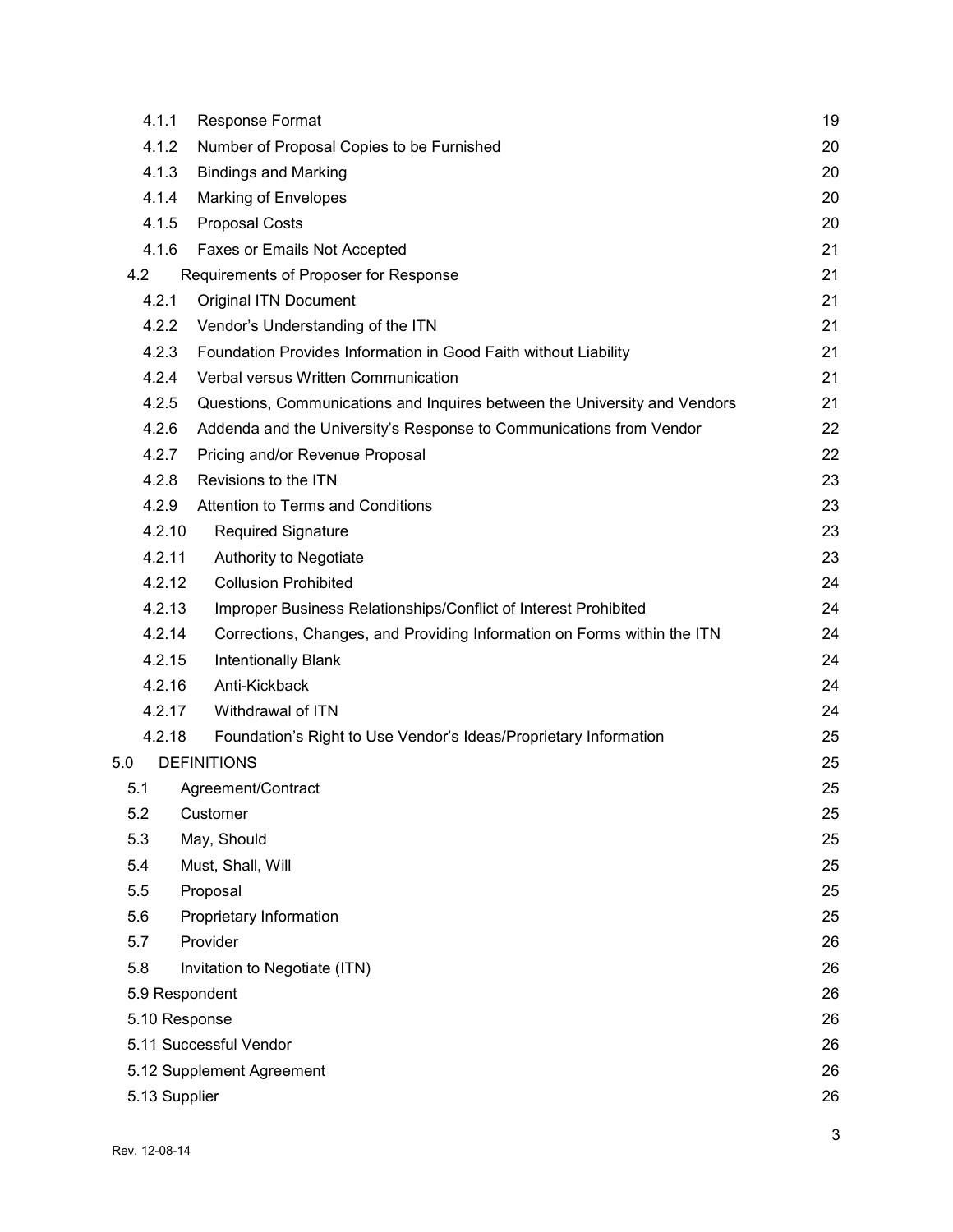| 5.14 University of Florida, UF or University                                    | 26 |
|---------------------------------------------------------------------------------|----|
| 5.15 Vendor                                                                     | 26 |
| 5.16 Vendor's Proposal                                                          | 26 |
| 5.17 Vendor's Response                                                          | 26 |
| 5.18 University of Florida Foundation, UFF or Foundation                        | 27 |
| 6.0 AGREEMENT TERMS AND CONDITIONS                                              | 27 |
| 6.1 Actions of Successful Vendor                                                | 27 |
| 6.2 Advertising                                                                 | 27 |
| 6.3 Americans with Disabilities Act                                             | 27 |
| 6.4 Certification                                                               | 27 |
| 6.5 Conflict of Interest                                                        | 27 |
| 6.6 Discrimination                                                              | 28 |
| Drug Free Workplace<br>6.7                                                      | 28 |
| <b>Equal Opportunity Statement</b><br>6.8                                       | 28 |
| 6.9<br>Federal, State, and Local Laws and Regulations                           | 28 |
| 6.10 Inspection, Audit and Reporting                                            | 28 |
| 6.11 Liens                                                                      | 29 |
| 6.12 Modifications                                                              | 29 |
| 6.13 Non-Discrimination                                                         | 29 |
| 6.14 Ownership of Documents                                                     | 29 |
| 6.15 Sales and Use Tax                                                          | 29 |
| 6.16 Sexual Harassment                                                          | 30 |
| 6.17 Small Business Program                                                     | 30 |
| 6.18 Tobacco Free Campus Policy                                                 | 30 |
| 6.19 Sustainability Preferences                                                 | 30 |
| 6.20 Assignment-Delegation                                                      | 30 |
| 6.21 Assignment of Anti-Trust Overcharge Claims                                 | 31 |
| 6.22 Date for Reckoning Prompt-Payment Discount                                 | 31 |
| 6.23 Force Majeure                                                              | 31 |
| 6.24 Intentionally Blank                                                        | 31 |
| 6.25 Indemnification/Hold Harmless; Liability                                   | 31 |
| 6.26 Insurance Requirements                                                     | 32 |
| 6.27 Protection of Property                                                     | 32 |
| 6.28 Labor Disputes                                                             | 33 |
| 6.29 Laws and Regulations                                                       | 33 |
| 6.30 No Replacement of Defective Tender                                         | 33 |
| 6.31 No Waiver of Right by the University and Foundation                        | 33 |
| 6.32 Notice to Vendors of Asbestos-Containing Materials in University Buildings | 33 |
| 6.33 Parking and Identification Badges                                          | 34 |
|                                                                                 |    |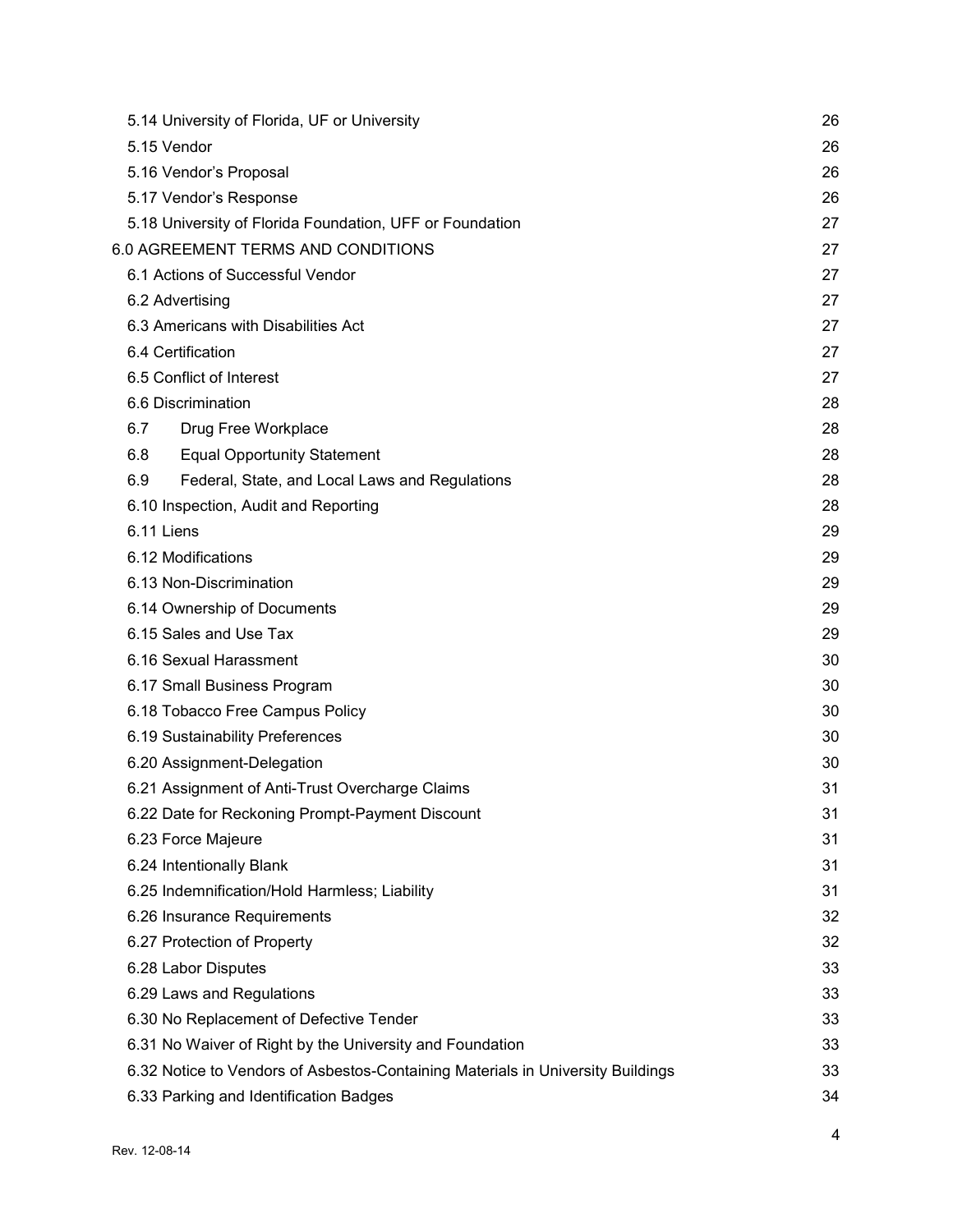|                                                    | 6.34 Payment Terms    |                                                         | 34 |
|----------------------------------------------------|-----------------------|---------------------------------------------------------|----|
|                                                    | 6.35 Price Adjustment |                                                         | 34 |
|                                                    |                       | 6.36 Prior Course of Dealings                           | 34 |
|                                                    |                       | 6.37 Intentionally Blank                                | 34 |
|                                                    |                       | 6.38 Public Entity Crime                                | 34 |
|                                                    | 6.39 Public Records   |                                                         | 34 |
|                                                    |                       | 6.40 Referencing of Orders                              | 35 |
|                                                    |                       | 6.41 Remedies and Applicable Law                        | 35 |
|                                                    |                       | 6.42 Right of Inspection                                | 35 |
|                                                    | 6.43 Right of Offset  |                                                         | 35 |
|                                                    |                       | 6.44 Shipment Under Reservation Prohibited              | 35 |
|                                                    |                       | 6.45 Specifications: Brand Name or Acceptable Alternate | 35 |
|                                                    |                       | 6.46 Successful Vendor to Package Goods                 | 36 |
|                                                    | 6.47 Termination      |                                                         | 36 |
|                                                    | 6.47.1                | Convenience                                             | 36 |
|                                                    | 6.47.2                | <b>Default</b>                                          | 36 |
|                                                    | 6.47.3                | Gratuities                                              | 36 |
|                                                    | 6.47.4                | Insolvency                                              | 37 |
|                                                    | 6.47.5                | <b>Intentionally Blank</b>                              | 37 |
|                                                    | 6.47.7                | <b>Suspension or Debarment</b>                          | 37 |
|                                                    | 6.47.8                | Continuation of Performance Through Termination         | 37 |
|                                                    |                       | 6.48 Title and Risk of Loss                             | 37 |
|                                                    | 6.49 Warranties       |                                                         | 37 |
| 6.50 Payment Card Industry Data Security Standard. |                       | 38                                                      |    |
|                                                    |                       | 6.51 Payment and Invoice Information                    | 38 |
|                                                    | 7.0                   | <b>CERTIFICATIONS AND FORMS</b>                         | 39 |
|                                                    | 7.1                   | <b>Certification of Proposal</b>                        | 39 |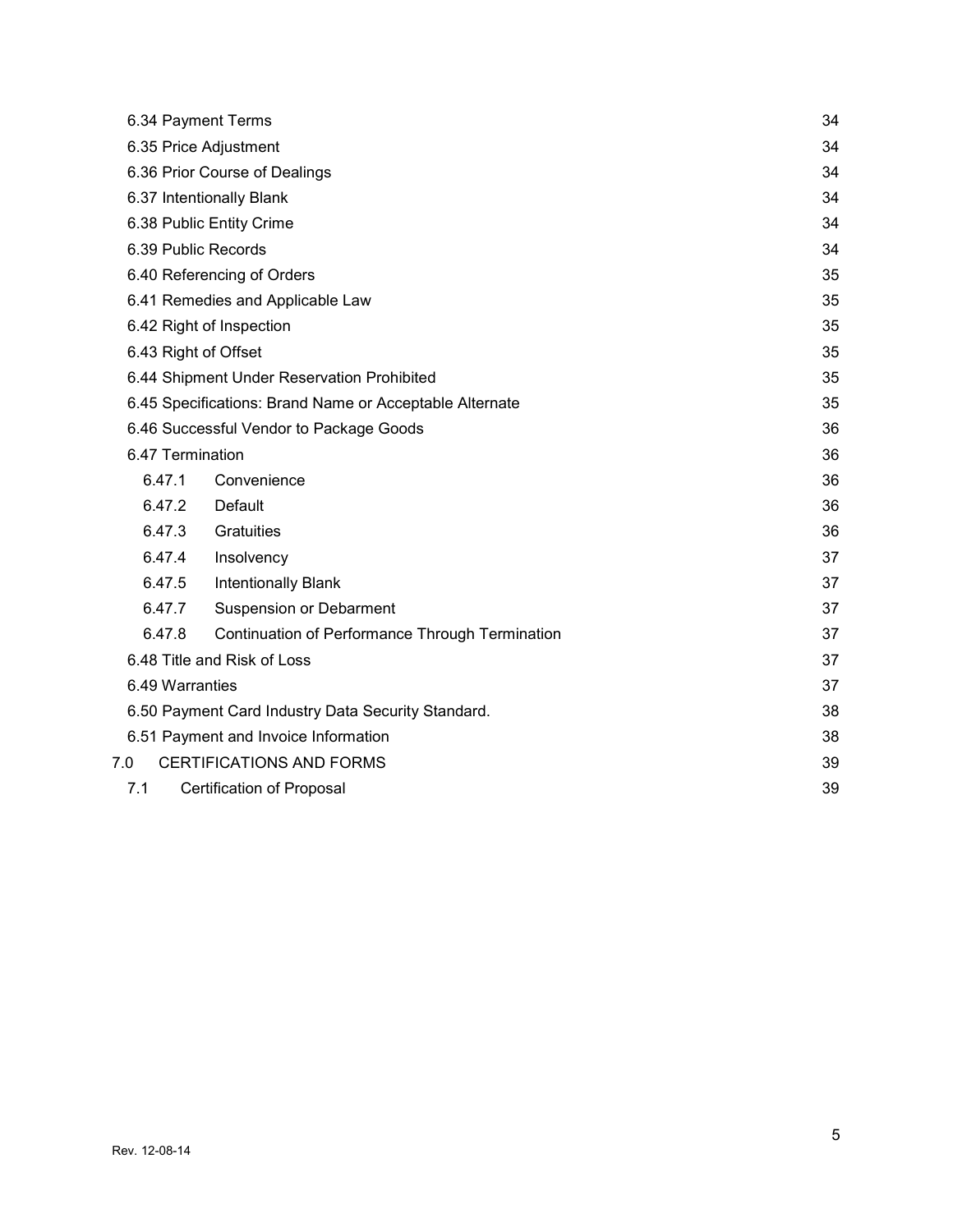#### <span id="page-5-0"></span>**1.0 STATEMENT AND SCOPE OF WORK**

#### <span id="page-5-1"></span>**1.1 Summary**

For the benefit of the University of Florida Foundation, the University of Florida is seeking proposals from technology partners that will meet the requirements of Advancement Engine Next, replacing the current donor database of record, Ellucian Advance and reimagining the way the Foundation serves its donors, staff and the Gator Nation. The Foundation will review proposals from vendors that provide services in the areas of constituent relationship management (CRM), integrations, communities and portals, online giving, events, digital marketing, data catalog, and implementation partners; as defined in the Lots outlined and defined in the Scope of Work.

# <span id="page-5-2"></span>**1.2 Scope of Work**

# **1.2.1 Overview**

<span id="page-5-3"></span>The mission of the University of Florida Foundation is to be a catalyst for advancing the University through private support. To this end, the Foundation has launched Advancement Engine Next, an initiative to replace the current donor database of record, Ellucian Advance, and reimagine the way the Foundation serves its donors, staff and the Gator Nation.

The vision of Advancement Engine Next is to inspire philanthropic support and constituent engagement by providing a unified, personalized and intentional experience for UF's alumni, donors, volunteers, staff and university partners. This solution requires a fully integrated and secure technology ecosystem that delivers:

- accurate, reliable and real-time information
- an intuitive, customizable, and responsive user-experience
- and flexible, configurable, and dynamic tools

All responses to this ITN should be informed by this vision.

The requirements detailed in this ITN have been prioritized according to the degree to which the requirement:

- addresses leadership priorities
- supports compliance standards
- impacts fundraising performance
- drives operational efficiency
- improves the constituent experience
- enhances data quality

In preparation for Advancement Engine Next, the Foundation has put in place a comprehensive and cross-functional data management infrastructure to execute priority projects, improve data quality preconversion, and facilitate consistent documentation of business practices, data rules, and procedures.

The execution of the work is organized across six core implementation teams:

- Gift Processing
- Data Integrity
- Prospect Management
- Reporting & Analytics
- Data Process & Structure
- Data Sharing & Application

This internal framework facilitates escalation and will drive the implementation of Advancement Engine Next.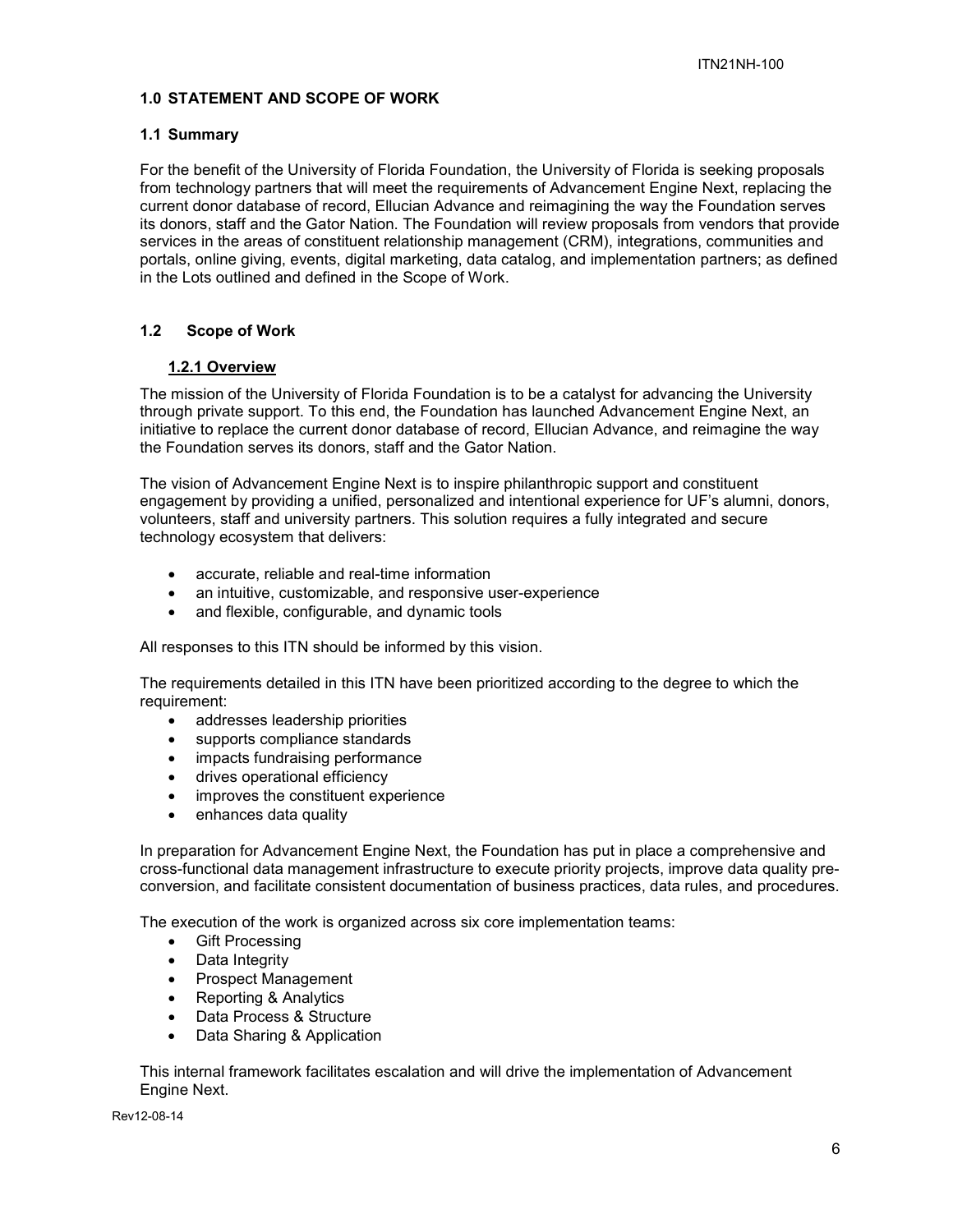The University of Florida Foundation seeks a strategic partner(s) that matches the organization's ambitions and institutional culture. Partners must deliver superior products and services with commitments to excellence, due diligence, and innovation that mirror the Foundation's.

In the following sections, please find a summary of the Lots, which includes a definition of the Lot, a description of the current state and pain points; the vision for the future; and the categories of functionality required to fulfill the vision. These sections should inform the responses to the more detailed requirements found in subsequent sections of this ITN.

#### **1.2.2 Lot Overview**

<span id="page-6-0"></span>To ensure best-fit and alignment with organizational needs now and in the future, this ITN is issued in eight Lots, allowing for individual contracts to be issued for each area of functionality under a single procurement process.

Lot 1 Core CRM: primary database of record for UF alumni, philanthropic transactions, alumni and constituent engagement, and prospect cultivation. University fundraising and engagement staff will conduct their work from within this system.

Lot 2 Integrations: platform that will fully integrate Advancement and non-Advancement data from across platforms both on-premises and in the cloud allowing for the complete utilization of data assets, efficiently and transparently.

Lot 3 Communities & Portals: constituent-facing platform that allows constituents to interact directly with the organization (e.g. access giving history, print gift receipts, register for events, designate communication preferences, etc.) and with each other through communities and direct outreach between constituents.

Lot 4 Online Giving: comprehensive solution for driving, recording and reporting on online giving. This solution should offer creative, flexible options for accepting online gifts through a user-friendly interface that streamlines the giving experience within a complex and diverse organization with more than 26 units, colleges, and centers.

Lot 5 Event Management: nimble platform that supports a wide range of events, addressing needs across the event lifecycle (e.g. invitation lists, multi-channel invitation distribution, response management, resource deployment, onsite check-in and feedback mechanisms, post-event communications, and comprehensive reporting).

Lot 6 Digital Marketing: comprehensive tools that drive the donor and constituent experience through the deployment of strategic, multi-channel journeys while meeting critical core functionality in the management of social media and email communications.

Lot 7 Data Catalog: comprehensive data catalog and data lineage solution that will support data governance, provide access to critical data, and increase data literacy and traceability throughout the organization.

Lot 8 Implementation Services: implementation services provided by the software vendor themselves and/or preferred third-party implementation partners as identified by technology vendors submitting responses in Lots 1-7.

Vendors should submit responses for any Lots for which they would like to bid. There is no expectation that a single vendor respond to more than one Lot; however, please respond to questions related to all appropriate Lots for your products and services. Where possible, CRM vendors should work with key partners to submit a comprehensive response that most accurately reflects the reality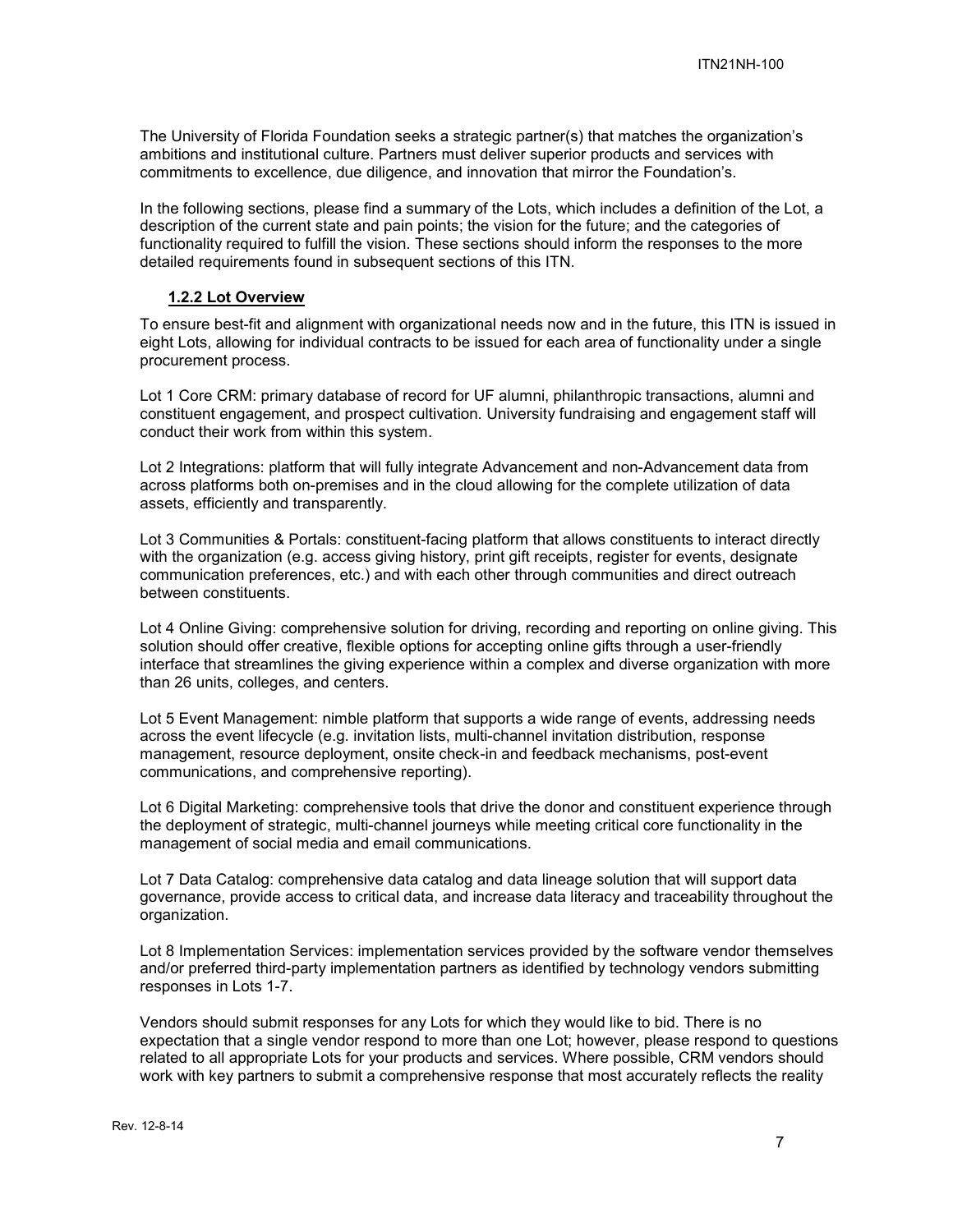of business partnerships, implementation teams, and best practices in functionality according to the requirements.

Decisions regarding Lots 1 and 2 are a critical decision point in the process and will precede and influence decisions regarding Lots 3 - 8. The decision for Lots 1 and 2 may be made in mid-2020 with other Lot decisions following. The Foundation may decide not to move forward in awarding Lots 3 - 8 depending on the fit between current contracts and decisions made in Lots 1 and 2. The Foundation also maintains the option to not award any Lot.

#### <span id="page-7-0"></span>*1.2.2.1 Lot 1: Core CRM*

The Foundation's current donor and constituent database of record is Ellucian Advance (9.8.2.1). The physical infrastructure of Advance is maintained internally and on-premises by the Advancement IT team. The data infrastructure is maintained by Advancement Data Services.

Advance currently houses more than 1 million entities, including alumni, parents, organizations and donors to the university with data represented across thousands of Oracle tables. Its core functionality is to house transactions related to constituents, including giving, membership, non-gift, demographics, prospect management, and educational data. The gift processing team processes more than 140,000 transactions a year with minimal automation. There are approximately 400 current users, including Advancement leadership, academic leadership, development officers and support staff, alumni relations, donor relations, gift processing and finance, research and data teams.

Native reporting is not utilized, and the primary reporting platform is Advancement Performance, an Ellucian product, which is comprised of an enterprise data warehouse and reports delivered in IBM Cognos. A portion of the data is transformed through a proprietary Ellucian ETL; however, many of the reports use data created through internal stored procedures in the production environment before being loaded in the data warehouse.

Additional reporting platforms include custom-built projects in Advizor Solutions (used by Prospect Strategy & Research, Business Analysis & Process, and Annual Giving teams) and Gift Wrap (managed and maintained by the Gift Planning team). Advizor Solutions uses source data from Advance that is delivered to a reporting environment and refreshed nightly. Gift Wrap data is manually entered by the Gift Planning Team. The Advancement HUB (home grown intranet application) also delivers some reporting with source data from Advance. This data is delivered from the production database via a DBlink. The Advancement HUB is also used to facilitate goal setting and tracking for Advancement staff, which includes fundraising metrics for development officers.

Ad-hoc reporting is requested by users through an email to a Track-It linked inbox for fulfillment by the Data Services team. Report writers fulfill these requests using either Advancement Performance or PLSQL. Reports are delivered to end users through SharePoint.

With more than 120 development officers, there are robust and complex system customizations to facilitate the building of portfolios and management of prospects through the cultivation cycle. There are approximately 17,000 households under management of a development officer. The Prospect Strategy & Research team uses Blackbaud's Research Point for in-depth prospect research. This product is manually integrated with Advance.

Document management is maintained externally with links from within Advance to a separate system, JNK. This system is deployed from the Advancement HUB (intranet). Documents are uploaded to the system and indexed by the user. Types of documentation include gift support for audit purposes, donor gift agreements, proposals, concept papers, research reports and supporting documentation, and fund information.

Pain points of the current state are rooted, fundamentally, in two areas: integration and user experience. Users are often frustrated by needing to access separate systems to complete their daily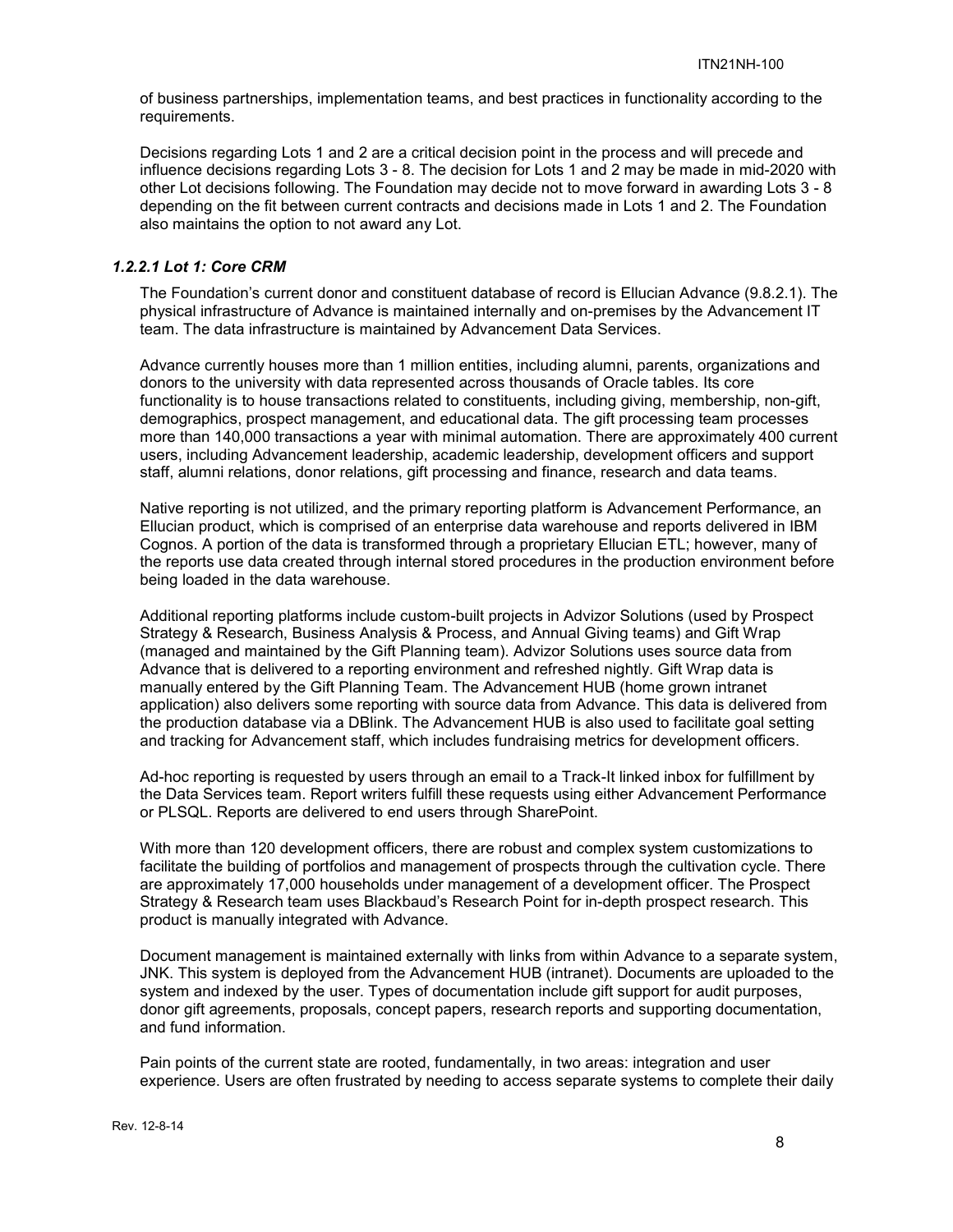tasks. There is some distrust of the data as a result of delayed and manual integration between systems and evolving business rules that have, until recently, remained largely undocumented.

Operationally, pain points exist from data entry to reporting. Almost every process surrounding the data in Advance requires manual intervention--whether to key in the data, initiate a process, or advance a process. Most processes are legacy processes tied to significant customizations, with little documentation. For instance, there are more than 60 Access Databases executing procedures across the system at various times, often impacting the Foundation's most mission critical data. Limited integration and many systems make it difficult for the teams to deliver accurate data to users.

The vision for the future state of the core CRM is a seamless experience for Advancement staff that delivers accurate and reliable data and information in a customized and actionable format, driving increases in overall team effectiveness.

Realizing this vision requires functionality in the following core areas:

- Core Development Activity
- Gift Processing & Records Management
- Engagement & Base Building
- Reporting & Analytics
- Technology & Infrastructure

#### <span id="page-8-0"></span>*1.2.2.2 Lot 2: Integrations*

The Foundation's data architecture has grown organically causing data silos and intricate processes for the movement and integration of data both internally and with third-party entities. The reference architecture model shown in Appendix 1 reflects the current Foundation environment. The integration platform should support the current environment until the transition to the future state environment is complete.

The following current state integration use cases are described in Appendix 2 and mapped in detail in Appendix 2a - 2p:

- Alumni Data Export
- Exporting Data to 3rd Party (RNL)
- Directory & Student Data
- Phone Pledge Data
- Screening Data
- Business Services Transactions
- Booster Data
- Data Warehouse Population
- Application Integration
- Email Marketing
- Advancement Website
- Staff Directory
- Event Management
- Online Giving

The Foundation seeks to simplify its data architecture and provide accurate, timely, and easily accessible data to its constituents and individuals within the organization.

The Foundation's vision is to create a best of breed data architecture, underpinned by an integration platform that can be configured to meet the unique and evolving needs of the organization, deployed in a timely and cost-effective manner, and provides adequate training and documentation for the organization's staff to extend the platform in the future.

Specifically, the Foundation seeks to: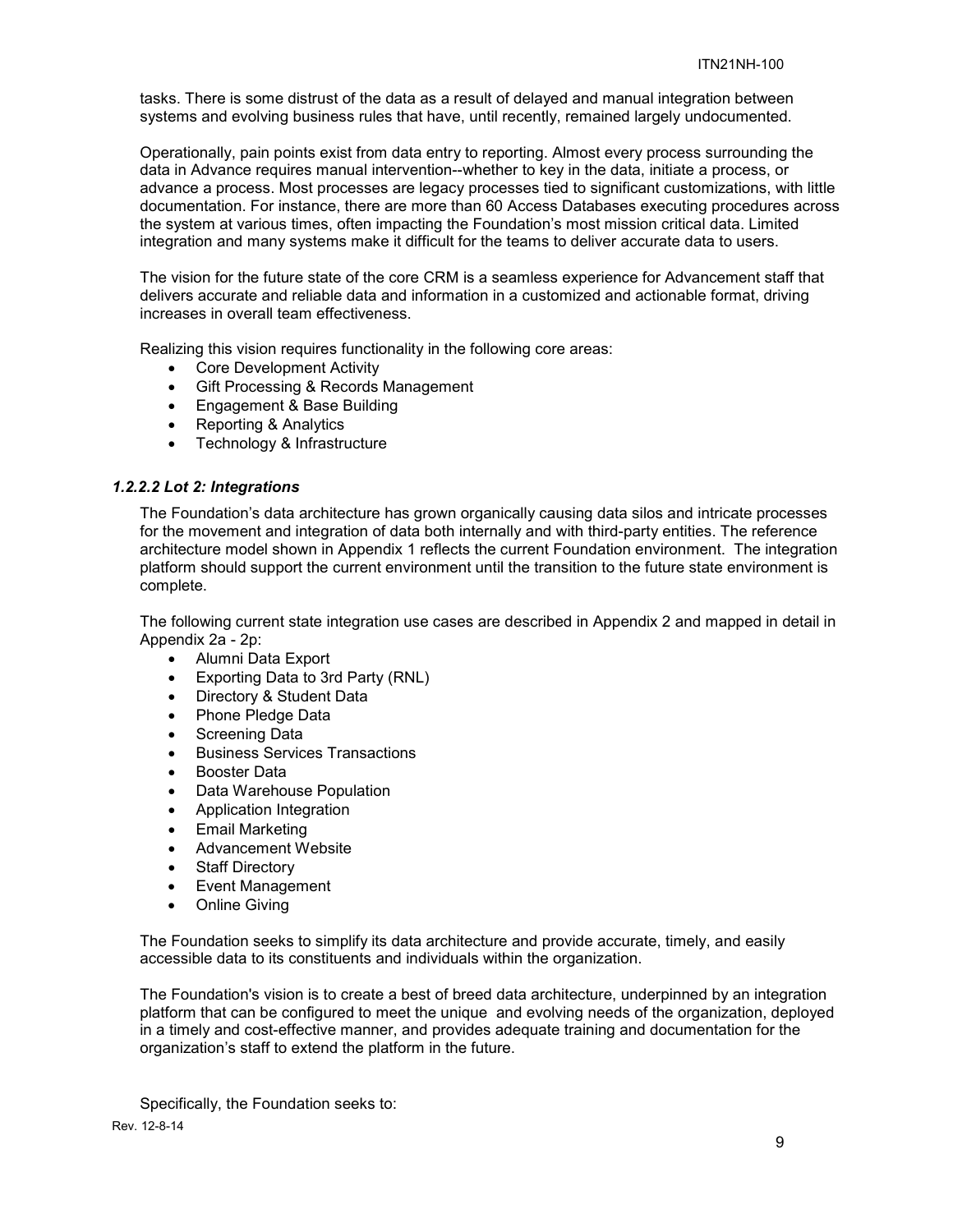- Integrate disparate data and systems
- Eliminate data silos and "hairball architecture"
- Provide plug and play integrations
- Improve data capture, access, integrity, and sharing
- Improve information analytics, insights, and reporting capabilities
- Avoid vendor lock-in
- Position the organization for future growth

The future state target diagram in Appendix 3 shows the components of the 3-5-year future state target architecture. The integration platform should support and enable all components of the architecture. This target architecture will consist of regions of increasingly trusted data beginning with raw data and progressing through refined, integrated, aggregated, and discovery data. The target architecture will be subject to rigorous data governance.

Realizing this vision and future state architecture requires functionality in the following core areas:

- Role-Based Security & Access
- Multi-Source Data Acquisition
- Complex Data Capture & Ingestion Methods
- Varied Data Stores
- Governance Alignment
- Master Data and Metadata Management

#### <span id="page-9-0"></span>*1.2.2.3 Lot 3: Communities & Portals*

The Foundation does not currently support products that deliver communities and portal functionality. In the current state, there is not a place for donors, alumni and constituents to engage with the organization, requiring all requests and communications to be managed manually.

The vision for the Foundation's deployment of communities and portals should foster a strong sense of community and pride in UF by delivering a personalized experience and empowering the constituent to take control of their engagement with the university. The intent is to engage the broader alumni community, as well as donors, corporations, foundations, and volunteers through this platform.

Realizing this vision requires functionality in the following core areas:

- Secure and Customizable Access
- Multi-Directional Constituent Communication (i.e. staff to donor, donor to donor, etc.)
- Customizable Content
- Gamification
- Comprehensive Behavior Tracking & Analytics

#### <span id="page-9-1"></span>*1.2.2.4 Lot 4: Online Giving*

The Foundation's primary online giving platform is GiveGab Enterprise, using Cybersource as the payment gateway, per Foundation policy. This platform allows the donor to select from more than 6,000 funds and this functionality is easily maintained by the digital communications team, a central team housed in Advancement's Strategic Communication and Marketing group. The Foundation has been using this platform for 3 years and will continue for at least 2 more years with a redesign in the near future to improve the donor experience. Additionally, the Foundation deploys special giving campaigns, including Giving Day and Give-to-Get campaigns through Snap! Advance. Between the two platforms there are more than 20,000 transactions processed a year.

Neither is integrated with the donor and constituent database of record, Ellucian Advance. Gifts generated through these platforms are manually processed by the Gift Processing team, with some exceptions for volume.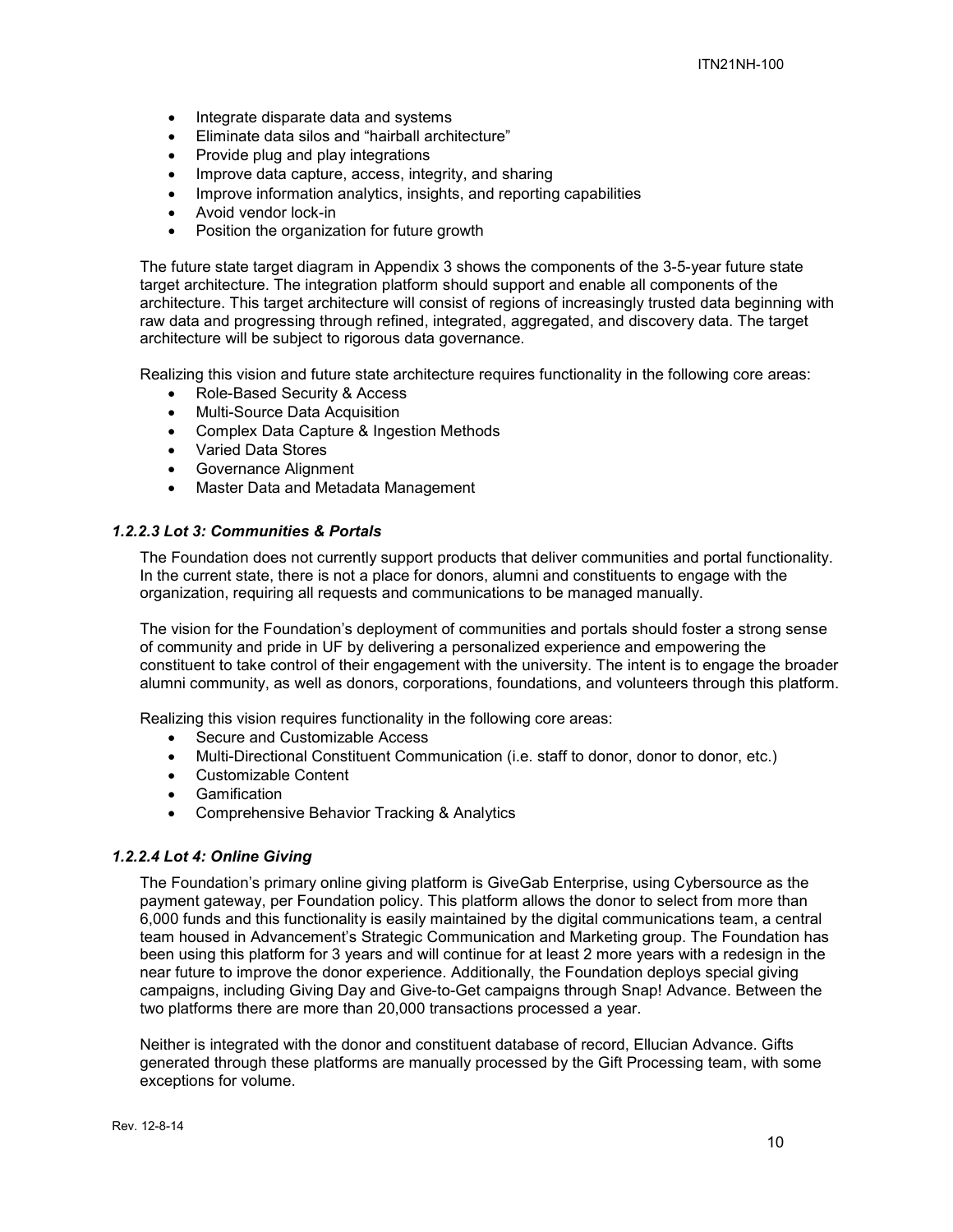Operationally, the lack of integration greatly limits the team's ability to deploy customized giving form functionality, such as personalized ask amounts and funds that correlate with the constituent's giving preferences. Additionally, the manual processing of online gifts is inefficient and results in long delays between the transaction and stewardship of the donor's gift (not including automated gift receipts through the giving platform). This delay also impacts the development team's ability to understand real-time giving trends and to ensure accurate communication with donors.

The vision for the future state of online giving at the Foundation will inspire increases in giving to the University of Florida through a dynamic, personalized, customizable and integrated online giving experience with real-time gift processing to better facilitate donor communication.

Realizing this vision requires functionality in the following core areas:

- Transaction Security
- Flexible Form Builder
- Complex Giving Options
- Real-Time Post-Gift Communications
- Integration with Cybersource
- Comprehensive Reporting & Analytics

#### <span id="page-10-0"></span>*1.2.2.5 Lot 5: Event Management*

The Foundation's current event management solution is CVENT. This SaaS platform allows the management of the complete event cycle and is deployed as a self-service tool for Advancement staff with comprehensive user help provided by CVENT. There are more than 20 staff across Advancement who deploy events through CVENT. CVENT processes event registration fees, including premiums and QPQ, and gifts through the Cybersource payment Gateway. This platform is maintained by the digital communications team, a central team housed in Advancement's Strategic Communication and Marketing group. Last year, more than 90 events were managed through CVENT generating 13,000 registrants.

CVENT is not integrated with the donor and constituent database of record, Ellucian Advance, nor is it integrate with the digital marketing platform. Gifts generated through these platforms are manually processed by the Gift Processing team.

The vision for Event Management is a comprehensive solution for all Advancement events that provides users and staff with an intuitive interface, flexible options within an organizationally defined framework, and real-time insights into constituent behavior.

Realizing this vision requires functionality in the following core areas:

- Role-Based Access
- Transaction Security
- Flexible Form Builder
- Complex Event Configuration
- Intuitive Event Check-In and Onsite Support
- Real-Time Reporting and Event Insights
- Integration with Cybersource

# <span id="page-10-1"></span>*1.2.2.6 Lot 6: Digital Marketing*

Digital marketing at the UF Foundation is deployed through Salesforce Marketing Cloud and is maintained by the digital communications team, a central team housed in Advancement's Strategic Communication and Marketing group. Primarily, all communication deployment is managed and executed by this central team. Given the volume of Annual Giving digital campaigns, the Annual Giving team does deploy emails within system. On average, more than 20 million emails are sent through the Marketing Cloud platform.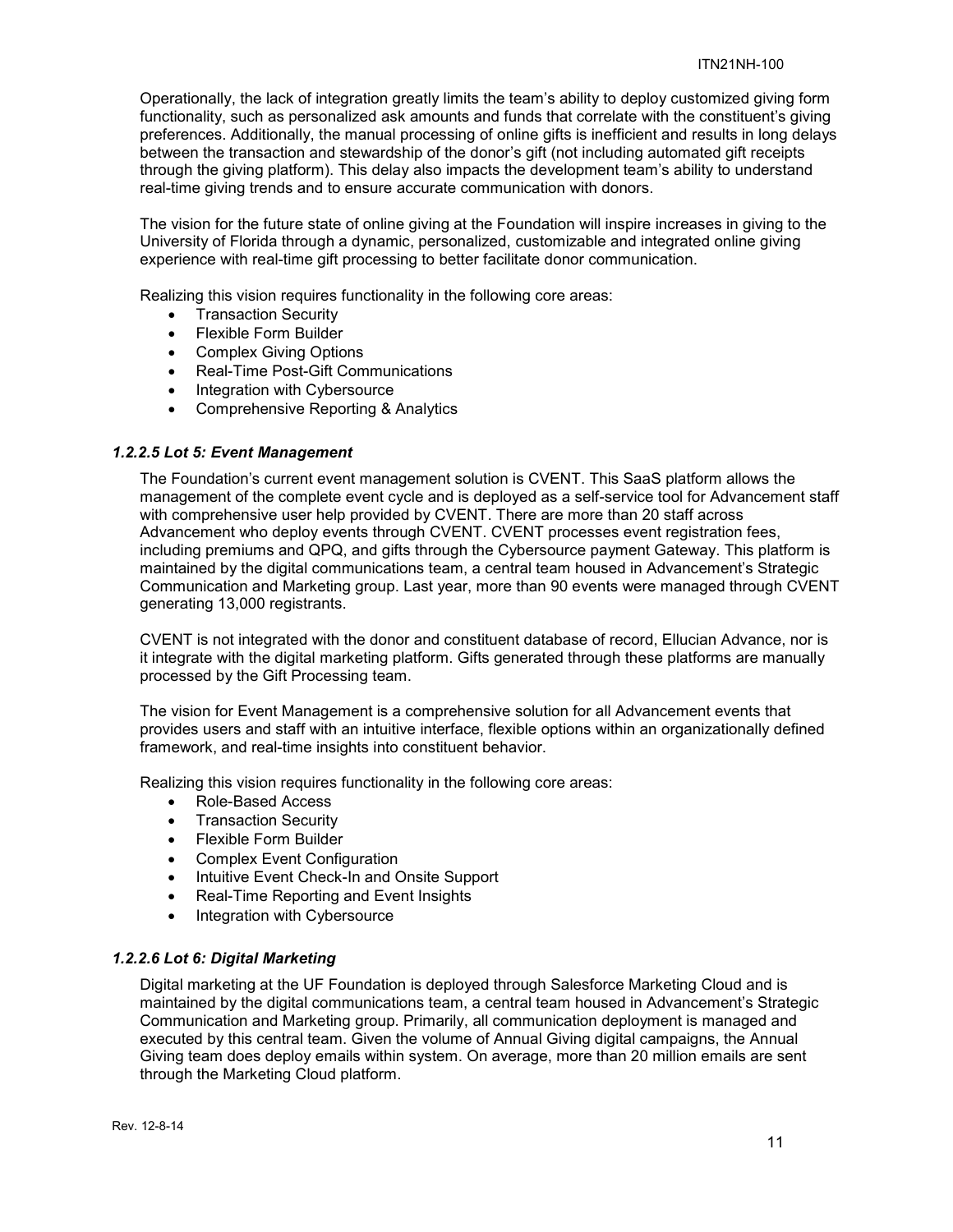Marketing Cloud is not integrated with the donor and constituent database of record, Ellucian Advance, nor is it integrated with other digital platforms maintained by the Foundation. As a result of limited integration, the teams have little opportunity to deploy the customizable and dynamic functionality of the platform.

The vision for digital marketing at the Foundation is a cohesive constituent experience informed by behavioral data that drives content and is personalized to the donor, based on their interactions with the organization, and deployed according to constituent communication preferences.

Realizing this vision requires functionality in the following core areas:

- Role-Based Access
- Email Communication Best Practices
- Journey Building
- Complex Segment Configuration
- Subscription Management
- Real-Time Reporting & Analytics
- Automation/AI

#### <span id="page-11-0"></span>*1.2.2.6 Lot 7: Data Catalog*

The Foundation does not deploy data catalog services. Current data definitions, transformations, and lineage are tracked through a number of homegrown and typically individually managed processes at the staff level.

The Foundation's data assets are critical to its ability to perform the services required by its constituents. The reference architecture model shown in Appendix 1 reflects the current UF Foundation environment. The Data Catalog should support the current environment and its transition to a future state environment.

The University of Florida Foundation is seeking a data catalog and data lineage solution to support its data governance program and to increase data literacy and traceability throughout the organization to achieve its strategic outcomes and comply with increasingly complex data security laws.

The future state data architecture for the UF Foundation consists of three broad layers – Data Catalog, Enterprise Data Hub, and Data Fabric. UF Advancement's objective is for the Data Catalog layer to be a part of a seamless, intentional, and best of breed extensible architecture that will enable the UF Foundation to replace components without affecting the entire architecture.

The future state target diagram in Appendix 3 shows the components of the 3-5-year future state target architecture. The Data Catalog should support and enable all components of the architecture.

Realizing this vision and future state architecture requires functionality in the following core areas:

- Cataloging Data Sets
- Cataloging Data Operations
- Data Searching
- Recommendations Engine
- Data Set Evaluation
- Direct Data Access
- Usage Metadata
- Data Valuation
- Metadata Catalog
- Security
- Data Lineage
- Data Protection
- Assessments of Data Quality
- Data Curation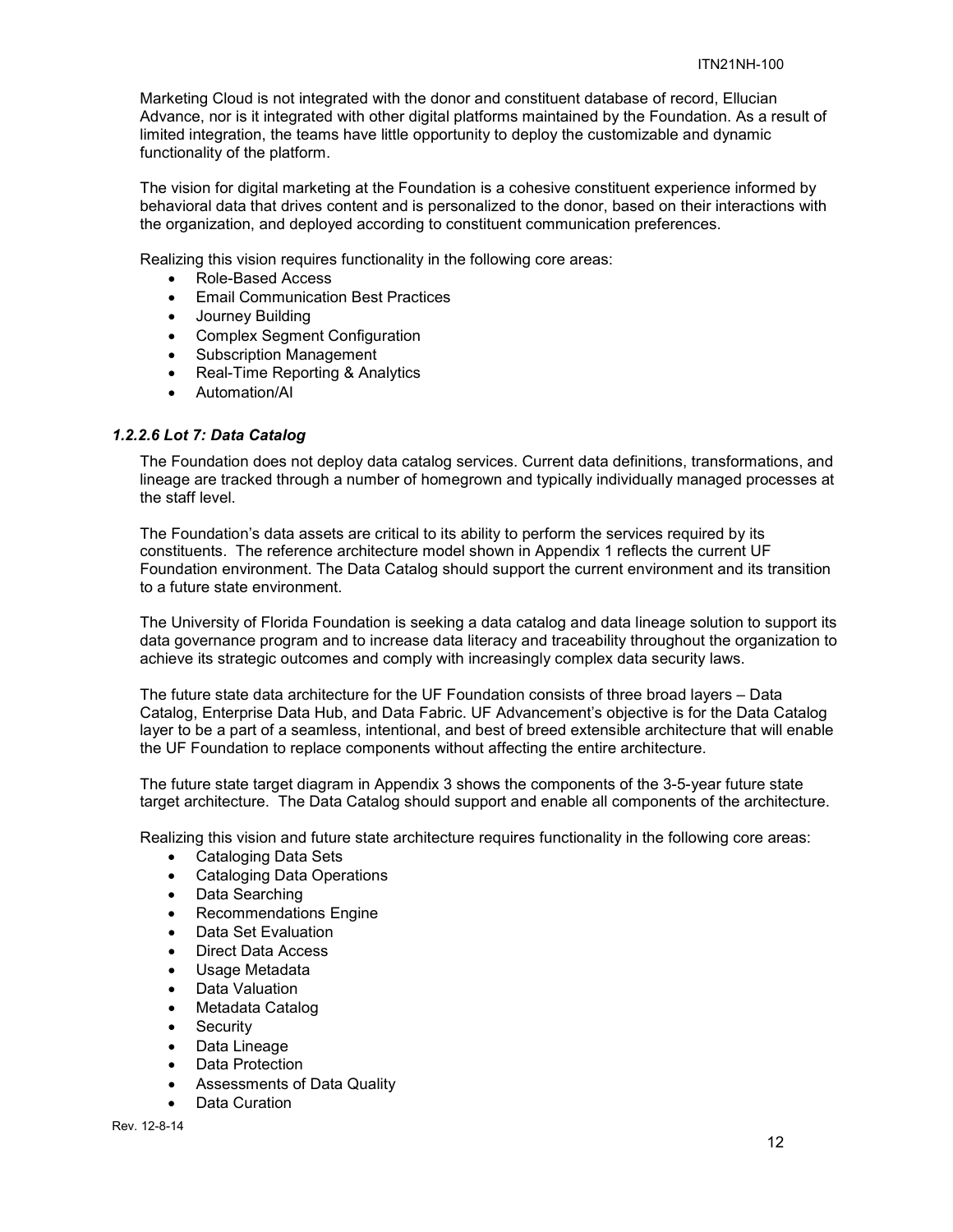- Collaboration and Community Curation
- Interoperability with other Data Management Tools

#### <span id="page-12-0"></span>*1.2.2.7 Lot 8: Implementation Services*

The Foundation is accepting responses from firms providing implementation services that will ensure the successful and effective implementation of the platforms selected in this comprehensive ITN.

Specifically, the Foundation seeks technical implementation services in the following core areas:

- Product-Specific Project Management
- Product-Specific Process Configuration
- Data Transformation, Cleansing, and Mapping
- Application & Infrastructure Implementation
- Data Integration Design and Implementation
- Training & Documentation

# <span id="page-12-1"></span>**1.3 Term of Agreement**

The term of this Agreement will be for an initial period of three (3) years from the date of award, with an option to renew based on satisfactory performance and the written approval of both parties for up to two (2) additional three (3) year periods.

# <span id="page-12-2"></span>**1.4 Coverage and Participation**

The intended coverage of this ITN and any Agreement resulting from this solicitation shall be for the use of the Foundation in providing Advancement services for the University of Florida. With the consent and agreement of the Successful Vendor, the other state universities, community colleges, district school boards, other educational institutions, and other governmental agencies, may assess and access an Agreement resulting from this solicitation issued by the University of Florida.

The University reserves the right to add and/or delete elements, or to change any element of the coverage and participation at any time without prior notification and without any liability of any kind or amount.

#### <span id="page-12-3"></span>**1.5 University and Foundation Demographics**

The University of Florida is a major public land-grant research university. The state's oldest, largest, and most comprehensive university, the University of Florida is among the nation's most academically diverse public universities. The University has a long history of established programs in international education, research, and service. It is one of only 17 public land-grant universities nationwide and the only university in Florida belonging to the Association of American Universities. With more than 50,000 students, the University of Florida is now one of the five largest universities in the nation.

Several qualities distinguish UF among today's leading public research universities. The first is its highly comprehensive breadth on a single campus, facilitating interdisciplinary collaboration among, for example, faculty within the adjacent colleges of journalism, engineering and medicine. The second is its unwavering support from the state of Florida, which has endorsed UF's drive to become one of the nation's very best public research universities – supporting those efforts since 2013 with hundreds of millions of dollars in additional funding to grow its faculty ranks. UF's third exceptional quality is its dynamism. Like the state of Florida, now the nation's third- largest and among its fastest-growing, UF is undergoing rapid transformation as it pursues its overarching aspiration "to be a premier university that the state, nation and world look to for leadership."

For additional information about the University of Florida, please visit the University's web page at: [www.ufl.edu.](http://www.ufl.edu/)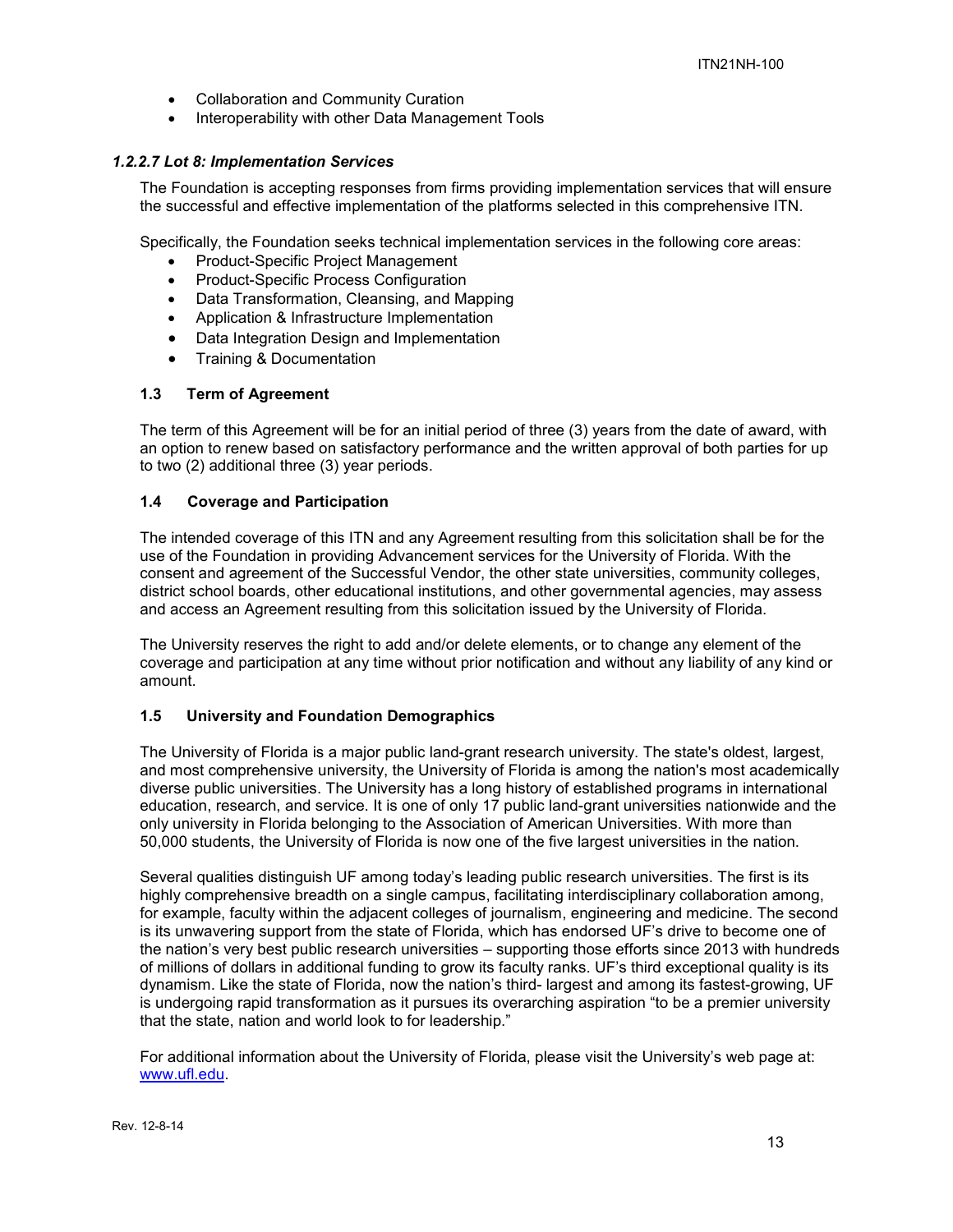The University of Florida Foundation is the fundraising and gift fund management arm of the University of Florida, connecting private donors with their passions at the university, all in support of UF's mission. The University of Florida Foundation is a direct support organization (DSO) and is governed by Florida Statute Section 1004.28. Founded as the University of Florida Endowment Corp. in 1934. The Foundation has worked since the 1950s to inspire alumni and friends to support the University of Florida through private funds and other resources. The Foundation — a non-profit, 501(c)(3) organization — also serves as fiduciary, taking care of the gift assets to ensure they are used in accordance with our donors' wishes.

The requirements laid out in this ITN facilitate the work of UF Advancement, a department of the University with more than 300 employees in the areas of fundraising, alumni and constituent engagement, donor relations, strategic communications, and operations. Teams are aligned both centrally and within colleges, units, and centers. Currently in the sixth year of a comprehensive fundraising campaign, Go Greater, UF Advancement has raised \$2.3B toward a goal of \$3B. The campaign is set to conclude in October 2022.

For additional information regarding the University of Florida Foundation or UF Advancement, visit [www.uff.ufl.edu.](http://www.uff.ufl.edu/)

# <span id="page-13-0"></span>**2.0 EVALUATION PROCESS AND METHOD OF AWARD**

# <span id="page-13-1"></span>**2.1 Method of Award**

The evaluation of each response to this ITN will be based on its overall competence, compliance, format, and organization. The Award shall be made to the responsive and responsible vendor whose proposal is determined to be the most advantageous to the Foundation and University of Florida, taking into consideration the following evaluation criteria listed below. Pricing may be a criterion. However, the Foundation and University are under no obligation whatsoever to select as most responsive the proposal that demonstrates the lowest pricing.

The contract will consist of this ITN, the proposal (as a warranty of fitness for this particular purpose) with any and all revisions, award letter, purchase order, and the signed agreement between the parties, as stated in that agreement.

Vendors whose proposals are not accepted will be notified after a final selection has been made by public posting of the selected proposer(s). This public posting functions as the rejection of all other proposals. This posting will be made to https://procurement.ufl.edu/vendors/schedule-of-bids/

#### **Evaluation Criteria**

It is the Foundation's intent to understand which Vendor(s) has the best technology platform, functionality, implementation services, integration services, and on-going support options to consider. Vendor proposals will be evaluated based upon how well each Vendor's plans meet the University's needs. Specific consideration will be given to the following responses in no particular order or weighting:

- Compliance with ITN instructions and University/Foundation terms and conditions
- Technical capability of the solution and services provided by the respondent
- Price for which the solution and services are offered by the respondent (total cost of ownership, transition, and support)
- Success in similar Higher Education environments & references: Please provide references where this type of equipment has been used successfully at other major Public or Private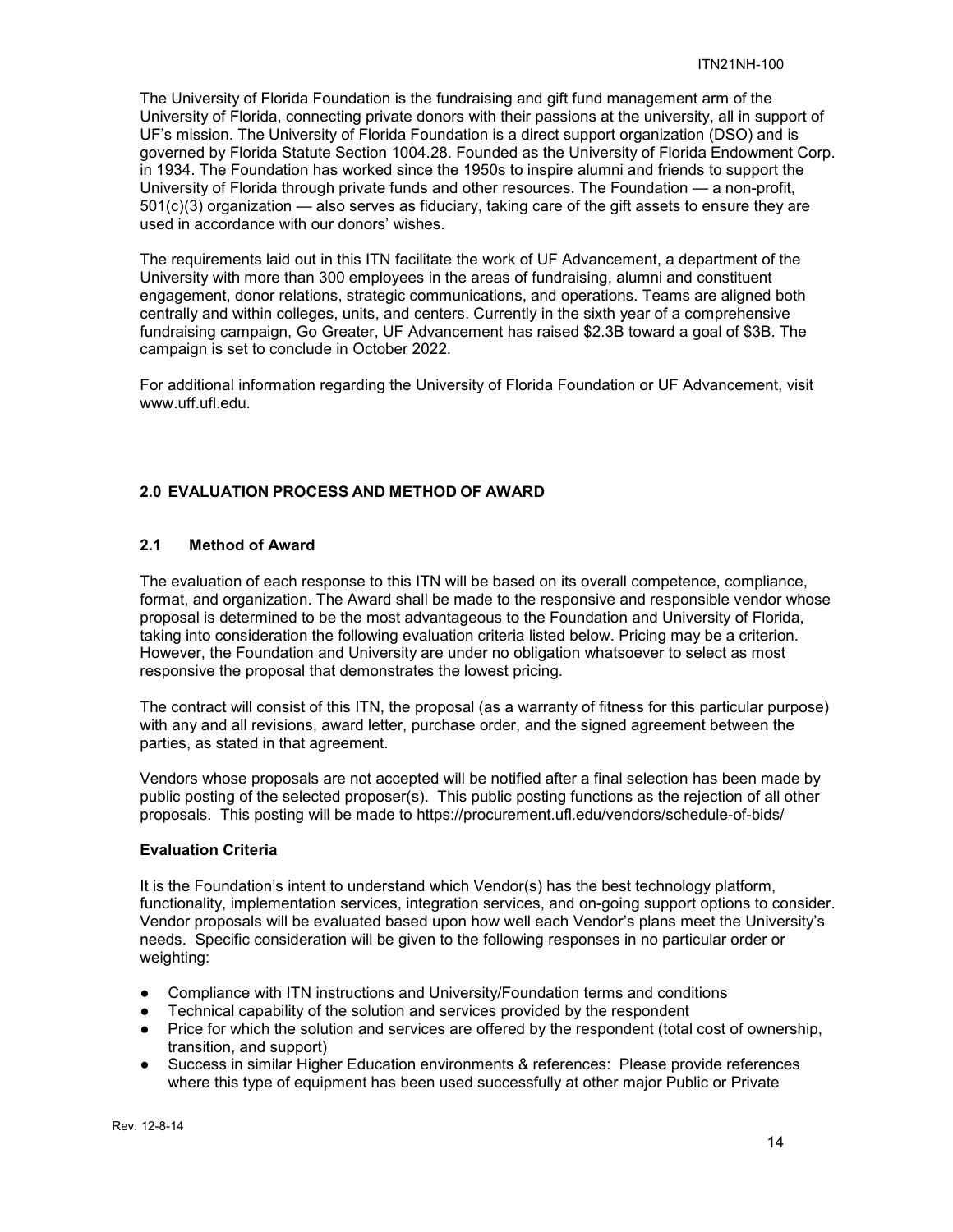Universities. US News Top Public or Private Universities is a representation of peer institutions to the University of Florida.

- Availability of technical staff for implementation and future support. Quality and experience of the proposed consulting team and their demonstrated understanding, in accordance with the implementation timeline
- Successful outcome to University Security Assessment
- Alignment of company values with those of the Foundation
- Implementation and Availability Timeline

#### <span id="page-14-0"></span>**2.2 Selection, Negotiation, Additional Information**

Although the Foundation and University reserve the right to negotiate with any vendor or vendors to arrive at its final decision and/or to request additional information or clarification on any matter included in the proposal, it also reserves the right to select the most responsive vendor or vendors without further discussion, negotiation, or prior notice. Any proposal may be presumed to be the *bestand-final offer.*

The University also reserves the right to award to the next highest evaluated, responsive and responsible bidder for any and all groups, subgroups, or items in the event of vendor default, nonperformance, non-compliance or similar issues affecting the University's ability to obtain services at any time throughout the contract period.

# <span id="page-14-1"></span>**2.3 Pre-Award Presentations**

The Foundation and University reserve the right to require presentation from any and all vendors, in which they may be asked to provide, or they may provide information in addition to that provided in their proposals. On campus pre-award demonstrations may be held for vendors who are selected as finalists for any of the lots included in this ITN. The purpose of these site visits is to expose the campus community to the functionality and user interface of the Vendor finalists.

These demonstrations are opportunities for campus stakeholders to be guided through the depth of functionality in their specific areas of interests and see their work in each system firsthand. Campus stakeholders will evaluate vendor demonstrations to allow for a higher resolution differentiation between vendor functionality. Demonstration narratives will be provided to vendors at the earliest opportunity, likely before notification of finalists. Additional details will be provided upon notification of the finalists in an invitation to participate.

# <span id="page-14-2"></span>**2.4 Pre-Award Negotiations**

The Foundation and University reserves the right to negotiate prior to award with vendors for purpose of addressing the matters set forth in the following list, which may not be exhaustive.

- Resolving minor difference and typographical errors
- Terms and conditions
- Clarifying necessary details and responsibilities
- Emphasizing important issues and points
- Receiving assurances from vendors
- Obtaining the lowest and best pricing and/or revenue agreement

#### <span id="page-14-3"></span>**2.5 Vendor Protest Procedure; Notice of Proposal Protest Bonding Requirement**

In the event that a vendor wishes to protest a Foundation decision or intended decision with regard to this ITN, the Foundation will follow the process for bid protests set forth in Florida Board of Governors' (BOG) Regulations 18.002 and 18.003. Any vendor who files an action protesting a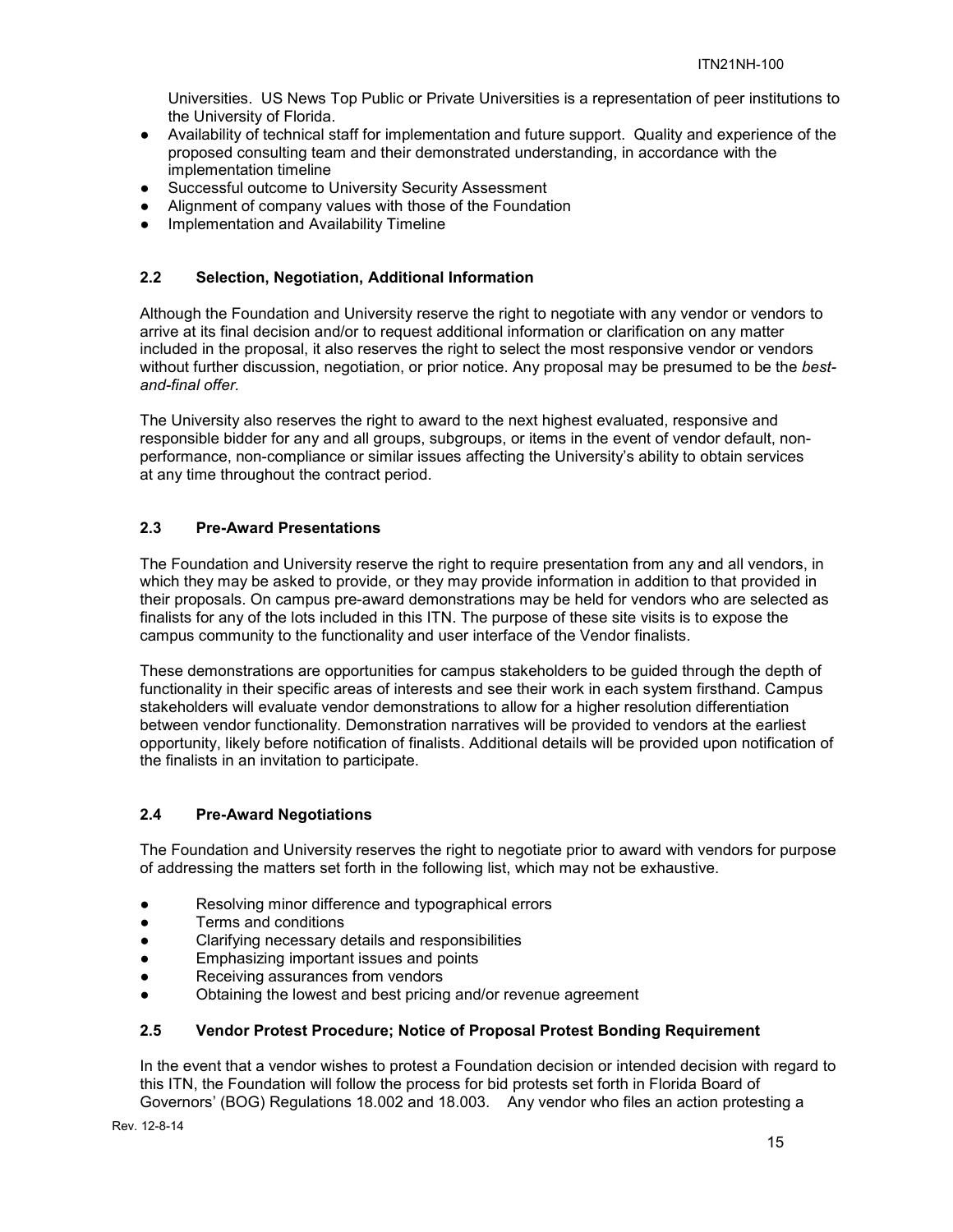decision or intended decision shall post at the time of the filing the formal written protest, a bond, payable to the Foundation and University of Florida, in an amount equal to the lessor of 10% of the estimated value of the protestor's proposal or 10% of the estimated expenditure during the contract term:, or \$10,000. The bond shall be conditioned upon the payment of all costs which may be adjudged against the vendor. In lieu of a bond, the Foundation will accept a cashier's check or money order in the amount of the bond.

# <span id="page-15-0"></span>**2.6 Contractual Intent/Right to Terminate and Recommence ITN Process**

The Foundation intends to contract with one or more vendors whose proposal(s) are considered to be in the best interests of the Foundation/University. However, the University may terminate this ITN process at any time up to notice of award, without prior notice, and without liability of any kind or amount. Further, the University reserves the right to commence one or more subsequent ITN processes seeking the same or similar products or services covered hereunder. In the event of cancellation or termination, the University reserves the right to award the contract to another Offeror, cancel in its entirety, or to request new proposals, whichever is in the best interest of Foundation.

# <span id="page-15-1"></span>**2.7 Effective Period of Proposals**

Under this ITN, the University shall hold that vendors' responses to this ITN shall remain in effect for a period of ninety (90) days following the closing date, in order to allow time for evaluation, approval, and award of the contract. Any vendor who does not agree to this condition shall specifically communicate in its proposal such disagreement, along with any proposed alternatives. Such proposed alternatives may be accepted or rejected without further notification or explanation.

# <span id="page-15-2"></span>**2.8 Proposal Acceptance/Rejection**

The University reserves the right to reject any or all proposals. Such rejection may be without prior notice and shall be without any liability of any kind or amount to the University. The University shall not accept any proposal that the Foundation deems not to be in its best interests. The University shall reject proposals submitted after the closing date and time.

# <span id="page-15-3"></span>**2.9 Errors and Omissions in Vendors Proposals**

The University/Foundation may accept or reject any vendor's proposal, in part or in its entirety, if such proposal contains errors, omissions, or other problematic information. The University/Foundation may decide upon the materiality of such errors, omissions, or other problematic information.

# <span id="page-15-4"></span>**2.10 Determination of and Information Concerning Vendor's Qualifications**

The Foundation reserves the right to determine whether a vendor has the ability, capacity, and resources necessary to perform in full any contract resulting from this ITN. The Foundation may request from vendors information it deems necessary to evaluate such vendors' qualifications and capacities to deliver the products and/or services sought hereunder. The Foundation may reject any vendor's proposal for which such information has been requested but which the vendor has not provided. Such information may include but is not limited to:

- **Financial resources**
- Personnel resources
- Physical resources
- Internal financial, operating, quality assurance, and other similar controls and policies
- Resumes of key executives, officers, and other personnel pertinent to the requirements of the ITN
- Customer references
- Disclosures of complaints or pending actions, legal or otherwise, against the vendor
- The Foundation reserves the right to check references with current customers as provided by the vendor and with any customers the University identifies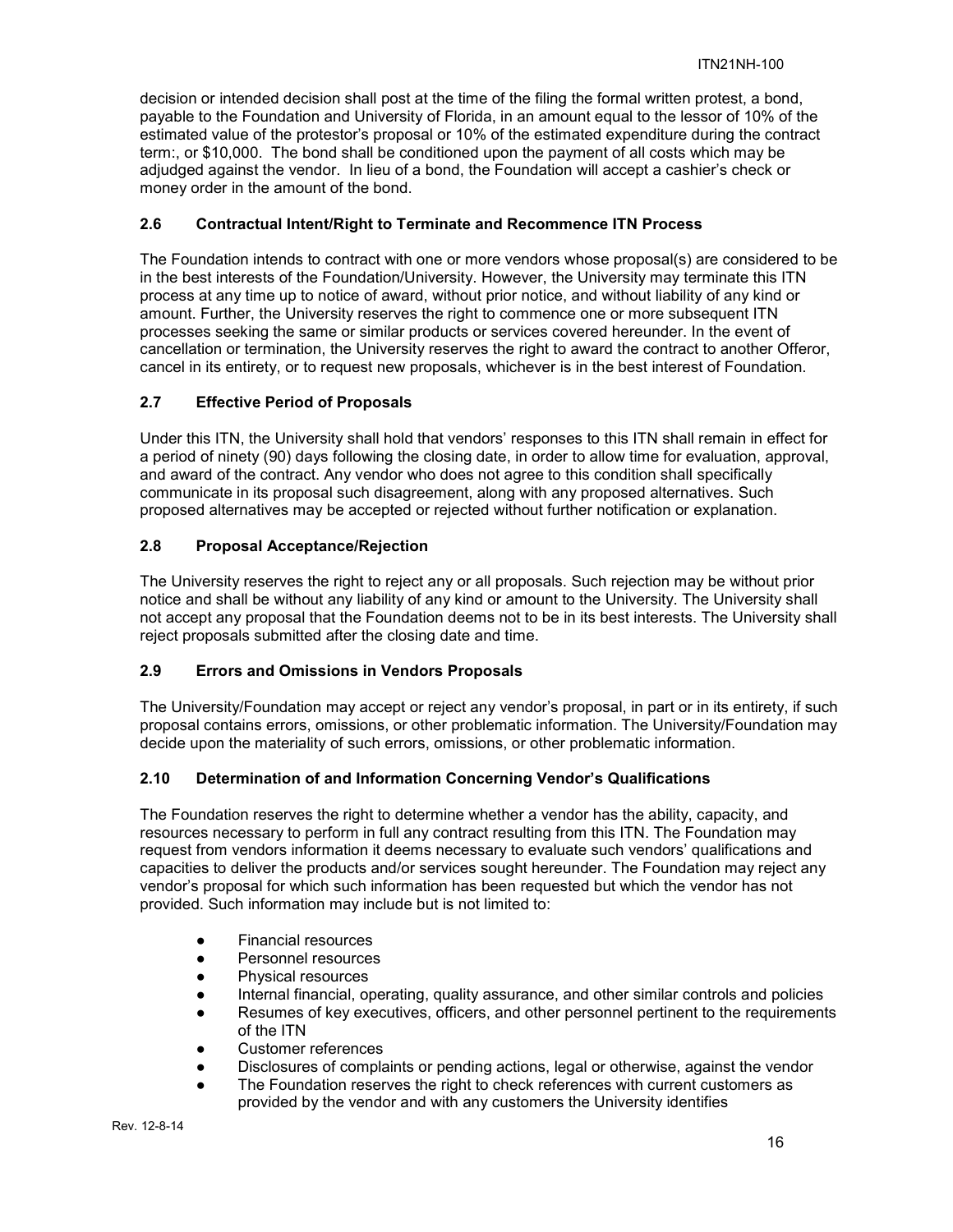# <span id="page-16-0"></span>**2.11 Apparently Conflicting Information Obtained by Vendor**

The University is under no obligation whatsoever to honor or observe any information that may apparently conflict with any provision herein, regardless of whether such information is obtained from any office, agent, or employee of the University. Such information shall not affect the vendor's risks or obligations under a contract resulting from this ITN.

# <span id="page-16-1"></span>**2.12 Rejection of Vendor Counter-offers, Stipulations and Other Exceptions**

Any vendor exception, stipulation, counter-offer, requirement, and/or other alternative term or condition shall be considered rejected unless specifically accepted in writing by the University and thereafter incorporated into any contract resulting from this ITN.

# <span id="page-16-2"></span>**2.13 Vendor's Need to Use Proprietary Rights of the University or Foundation**

All information proprietary to the University or Foundation and disclosed by the University or Foundation to any vendor shall be held in confidence by the vendor and shall be used only for purposes of the vendor's performance under any contract resulting from this ITN.

# <span id="page-16-3"></span>**2.14 Disclosure**

On the earlier of (i) the time the University provides notice of a decision or intended decision, or (ii) 30 days after the final competitive sealed proposals are all opened, whichever occurs earlier, vendor proposals may be subject to disclosure in accordance with University policy.

# <span id="page-16-4"></span>**3.0 SCHEDULE OF EVENTS**

In the interest of maintaining an ambitious timeline and providing vendors with ample preparation time, vendor demo scripts, clearly outlining the expectations of onsite pre-award presentations will be delivered to vendors prior to the close of the solicitation window. Additionally, vendors will be able to submit written questions and participate in an optional pre-proposal conference call to address questions or gain clarification prior to submitting a proposal. Vendors will submit an Intent to Respond within 3 days of the Technical Questions/Inquiries responses being posted.

Vendor responses will be reviewed and finalists identified according to how well the respondent fulfills the requirements and complies with the ITN instructions. Within two weeks of the close of the solicitation, finalists will be notified of their invitation to campus for an onsite pre-award presentation, including a mandatory pre-award conference call.

The following is the tentative schedule that will apply to this ITN, but may change in accordance with the Foundation's needs.

| 4/7/2020                     | <b>Issuance of ITN</b>                   |
|------------------------------|------------------------------------------|
| 4 / 13 / 2020 at 10:00 AM ET | Non-Mandatory Pre-proposal Conference    |
| 4 / 17 / 2020 by 4:00 PM ET  | <b>Technical Questions/Inquiries Due</b> |
| 4 / 24 / 2020                | Responses to Inquiries sent out          |
| 4 / 27 / 2020 by 5 PM ET     | Intent to Respond Due                    |
| 5/7/2020 by 3:00 PM ET       | ITN Closes/Opening of Proposals          |
| $6/22 - 7/102020$            | Vendor Presentations (Lot 1)             |
| 7/20/2020                    | <b>Award Notification</b>                |
| 7 / 23 / 2020 by 5PM ET      | 72 hour posting period ends              |
| 7/23/2020                    | Receipt of Bond and Insurance            |
| To Be Determined             | <b>Commence Service</b>                  |
| To Be Determined             | Implementation                           |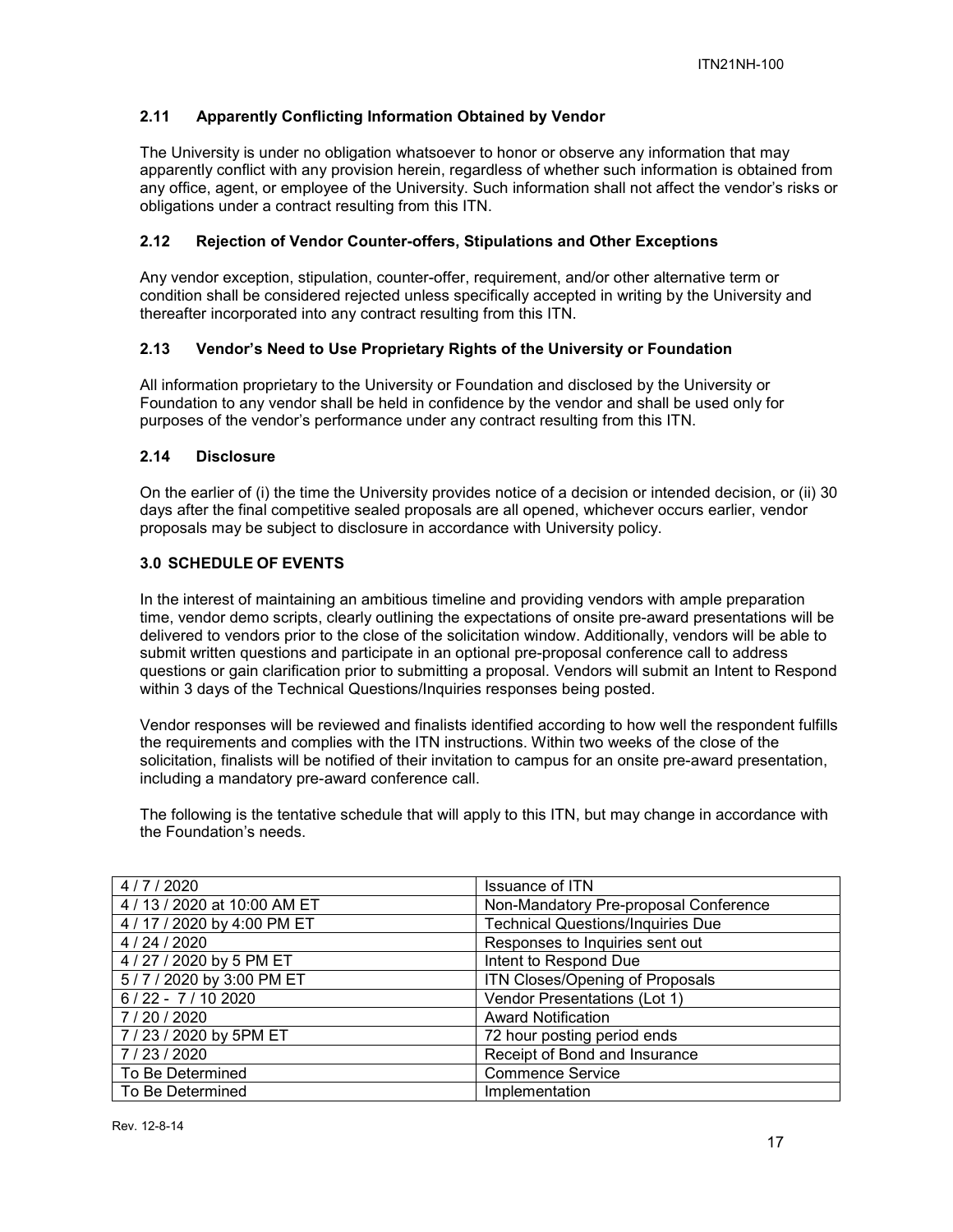# <span id="page-17-0"></span>**3.1 Pre-Proposal Conference**

A Non-mandatory pre-proposal conference will be held for vendors who intend to respond to this ITN. Date & Time: April 13, 2020 10:00 AM ET.

Conference will be held remotely via Zoom, Meeting information as follows:

Join Zoom Meeting https://ufl.zoom.us/j/771943531

Meeting ID: 771 943 531 One tap mobile +16465588656,,771943531# US (New York) +13126266799,,771943531# US (Chicago)

The purpose of the conference is to provide for questions and answers regarding terms, conditions, or specifications of the ITN. Answers to any questions that might arise will be in the form of Addenda to the Invitation to Negotiate prior to the proposal opening. All such revisions must be acknowledged by signature and returned with the proposal.

The Procurement Staff may choose to call for additional pre-proposal conference(s) if, in the sole judgment of the Procurement Staff, there is a need for such conference(s) in order to promote competition.

# <span id="page-17-1"></span>**3.2 Pre-Proposal Site Visit**

No pre-proposal site visits will be held for vendors who intend to respond to this ITN.

#### <span id="page-17-2"></span>**3.3 Special Accommodations**

If special accommodations are needed in order to attend a pre-proposal conference or a proposal opening, contact Nicola Heredia or email at [nheredia@ufl.edu](mailto:nheredia@ufl.edu) three (3) business days prior to conference proposal opening.

#### <span id="page-17-3"></span>**4.0 PROPOSAL RESPONSE AND PREPARATION INSTRUCTIONS**

Proposals must be delivered sealed to: University of Florida Procurement Services 971 Elmore Drive Gainesville, FL 32611-5250 on or prior to **5 / 7 / 2020 3:00 PM ET**  ITN21NH-100

#### **The above address is a valid campus address for any courier service.**

It is the vendor's responsibility to assure that the proposal is delivered at the proper time and place of the proposal opening. Proposals which for any reason are not so delivered will not be considered. The University shall not accept proposals received by facsimile or email. The University shall, at the specified closing date and time, open all proposals that are otherwise in order. The University will allow interested parties to attend such opening for purposes of identifying which vendors have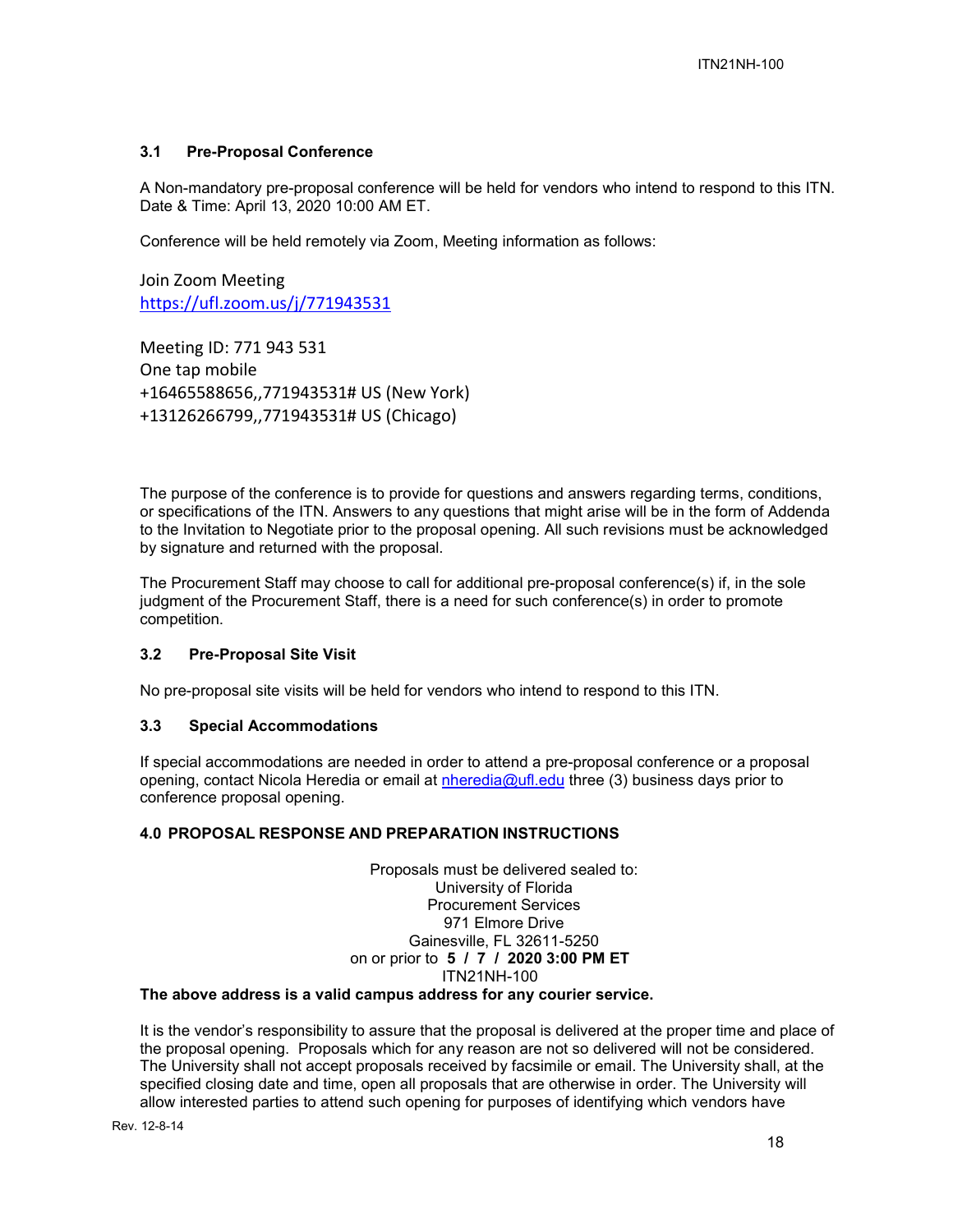responded. The University will make no immediate decision at such time, and there will be no disclosure of any information contained in any proposal until the earlier of (i) the time University provides notice of a decision or intended decision, or (ii) 30 days after the final competitive sealed proposals are all opened, whichever occurs earlier, at which time the vendor proposals become public record. When multiple solicitations have been scheduled to open at the same date and time, the University will open solicitations that have interested individuals present in sequential order by solicitation number. The University will hold unopened any proposals received after the closing date and time and will not consider such proposals. The University reserves the right to retain or dispose of such proposals at its discretion; however, the University may return such proposals to their related vendors, but only at such vendor's request and at no cost or expense whatsoever to the University.

If only one proposal is received, Procurement may delay the opening in order to determine why other vendors did not respond and to encourage other vendors to respond.

#### <span id="page-18-0"></span>**4.1 Proposal Format Organization**

Original proposal and all copies must be on 8-½ x11 text weight paper, double-sided, using binding tabs that will facilitate the distribution and evaluation of the proposals. Proposals should be printed when possible on paper containing a high level of post-consumer recycle content. Proposals should conform to the tabbed format below as well as the requirements of sections 4.1.2, 4.1.3 and 4.1.4.

# <span id="page-18-1"></span>**4.1.1 Response Format**

- The original response must contain the original manual signature of the authorized person signing the proposal, and the electronic copy of the proposal.
- Submit one (1) original copy of the initial response on PC compatible media (CD/DVD or USB flash drive), preferably in Word® and/or Excel® formats. For this electronically formatted response, Attachment C- ITN Response Workbook must be completed and submitted in the original Excel format and included with the other Tab 3 attachments.
- Submit (1) paper copy of the initial response, marked "Copy", including Attachment C-ITN Response Workbook
- The outer carton of the response must display clearly and conspicuously the following identifying information, The ITN number, name and due date and is sealed; one (1) copy of the vendor's proposal in hard copy form marked "Copy".
- The offer's response must include the information and required submittals described, tabbed and numbered as shown below, with all information appearing in the Tab in which it was requested.
- Questions and requests for information may not be rearranged, regrouped, or divided in any way.
- All information and required submittals requested MUST BE in hardcopy and included in your written response.

#### *Failure to adhere to this condition may cause your response to be rejected without further evaluation.*

- Information submitted that is not requested by the University may be considered to be supplemental, not subject to evaluation by the committee members.
- If there is any information or required submittals which due to size or binding cannot be incorporated following the proper tab, the vendor must provide information following the numbered tab, telling the evaluator where the information can be found in the response.
- Tabular / Paginated Format:
	- o Tab 1: Completed and signed Certification of Proposal form, and Confidentiality and Non-disclosure Agreement (Attachment B) (Sections 7.1 and 7.3).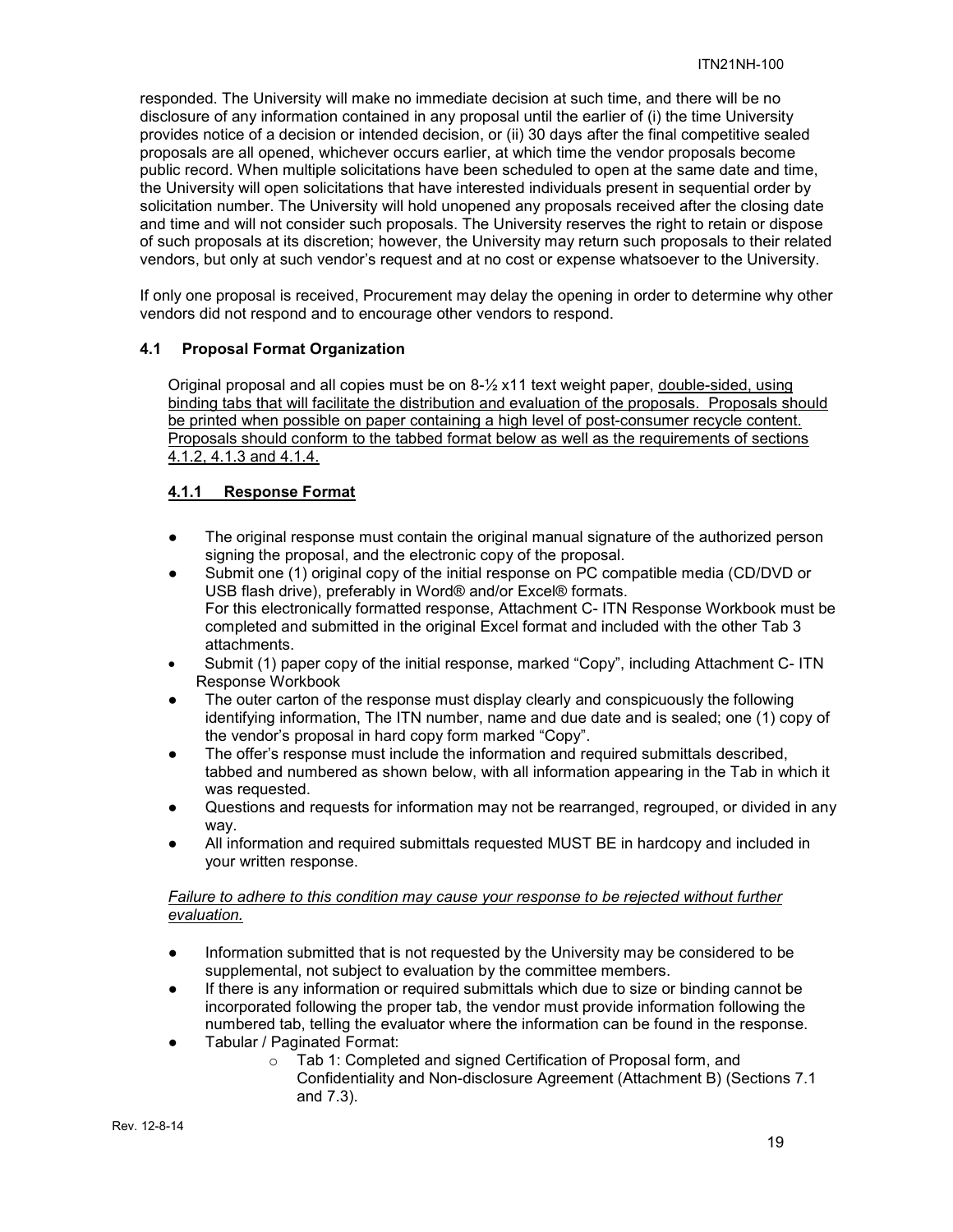- o Tab 2: A one to two-page executive summary of the vendor's proposal, including brief descriptions of the company's expertise procuring a contract the size and scope described in the ITN, and how the vendor plans to address the University's requirements.
- o Tab 3: Required Attachment C Response Workbook. Response workbook includes all required information in order for the proposal to be evaluated. The attachments for each page should be submitted in such a format to allow committee review
	- Page 1 Company Information incl. HECVAT (Attachment 2)
	- Page 2 Company Alignment incl. Projects (Attachment 3), Integrations and Partners (Attachment 4), Company Culture (Attachment 5)
	- Page 3 Lot Requirements
	- Page 4 Implementation inc. Project Team Resumes (Attachment 6), Implementation Approach (Attachment 7), Implementation Plan (Attachment 8), Implementation Questions (Attachment 9), Training Documentation (Attachment 10)
	- Page 5 Pricing Pricing (Attachment 11)
	- Page 6 Company Roadmap Roadmap (Attachment 12)
	- Page 7 References
	- Page 8 Additional Information Any additional information (Attachment 13)

# <span id="page-19-0"></span>**4.1.2 Number of Proposal Copies to be Furnished**

Vendors are to submit one (1) original, of the initial response on PC compatible media (CD/DVD or USB flash drive), preferably in Word® and or / Excel® marked "Original", and one (1) paper copy, marked "Copy".

#### <span id="page-19-1"></span>**4.1.3 Bindings and Marking**

Vendors shall ensure that the hard paper copy is individually bound. When submitting more than one (1) proposal, vendors shall ensure that units are clearly marked; for example, as "Original of Proposal One", "Copy One of Proposal One", "Original of Proposal Two", "Copy One of Proposal Two", and so on.

#### <span id="page-19-2"></span>**4.1.4 Marking of Envelopes**

Vendors shall ensure that the outer carton of the response must display clearly and conspicuously the following identifying information: ITN21NH-100: Advancement CRM, Integrations, & Partner Solutions, and which lot(s) are being responded to, along with the Opening date and time: 5/7/2020 at 3:00PM.

# <span id="page-19-3"></span>**4.1.5 Proposal Costs**

Neither the University nor the Foundation is liable in any manner or to any extent for any cost or expense incurred by any vendor in the preparation, submission, presentation, or any other action connected with proposing or otherwise responding to this ITN. Such exemption from liability applies whether such costs are incurred directly by the vendor or indirectly through the vendor's agents, employees, assigns or others, whether related or not to the vendor.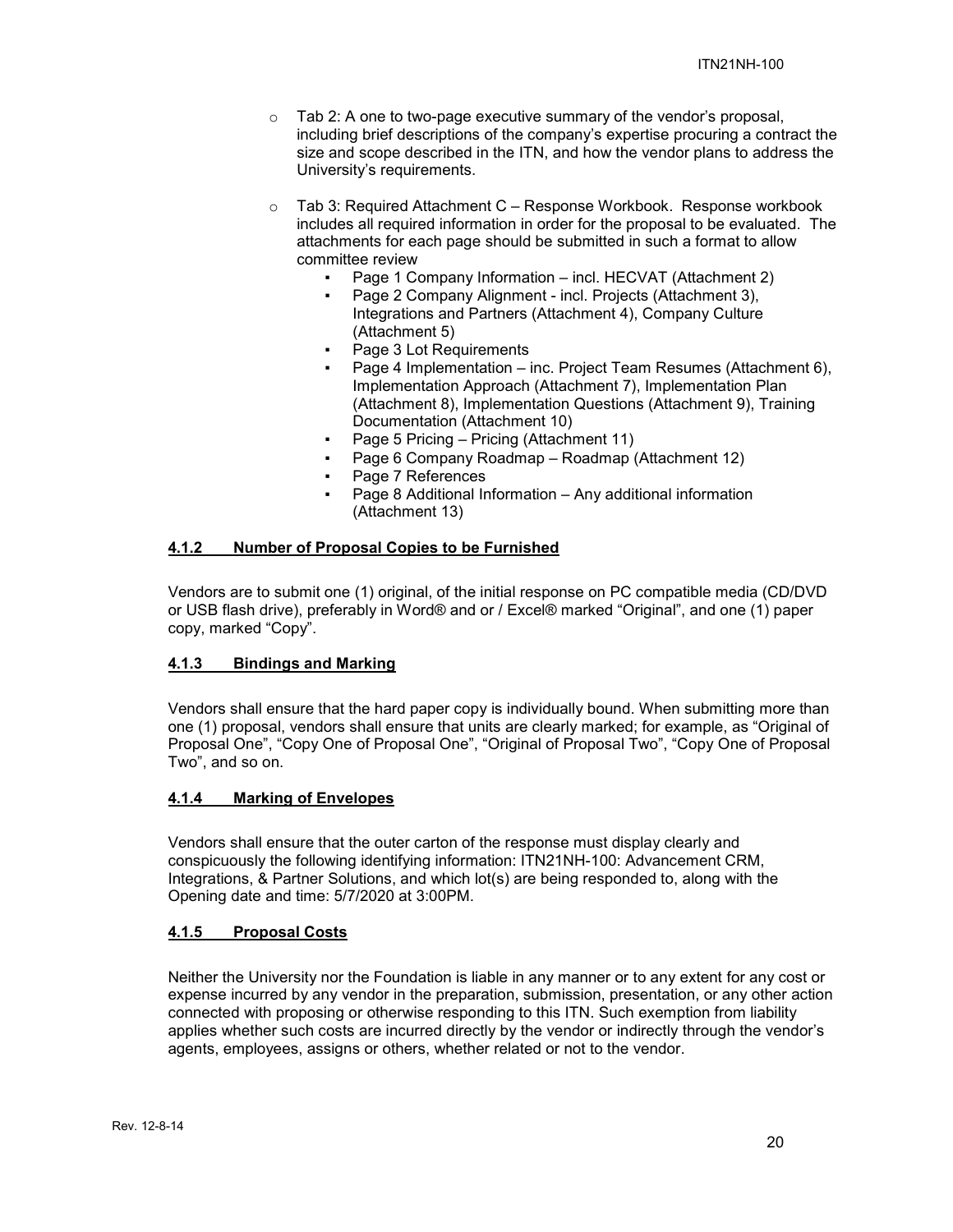#### <span id="page-20-0"></span>**4.1.6 Faxes or Emails Not Accepted**

The University shall not accept proposals received by fax or email.

#### <span id="page-20-2"></span><span id="page-20-1"></span>**4.2 Requirements of Proposer for Response**

#### **4.2.1 Original ITN Document**

Procurement Services shall retain the ITN, and all related terms and conditions, exhibits and other attachments, in original form in an archival copy. Any modification of these, in the vendor's submission, is grounds for immediate disqualification.

#### <span id="page-20-3"></span>**4.2.2 Vendor's Understanding of the ITN**

In responding to this ITN, the vendor accepts the responsibility fully to understand the ITN in its entirety, and in detail, including making any inquiries to the University as necessary to gain such understanding. The University reserves the right to disqualify any vendor who demonstrates less than such understanding. Further, the University and Foundation reserve the right to determine whether the vendor has demonstrated such understanding. Related to this, the University's and Foundation's right extends to cancellation of award if award has been made. Such disqualification and/or cancellation shall be at no fault, cost or liability whatsoever to the University or Foundation.

#### <span id="page-20-4"></span>**4.2.3 Foundation Provides Information in Good Faith without Liability**

All information provided by the Foundation in this ITN is offered in good faith. Individual items are subject to change at any time. The Foundation makes no certification that any item is without error. The Foundation is not responsible or liable for any use of the information, or for any claims attempted to be asserted there from.

#### <span id="page-20-5"></span>**4.2.4 Verbal versus Written Communication**

Verbal communication shall not be effective unless formally confirmed in writing by the specified University Procurement staff in charge of managing this ITN's process. In no case shall verbal communication override written communication.

# <span id="page-20-6"></span>**4.2.5 Questions, Communications and Inquires between the University and Vendors**

Vendor inquiries, questions and requests for clarification related to this ITN are to be directed, in writing, to:

> University of Florida Procurement Services 971 Elmore Drive Gainesville, FL 32611-5250

Attn: Nicola Heredia Telephone No: 352-294-1155 Facsimile No: 352-392-8837 E-mail Address: nheredia@ufl.edu

Applicable terms and conditions herein shall govern communications and inquiries between the University/Foundation and vendors, as they relate to this ITN.

**Informal communications** shall include, but are not limited to, requests from/to vendors or vendors' representatives of any kind or capacity, to/from any University employee or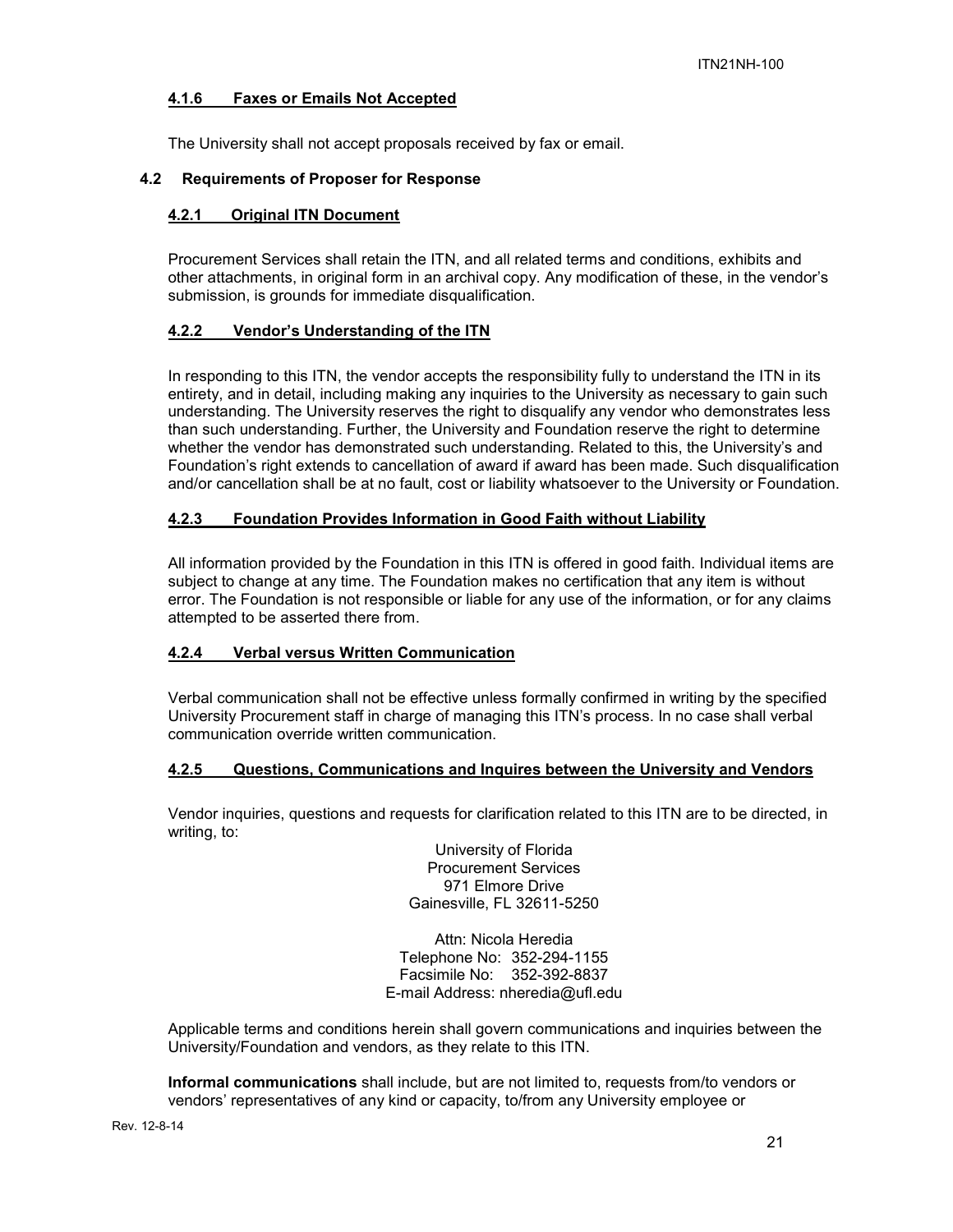representative of any kind or capacity, with the exception of Procurement Services, for information, comments, speculation, etc. Inquiries for clarifications and information that will not require addenda may be submitted verbally to the Procurement Staff named, above, at any time.

**Formal communications** shall include but are not limited to the following.

- Questions concerning this ITN must be submitted via email to Nicola Heredia at nheredia@ufl.edu and be received prior to 4 / 17 / 2020 at 4:00 PM/ET.
- Errors and omissions in this ITN and enhancements. Vendors shall bring to the University's attention any discrepancies, errors, or omissions that may exist within this ITN. Vendors shall recommend to the University any enhancements in respect to this ITN, which might be in the University's or Foundation's best interests. These must be submitted in writing and be received prior 4 / 17 / 2020 at 4:00 PM/ET.
- Inquiries about technical interpretations must be submitted in writing, and be received prior to 4 / 17 / 2020 at 4:00 PM/ET.
- Inquiries for clarifications/information that will not require addenda may be submitted verbally to the Procurement Staff named above at any time during this process.
- Verbal and/or written presentations and pre-award proposals under this ITN.
- Addenda to this ITN.

Informal communications shall cease on the date of distribution of this ITN and formal communications shall commence. On the date that the University completes the award process for this ITN and executes the resulting contract with the successful Vendor, informal communications may resume, and formal communications must cease.

# <span id="page-21-0"></span>**4.2.6 Addenda and the University's Response to Communications from Vendor**

The University will make a good-faith effort to provide a written response to each question or request for clarification that requires addenda within five (5) University business days.

#### *All addenda will be posted to our web site only:*

<https://procurement.ufl.edu/vendors/schedule-of-bids/>

#### ● *Vendors who want the addenda supplied to them in another form must notify the Procurement Staff listed in Section 4.2.5 above of that request. Otherwise, it will be the vendor's responsibility to check the web site for any additional information and addenda concerning this ITN.*

The University will not respond to any questions/requests for clarification that require addenda, if received by the University after 4 / 17 / 2020 at 4:00 PM/ET.

#### <span id="page-21-1"></span>**4.2.7 Pricing and/or Revenue Proposal**

Vendors shall indicate pricing and/or revenue offers in the appropriate spaces and/or areas provided in this ITN. Vendors shall ensure that any departure from this condition results in an offer that is clearly cross-referenced to the applicable sections within this ITN. For any material departure from this condition, vendors shall provide clear and unambiguous explanations how the departure relates in detail to the applicable sections within this ITN. If the vendor responds with an "All or None" proposal, it shall be clearly and unambiguously marked as such.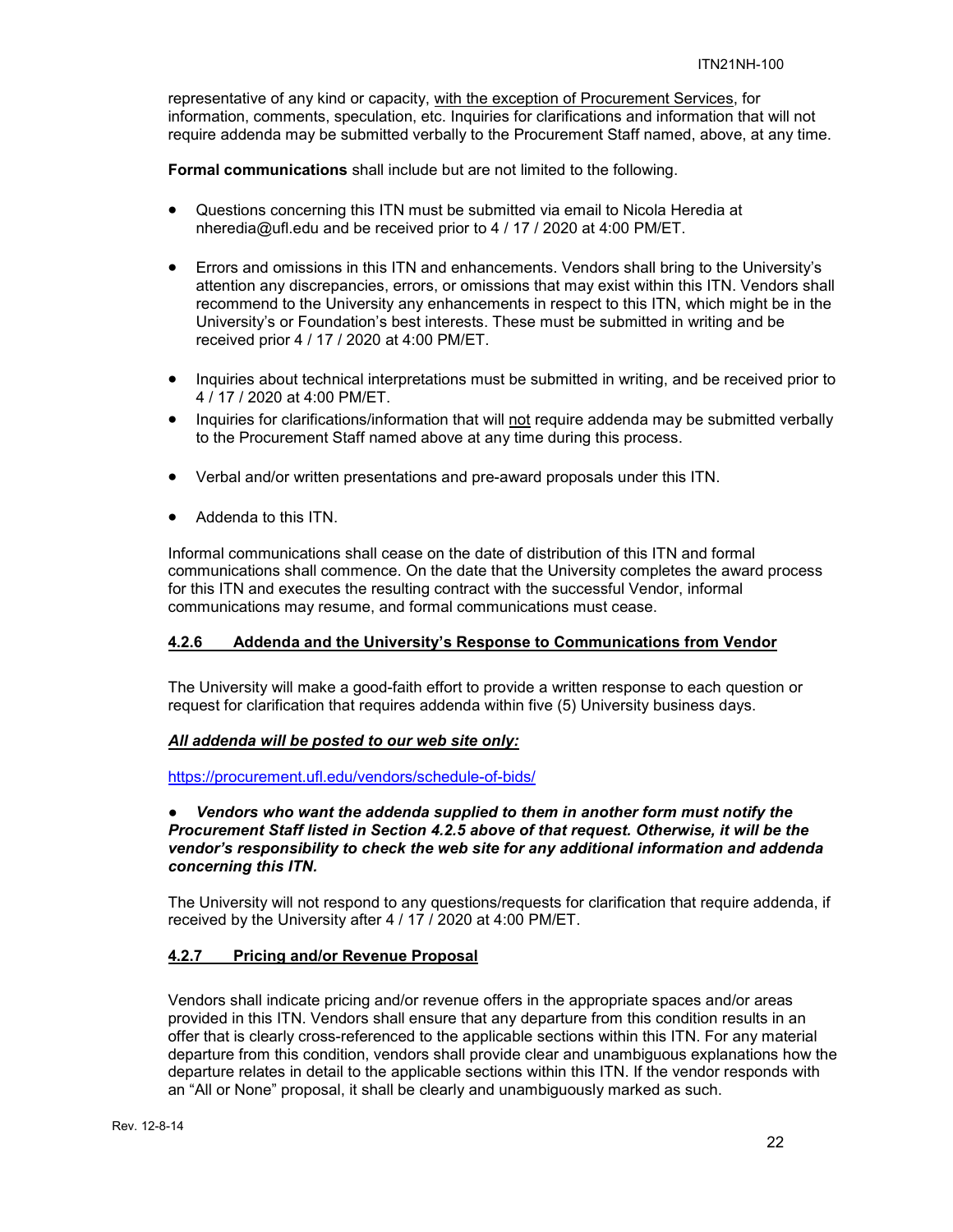The Foundation and University may presume and hold as the vendor's final offer all pricing and/or revenue offerings, whether stated as amounts or percentages, and/or whether or not offered on an all-or-none basis, if not specified by the vendor. The University and Foundation may accept or reject in part or entirely the vendor's pricing and/or revenue offerings when such offerings are not on an all-or-none basis. The University and Foundation prohibit the changing of pricing and/or revenue proposals after the ITN closing date and time. Unless otherwise specifically proposed by the vendor, the University and Foundation reserve the right to hold such pricing and/or revenue proposal as effective for the entire intended contract term. The University and Foundation may prescribe the manner and method by which pricing and/or revenue offerings shall be communicated in the vendor's proposal. The University and Foundation may reject any proposal in which the pricing and/or revenue offering does not conform to such prescribed manner and method.

# <span id="page-22-0"></span>**4.2.8 Revisions to the ITN**

The University may revise any part of this ITN for any reason by issuing addenda. The University will communicate additional information and addenda to this ITN by posting them on our web site.

#### <https://procurement.ufl.edu/vendors/schedule-of-bids/>

Vendors that want the revisions supplied to them in another way must notify the Procurement Staff listed in this document of that request. Otherwise, it will be the vendor's responsibility to check the web site for any additional information and addenda concerning this ITN.

Vendors are responsible for the information contained in such addenda, whether or not they acknowledge receipt. The University is under no obligation to communicate such addenda to vendors who notify the University that they will not be responding this ITN. The University may determine whether an addendum will be considered as part of this ITN and/or as part of any contract resulting there from. The University shall reject vendors' responses to addenda if such responses are received after the ITN closing date and time.

# <span id="page-22-1"></span>**4.2.9 Attention to Terms and Conditions**

Vendors are cautioned to thoroughly understand and comply with all matters covered under the Terms and Conditions section of this ITN. The successful Vendor is expected to enter into a form of agreement. The Foundation agreement terms and conditions included in this ITN are intended to be incorporated into this agreement. PROPOSALS THAT ARE CONTINGENT UPON ANY CHANGES TO THESE TERMS AND CONDITIONS MAY BE DEEMED TO BE NON-RESPONSIVE AND MAY BE REJECTED (within the University's and Foundation's sole discretion).

# <span id="page-22-2"></span>**4.2.10 Required Signature**

The University may reject any vendors' response if it is not signed as indicated and/or required by the areas, spaces, or forms provided within this ITN.

# <span id="page-22-3"></span>**4.2.11 Authority to Negotiate**

Representatives of the vendor(s) selected to participate in oral negotiation(s) shall be first required to submit written authorization from the company CEO or CFO attesting to the fact that the company's lead negotiator is authorized to bind the company to the terms and conditions agreed to during negotiations and as contained in the vendor's best and final offer. The provision of such authorization shall be a prerequisite to continuation in the ITN process. The University and Foundation shall not enter into extensive contract negotiations with the selected vendor(s)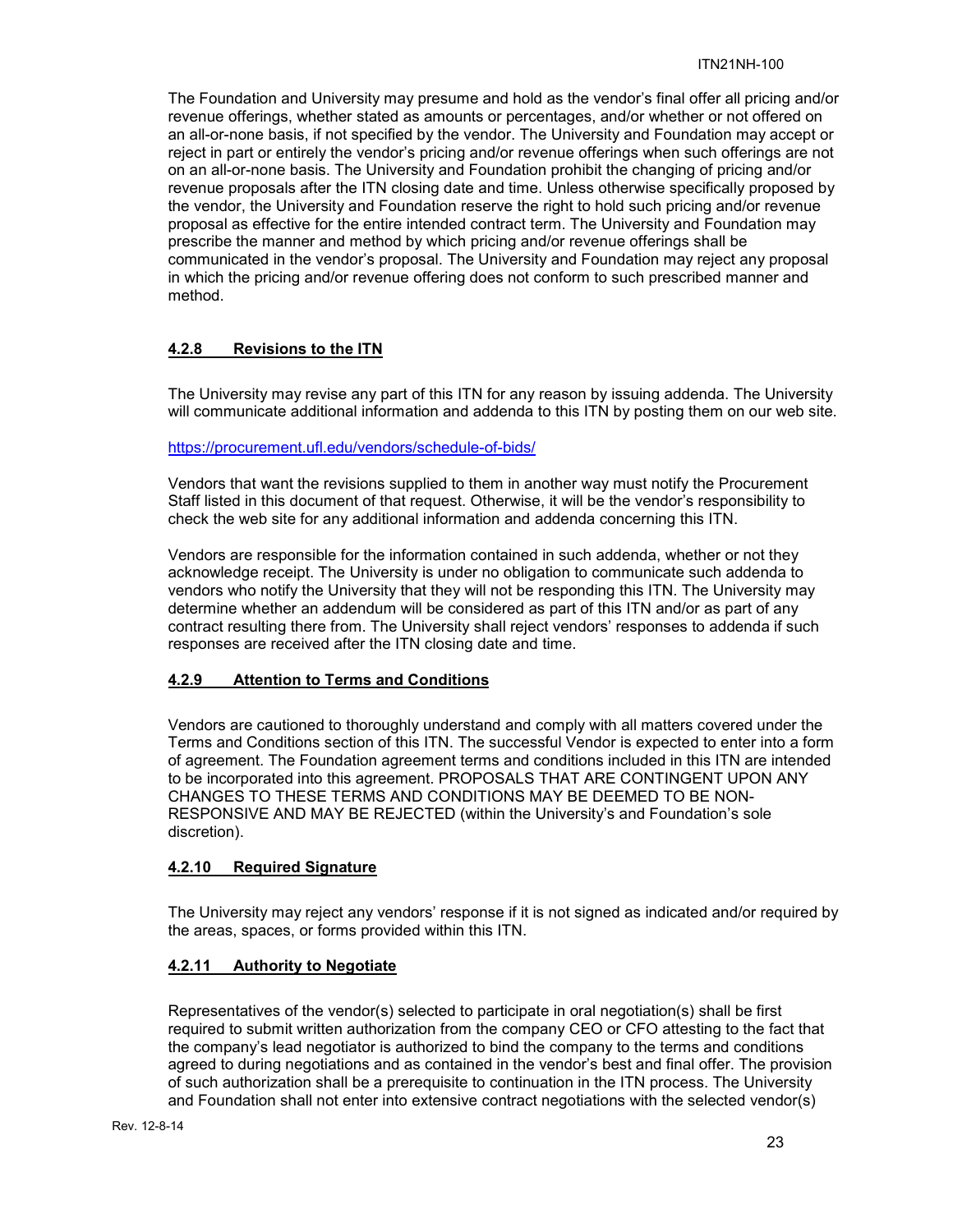after the negotiation process has been completed. If the University and Foundation determines that a company awarded a contract based on this ITN does not honor all aspects of the agreement reached during the negotiations in the best and final offer, the University and Foundation reserve the right to immediately cancel the award, and to place the company on the University's suspended vendor list.

Company negotiators must enter the negotiations prepared to speak on behalf of the vendor's company. The University and Foundation reserve the right to immediately terminate negotiations with any company whose representatives are not empowered to, or who will not, make decisions during the negotiation session. Vendors are reminded that the University and Foundation may elect not to solicit a best and final offer from any company whose representative(s) have been unable or unwilling to commit to decisions reached during the verbal negotiation process.

# <span id="page-23-0"></span>**4.2.12 Collusion Prohibited**

In connection with this ITN, vendor collusion with other vendors or employees thereof, or with any employee of the University, is prohibited and may result in vendor disqualification and/or cancellation of award. Any attempt by the vendor, whether successful or not, to subvert or skirt the principles of open and fair competition may result in vendor disqualification and/or cancellation of award. Such disqualification and/or cancellation shall be at no fault or liability whatsoever to the University or Foundation.

# <span id="page-23-1"></span>**4.2.13 Improper Business Relationships/Conflict of Interest Prohibited**

In connection with this ITN, each vendor shall ensure that no improper, unethical, or illegal relationships or conflict of interest exists between or among the vendor, the University or Foundation, and any other party to this ITN. The University and Foundation reserve the right to determine the materiality of such relationships, when discovered or disclosed, whether intended or not; and to decide whether or not vendor disqualification and/or cancellation of award shall result. Such disqualification and/or cancellation shall be at no fault or liability whatsoever to the University or Foundation.

# <span id="page-23-2"></span>**4.2.14 Corrections, Changes, and Providing Information on Forms within the ITN**

Vendors shall ensure that an authorized individual initial each correction using pen and ink. Vendors shall use pen and ink or typewriter in providing information directly on pages, or copies thereof, contained within this ITN.

# <span id="page-23-3"></span>**4.2.15 Intentionally Blank**

# **N/A**

# <span id="page-23-4"></span>**4.2.16 Anti-Kickback**

In compliance with FAR 52.203-7, the University has in place and follows procedures designed to prevent and detect violations of the Anti-Kickback Act of 1986 in its operations and direct business relationships.

# <span id="page-23-5"></span>**4.2.17 Withdrawal of ITN**

Vendors may withdraw their proposals any time prior to the ITN closing date. Vendors may request to withdraw their proposals after the ITN closing date and time prior to selection and notice of award. The University shall have sole authority to grant or deny such a request. In the event the University grants such a request, it may withhold issuing future ITN's to such vendors.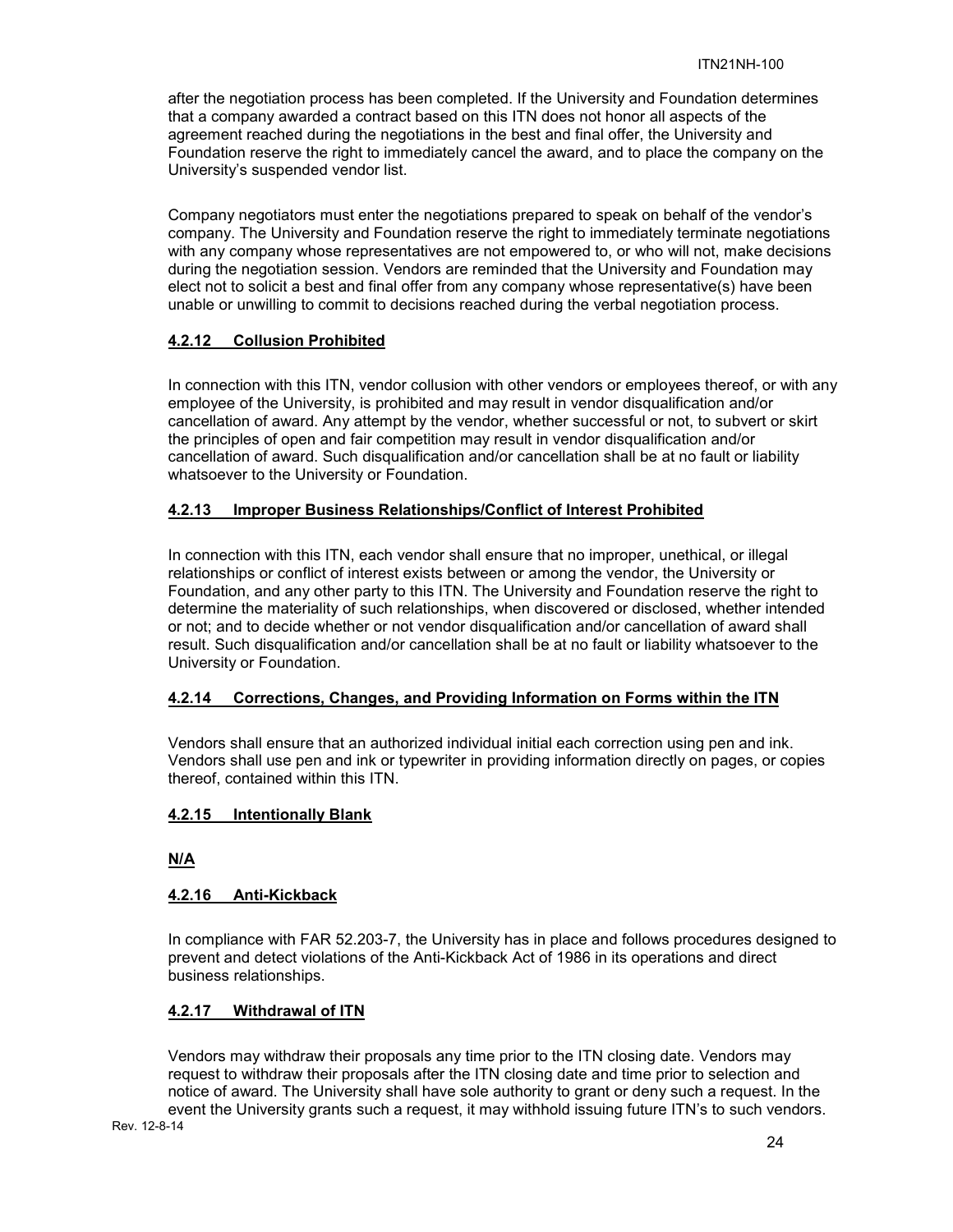# <span id="page-24-0"></span>**4.2.18 Foundation's Right to Use Vendor's Ideas/Proprietary Information**

**If the vendor needs to submit proprietary information with the proposal, the vendor shall ensure that it is enclosed in a separate envelope from the proposal and that it is clearly designated and conspicuously labeled as such.** Vendors who submit responses with information noted as proprietary may be asked to substantiate why the information is proprietary or is otherwise exempt from a public records request under Florida Law.

Selection or rejection of the proposal shall not affect the Foundation's right of use. Provided, however, that the Foundation will, in good faith, honor any vendor information that is clearly designated and conspicuously labeled as proprietary when the Foundation concurs that the information is proprietary, and that trade secrets or other proprietary data contained in the proposal documents shall be maintained as confidential in accordance with procedures promulgated by the Procurement Staff and subject to limitations in Florida or Federal law. Pricing information cannot be considered proprietary. The Foundation shall not be liable in any manner or in any amount for disclosing proprietary information if such information is not clearly so designated and conspicuously so labeled. Neither the University nor the Foundation shall likewise not be liable if it did not know or could not have reasonably known that such information was proprietary.

Should a request be made of the University or Foundation for access to the information designated confidential or trade secret by the bidder and, on the basis of that designation, the University of Foundation denies the request, the bidder may be responsible for all legal costs necessary to defend such action if the denial is challenged in a court of law.

#### <span id="page-24-1"></span>**5.0 DEFINITIONS**

#### <span id="page-24-2"></span>**5.1 Agreement/Contract**

All types of agreements entered into by the University of Florida, regardless of what they may be called, for the procurement of materials, services or construction, or the disposal of materials. Meaning is interchangeable.

#### <span id="page-24-3"></span>**5.2 Customer**

Unless otherwise implied by the context of the specific provision within this ITN, "Customer" means a customer of the vendor, other than the University.

#### <span id="page-24-4"></span>**5.3 May, Should**

Indicates something that is not mandatory, but permissible, recommended, or desirable.

#### <span id="page-24-5"></span>**5.4 Must, Shall, Will**

Indicates a mandatory requirement. Failure to meet these mandatory requirements may result in rejection of your proposal as non-responsive.

#### <span id="page-24-6"></span>**5.5 Proposal**

The entirety of the vendor's responses to each point of this ITN, including any and all supplemental offers or information not explicitly requested within this ITN.

#### <span id="page-24-7"></span>**5.6 Proprietary Information**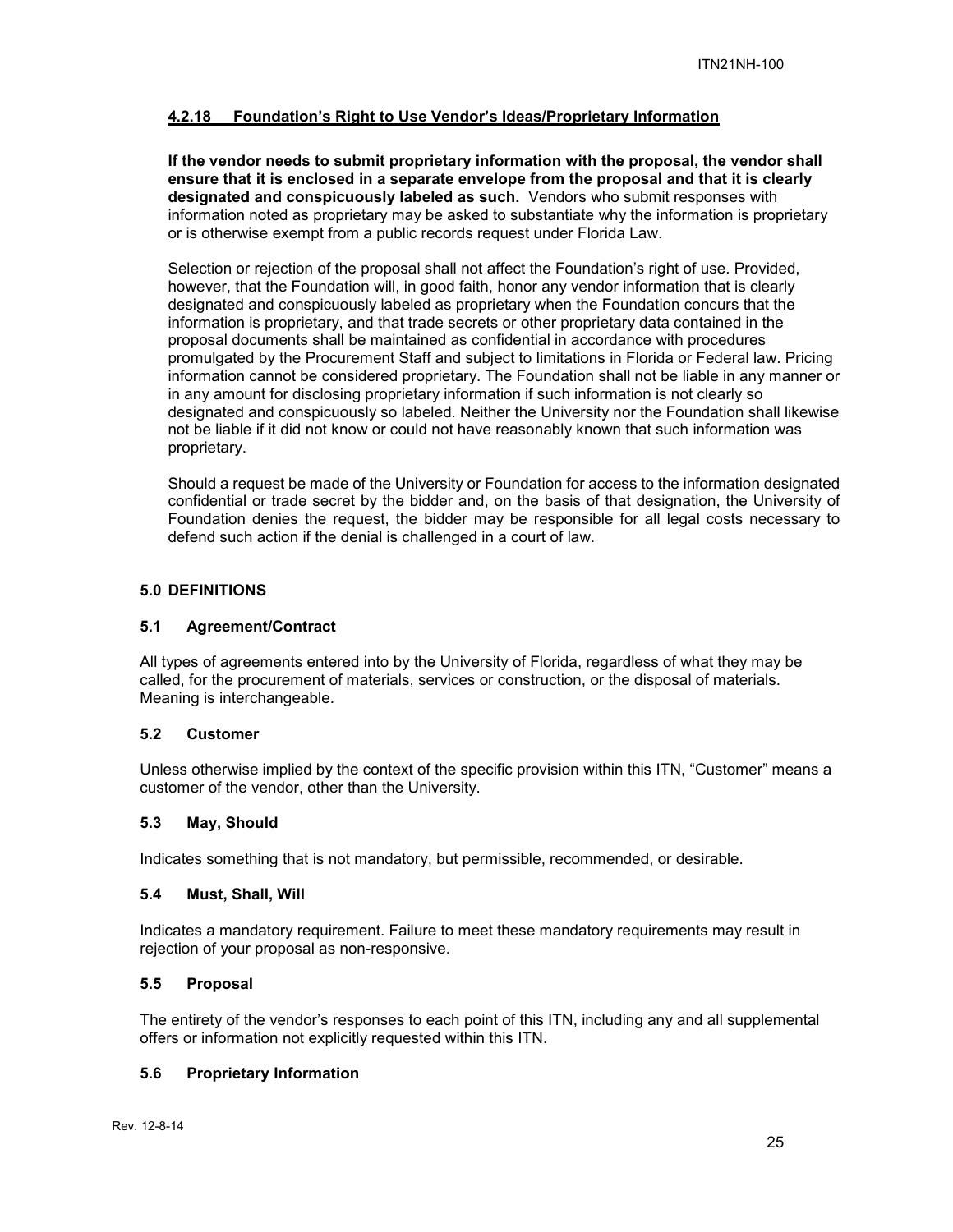Information held by the owner that if released to the public or anyone outside the owner's organization, would be detrimental to its interests. It is an issue of fact rather than opinion. Pricing and/or revenues cannot be considered proprietary.

# <span id="page-25-0"></span>**5.7 Provider**

Any entity responding to this ITN, or, if selected, the vendor entering into a contract with the Foundation.

#### <span id="page-25-1"></span>**5.8 Invitation to Negotiate (ITN)**

A competitive negotiation process. It is not to be confused with an Invitation to Bid (ITB), in which goods or services are precisely specified and price is substantially the only competitive factor. This ITN provides the University or Foundation the flexibility to negotiate to arrive at a mutually agreeable relationship. Price will be considered, but will not be the only factor of evaluation.

#### <span id="page-25-2"></span>**5.9 Respondent**

Any entity responding to this ITN, or, if selected, the vendor entering into a contract pursuant to this ITN.

#### <span id="page-25-3"></span>**5.10 Response**

Same as Proposal

#### <span id="page-25-4"></span>**5.11 Successful Vendor**

Any entity responding to this ITN, or, if selected, the vendor entering into a contract with University.

#### <span id="page-25-5"></span>**5.12 Supplement Agreement**

Any supplement terms and conditions agreed to by the parties in writing taking precedence over all other documents governing the transaction.

#### <span id="page-25-6"></span>**5.13 Supplier**

Any entity responding to this ITN, or, if selected, the vendor entering into a contract pursuant to this ITN.

#### <span id="page-25-7"></span>**5.14 University of Florida, UF or University**

Same as The University of Florida Board of Trustees, a public body corporate of the State of Florida; throughout the document the term UF, University and University of Florida is used interchangeably.

#### <span id="page-25-8"></span>**5.15 Vendor**

Any entity responding to this ITN, or, if selected, the vendor entering into a contract with Foundation.

#### <span id="page-25-9"></span>**5.16 Vendor's Proposal**

Same as Proposal

#### <span id="page-25-10"></span>**5.17 Vendor's Response**

Same as Proposal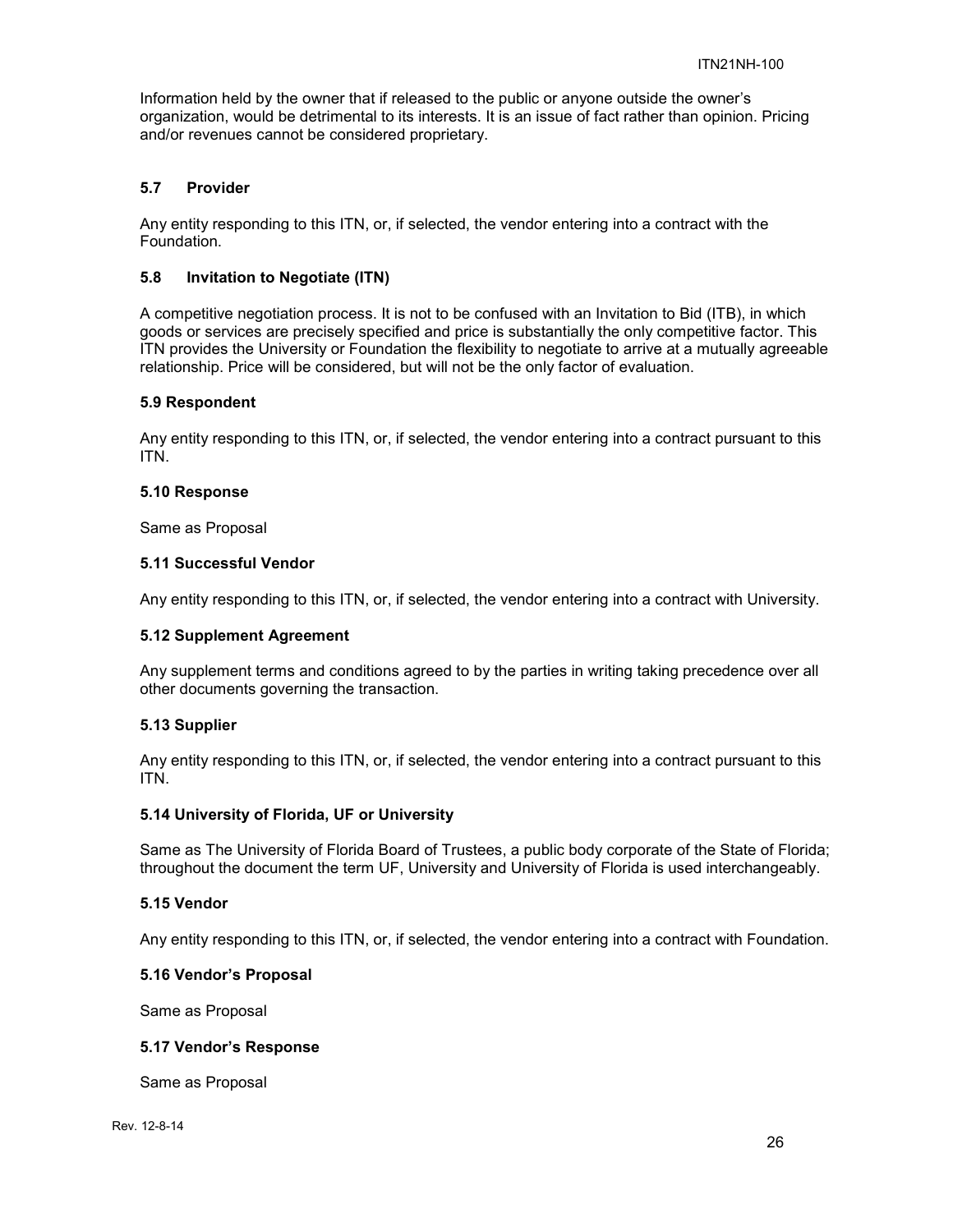#### <span id="page-26-0"></span>**5.18 University of Florida Foundation, UFF or Foundation**

Same as the University of Florida Foundation, Inc., a direct support organization of the University of Florida. The terms University and Foundation are not used interchangeably, but this ITN shall be interpreted to include either or both University and Foundation when the context so requires or otherwise provides the most benefit to or protection of both entities.

# <span id="page-26-1"></span>**6.0 AGREEMENT TERMS AND CONDITIONS**

The following are the Terms and Conditions that will become part of any Agreement consummated under this ITN Foundation and the Successful Vendor and are not subject to negotiation or alteration by the Successful Vendor. Therefore, the Successful Vendor will be expected to execute an Agreement containing the provisions set forth in this section, or substantially similar provisions as deemed prudent or necessary. This list of provisions is not exhaustive or indicative of every provision that will be contained in the Agreement, but rather identifies particular terms and conditions of which the vendor should be aware. In the event of a conflict between any provisions contained in any of the documents governing this transaction, the following shall be the order of precedence: Agreement; Invitation to Negotiate; Proposal.

# <span id="page-26-2"></span>**6.1 Actions of Successful Vendor**

Neither the University nor the Foundation are under any obligation whatsoever to be bound by the actions of any Successful Vendor with respect to third parties. The Successful Vendor is not a division or agent of the University or Foundation.

# <span id="page-26-3"></span>**6.2 Advertising**

The Successful Vendor shall not advertise or publish information concerning the Agreement without prior written consent of the University/Foundation. The University/Foundation shall not unreasonably withhold permission.

#### <span id="page-26-4"></span>**6.3 Americans with Disabilities Act**

The Successful Vendor shall comply with all applicable provisions of the Americans with Disabilities Act and applicable federal regulations under the act.

# <span id="page-26-5"></span>**6.4 Certification**

By signature on the "Proposal Certification" form included under Section 7.0, the Vendor certifies that the submission on the proposal did not involve collusion or other anti-competitive practices. The Vendor has not given, offered to give, nor intends to give at any time hereafter any economic opportunity, future employment, gift, loan, gratuity, special discount, trip, favor, or service to a public servant in connection with the submitted proposal. In addition, Vendor certifies whether or not an employee of the University has, or whose relative has, a substantial interest in any Agreement subsequent to this ITN. Vendor also certifies their status with regard to debarment, or suspension by any federal entity.

Failure to provide a valid signature affirming the stipulations required by this clause shall result in the rejection of the submitted proposal and, if applicable, any resulting Agreement. Signing the certification with a false statement shall void the proposal and, if applicable, any resulting Agreement. Any resulting Agreement may be subject to legal remedies provided by law. Vendor agrees to promote and offer to the University/Foundation only those services and/or materials as stated in and allowed for under resulting Agreement(s).

# <span id="page-26-6"></span>**6.5 Conflict of Interest**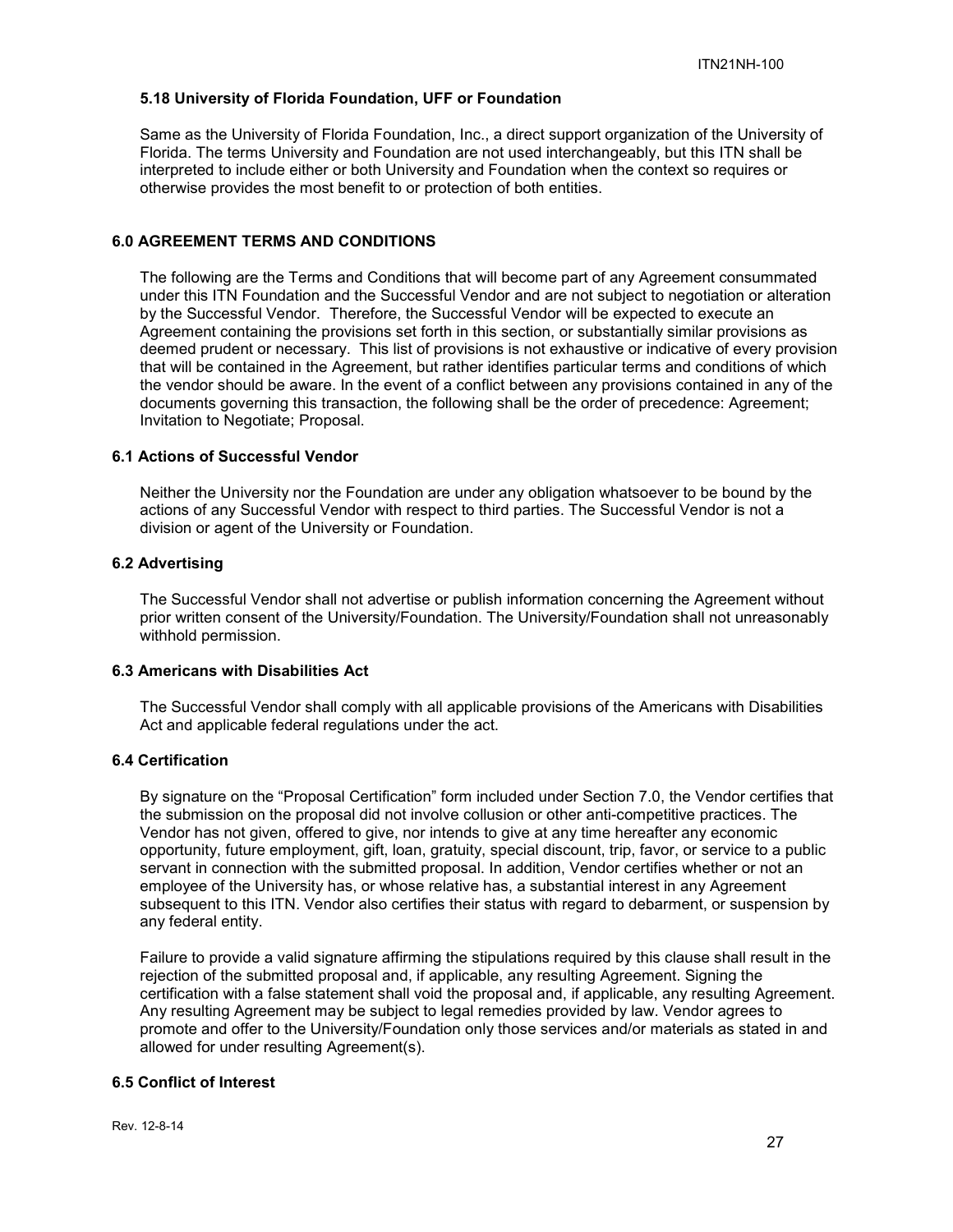The award hereunder is subject to the provisions of Chapter 112, F.S. Vendors must disclose with the proposal the name of any officer, director, or agent who is also an employee of the University of Florida. Further, all Vendors must disclose the name of any University employee who owns, directly or indirectly, an interest of five percent (5%) or more in the Vendor's firm or any of its branches.

# <span id="page-27-0"></span>**6.6 Discrimination**

An entity or affiliate who has been placed on the discriminatory list may not submit a bid on a contract to provide goods or services to a public entity, may not submit a bid on a contract with a public entity for the construction or repair of a public building or public work, may not submit proposals on leases of real property to a public entity, may not award or perform work as a Vendor, supplier, subcontractor or consultant under contract with any public entity, and may not transact business with any public entity.

# <span id="page-27-1"></span>**6.7 Drug Free Workplace**

The Successful Vendor agrees that in the performance of the Agreement, neither the Successful Vendor nor any employee of the Successful Vendor shall engage in the unlawful manufacture, distribution, dispensing, possession, or use of a controlled substance in conducting any activity covered by the Agreement. The University reserves the right to request a copy of the Successful Vendor's Drug Free Workplace Policy. The Successful Vendor further agrees to insert a provision similar to this statement in all subcontracts for services required.

# <span id="page-27-2"></span>**6.8 Equal Opportunity Statement**

The State Universities have established equal opportunity practices which conform to both the spirit and the letter of all laws against discrimination and prohibit discrimination based on race, creed, color, sex, age, national origin, marital status or religion. To be considered for inclusion as a supplier under this agreement, the vendor commits to the following:

- A. The provisions of Executive Order 11246, September 24, 1966, and the rules, regulations, and relevant orders of the Secretary of Labor are applicable to each order placed against this agreement regardless of value.
- B. If the vendor expects to receive \$10,000 in orders during the first 12 months of this agreement, a complete certificate of non-segregated facilities shall be attached to the proposal response.
- C. If the vendor expects to receive \$50,000 in orders during the first 12 months of this agreement and employs more than 50 people, standard form 100 (EEOO-1) must be filed prior to March 1 of each year.
- D. If the vendor expects to receive \$50,000 in orders during the first 12 months and employs more than 50 people, a written program for affirmative action compliance must be maintained by the vendor, subject to review upon request by the user agencies of this agreement.

#### <span id="page-27-3"></span>**6.9 Federal, State, and Local Laws and Regulations**

Successful Vendor is solely responsible for complying with all laws, ordinances, and regulations including but not limited to, those relating to taxes, licenses and permits, as they may apply to any matter under this ITN. The Successful Vendor must demonstrate that they are duly licensed by applicable regulatory bodies during the performance of the Agreement. Prior to the commencement of Agreement, the Successful Vendor shall be prepared to provide evidence of such licensing as may be requested by the University and Foundation. Successful Vendor shall, at no expense to the University or Foundation, procure and keep in force during the entire period of the Agreement all such permits and licenses.

#### <span id="page-27-4"></span>**6.10 Inspection, Audit and Reporting**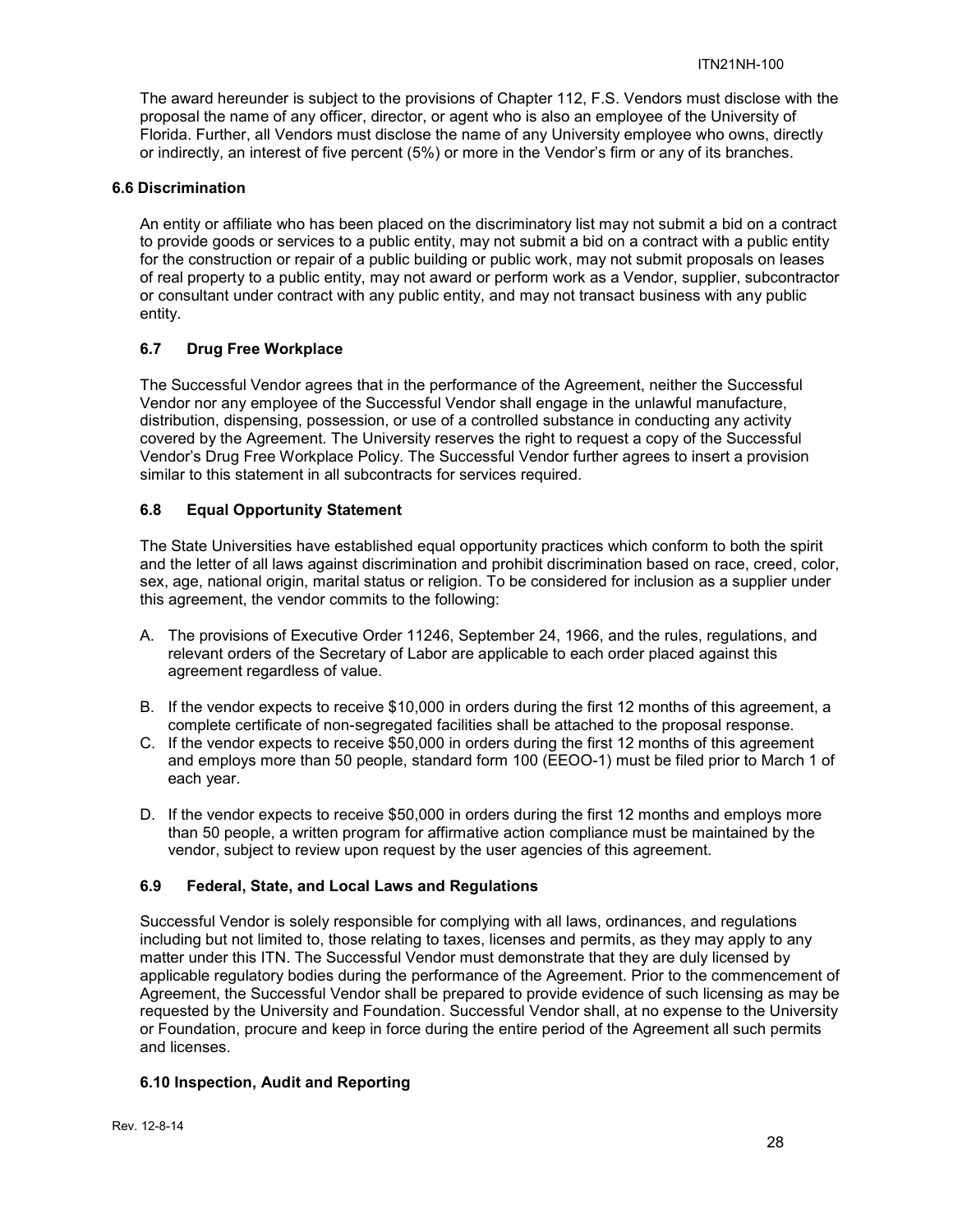All books, accounts, reports, files and other records relating to the Agreement shall be subject at all reasonable times to inspection and audit by the University of Florida and Foundation.

Reporting Requirements: The successful vendor(s) agrees to furnish to the Foundation a summary of total sales made under this contract as requested but at least twice a year.

All reporting will be in Electronic Format provided to Procurement Services either prior to business review meetings or as requested.

Reports will include, but are not limited to the following.

Detailed invoice level purchase history usage with at minimum the following fields:

- · PO Number
- · Quote Number
- · Invoice Number
- · Invoice Date
- · Ordered by Department
- · Order Date
- · Delivery Date
- · Vendor Item Code
- · Item Description
- · List Price
- · Order Method
- · Discount
- · Net Price
	- · Other Organizations: Total dollar value of purchases and total of orders through University agreement to other institutions

Vendor and Foundation will work together to create reports as Foundation deems necessary and compatible with vendor systems.

#### <span id="page-28-0"></span>**6.11 Liens**

Each Successful Vendor shall keep the University and Foundation free and clear from all liens asserted by any person or entity for any reason arising out of the furnishing of services or materials by or to the Successful Vendor.

#### <span id="page-28-1"></span>**6.12 Modifications**

The Agreement can be modified or rescinded only by a writing signed by both parties or their duly authorized agents.

#### <span id="page-28-2"></span>**6.13 Non-Discrimination**

The parties agree to be bound by applicable state and federal rules governing Equal Employment Opportunity and Non-Discrimination.

#### <span id="page-28-3"></span>**6.14 Ownership of Documents**

All drawings, maps, sketches, documents, records, programs, data base, reports and other data developed or purchased, under this Agreement for or at the Foundation's expense shall be and remain the Foundation's property, without restriction, reservation or qualifications. The Successful Vendor may retain copies necessary for recordkeeping documentation and all such other business purposes related to the Agreement. All materials and products produced shall be provided to the Foundation upon expiration of this Agreement.

#### <span id="page-28-4"></span>**6.15 Sales and Use Tax**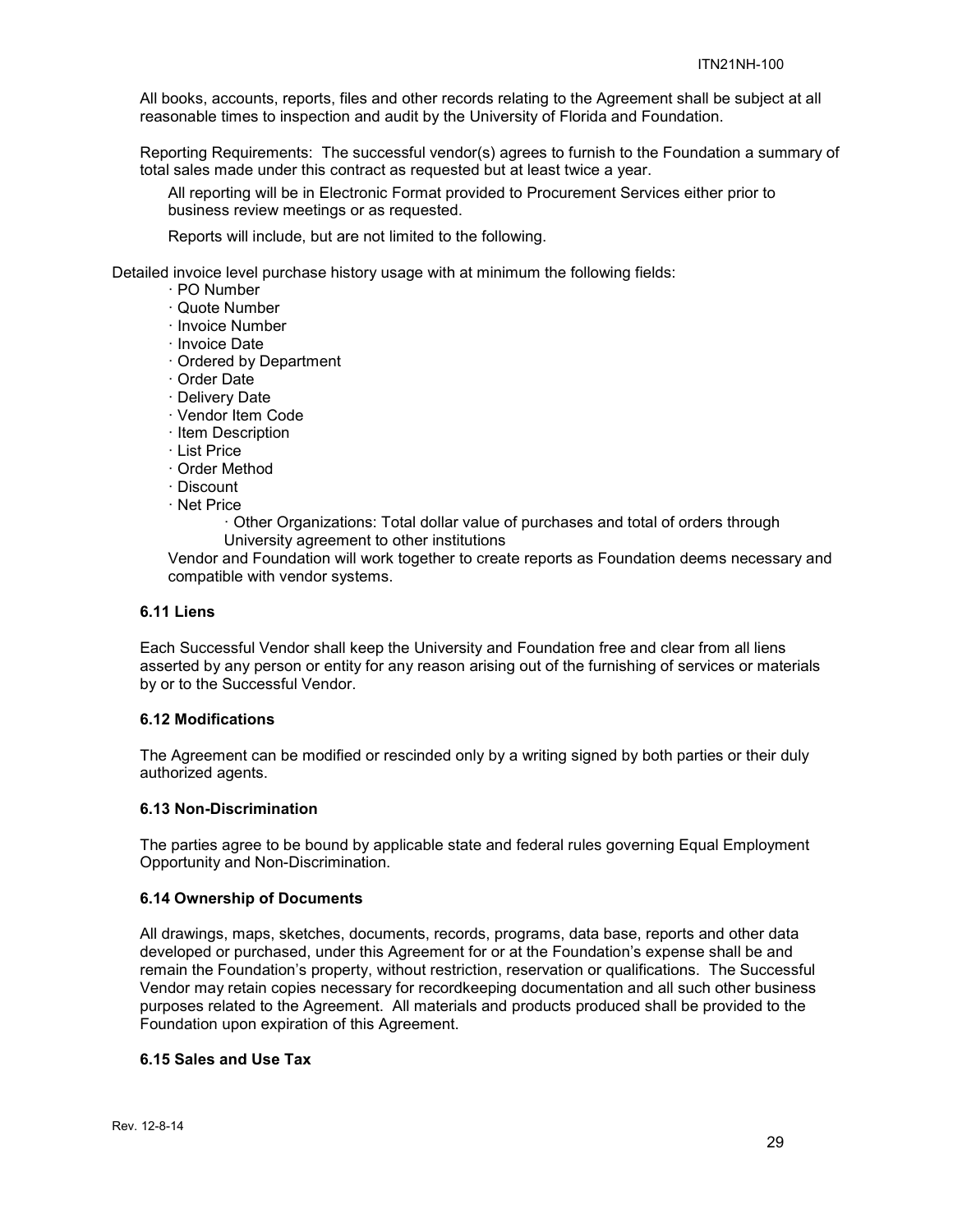The Successful Vendor agrees to comply with and to require all of his subcontractors to comply with all the provisions of applicable law. The Successful Vendor further agrees to indemnify and hold harmless the University and Foundation from any and all claims and demands made against it by virtue of the failure of the Successful Vendor or any subcontractors to comply with the provisions of any and all said laws. The University and the Foundation are exempt from state sales and use tax.

#### <span id="page-29-0"></span>**6.16 Sexual Harassment**

Federal law and the policies of the University and Foundation prohibit sexual harassment of University employees or students. Sexual harassment includes any unwelcome sexual advance toward a University employee or student, any request for a sexual favor from a University employee or student, or any other verbal or physical conduct of a sexual nature that is so pervasive as to create a hostile or offensive working environment for University employees, or a hostile or an offensive academic environment for University students. University and Foundation vendors, subcontractors and suppliers for this project are required to exercise control over their employees so as to prohibit acts of sexual harassment of University employees and students. The employer of any person who the University or Foundation, in its reasonable judgment, determines has committed an act of sexual harassment agrees as a term and condition of the Agreement to cause such person to be removed from the project site and from University premises and to take such other action as may be reasonably necessary to cause the sexual harassment to cease.

# <span id="page-29-1"></span>**6.17 Small Business Program**

The University is an equal opportunity institution and, as such, encourages the use of small businesses, including women and minority-owned small businesses in the provision of goods and services. Small businesses should have a fair and equal opportunity to compete for dollars spent by the University or Foundation. Competition ensures that prices are competitive and a broad vendor base is available. **Vendors are encouraged to get certified by the State of Florida** if they are minority-owned, woman-owned or veteran-owned:

[http://www.dms.myflorida.com/agency\\_administration/office\\_of\\_supplier\\_diversity\\_osd/get\\_certified](http://www.dms.myflorida.com/agency_administration/office_of_supplier_diversity_osd/get_certified)

Vendor shall use good faith efforts to ensure opportunities are available to small businesses, including women and minority-owned businesses. For questions about the University's Small Business Program contact Director of Small Business and Vendor Diversity, 352-392-0380, <https://sbvdr.admin.ufl.edu/>

# <span id="page-29-2"></span>**6.18 Tobacco Free Campus Policy**

The University of Florida campus is a tobacco-free campus. This policy was effective as of July 1, 2010. The use of cigarettes or other tobacco products in UF buildings, parking lots, or in vehicles in these areas is prohibited. The successful vendor is expected to respect this smoke free policy and fully comply with it.

#### <span id="page-29-3"></span>**6.19 Sustainability Preferences**

The University's Procurement directives support the purchase of products that will minimize any negative environmental impacts of our work. In order to facilitate a healthy market in sustainable products, all parties involved in the procurement and utilization of materials must engage in both waste recycling and the initial purchase of products containing recycled content. It is in the interest of public health, safety and welfare and the conservation of energy and natural resources to use and promote environmentally responsible products, as well as energy efficient fixtures, appliances and mechanical equipment used in new construction and retrofit of University facilities.

#### <span id="page-29-4"></span>**6.20 Assignment-Delegation**

No right or interest in the Agreement shall be assigned or delegation of any obligation made by Successful Vendor without written permission of the University/Foundation. Any attempted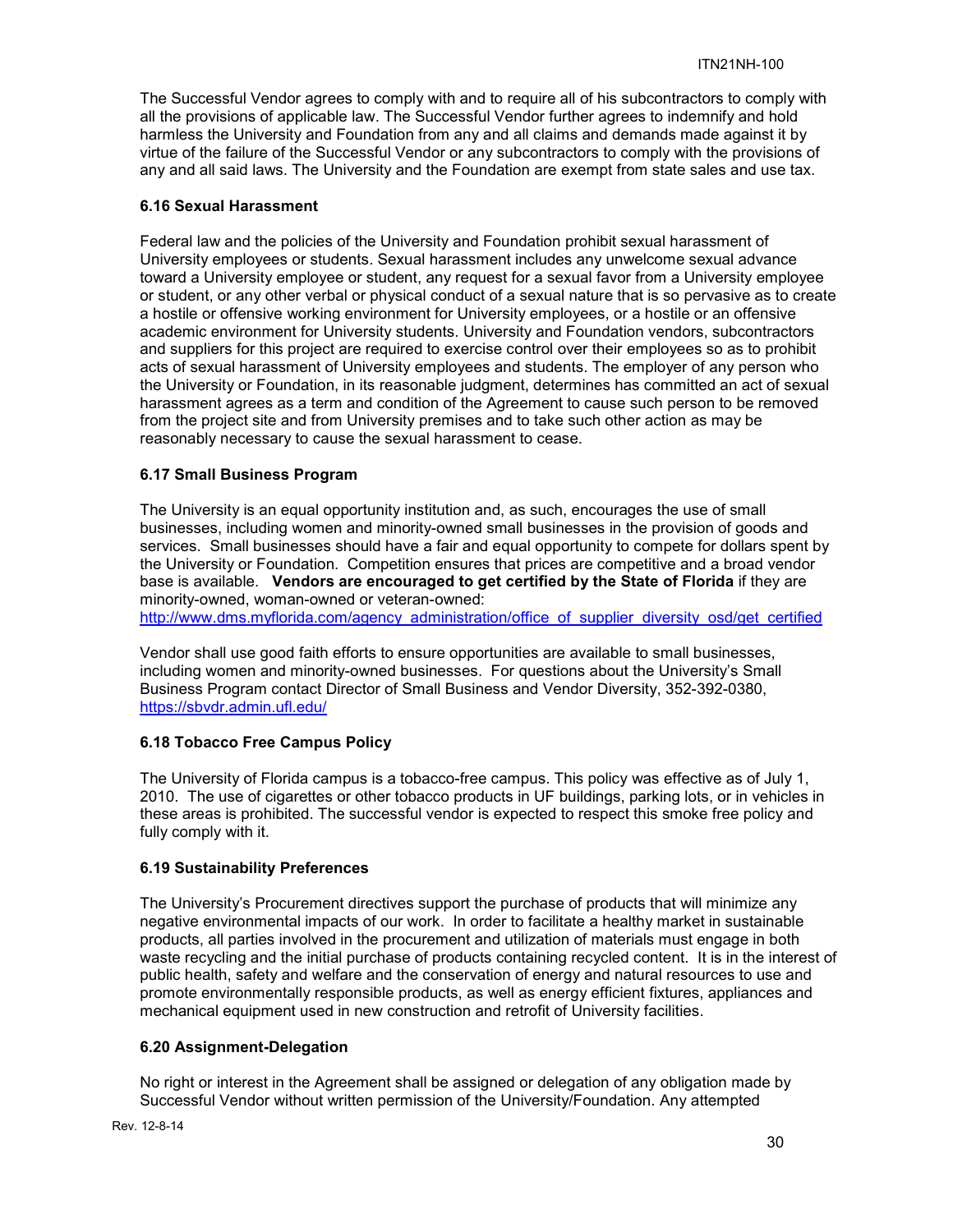assignment or delegation by Successful Vendor shall be wholly void and totally ineffective for all purposes unless made in conformity with this paragraph.

# <span id="page-30-0"></span>**6.21 Assignment of Anti-Trust Overcharge Claims**

The parties recognize that in actual economic practice overcharges resulting from anti-trust violations are in fact borne by the ultimate purchaser; therefore, Successful Vendor hereby assigns to the University any and all claims for such overcharges.

#### <span id="page-30-1"></span>**6.22 Date for Reckoning Prompt-Payment Discount**

For purposes of determining whether a prompt-payment discount, if applicable, may be taken, the starting date of such reckoning period shall be the later of the date of a properly executed invoice or the date of completion of service and/or delivery of product.

# <span id="page-30-2"></span>**6.23 Force Majeure**

In the event compliance with any obligation under this Agreement is impractical or impossible due to any Event of Force Majeure, then the time for performance of such obligation shall be extended for a period equivalent to the duration of the Event of Force Majeure. The provisions of this section shall not operate to excuse either party's inability to perform its obligations hereunder because of inadequate finances. "Event of Force Majeure:" means any strike, lockout, labor dispute, embargo, flood, earthquake, storm, dust storm, lightning, fire, epidemic, act of God, war, national emergency, civil disturbance or disobedience, riot, sabotage, terrorism, restraint by governmental order or any other occurrence beyond the reasonable control of the party in question.

# <span id="page-30-3"></span>**6.24 Intentionally Blank**

**N/A** 

# <span id="page-30-4"></span>**6.25 Indemnification/Hold Harmless; Liability**

The Successful Vendor shall indemnify, defend, and hold harmless the University of Florida Foundation, Inc., the University of Florida Board of Trustees, the University of Florida, the State of Florida and the Florida Board of Governors, and their respective directors, officers, agents, and employees, against and from any and all claims, demands, suits, actions, proceedings, loss, cost, and damages of every kind and description, including attorneys' fees and/or litigation expenses, which may be brought or made against or incurred on account of loss of or damage to any property or for injuries to or death of any person, caused by, arising out of, or contributed to, in whole or in part, by reasons of any act, omission, professional error, fault, mistake, or negligence of Successful Vendor, its employees, agents, representatives, or subcontractors, their employees, agents, or representatives in connection with or incident to the performance of the Agreement. Successful Vendor's obligation under this provision shall not extend to any liability caused by the sole negligence of any indemnified party. Such indemnification shall specifically include infringement claims made against any and all intellectual property supplied by Successful Vendor and third-party infringement under the Agreement.

The University, as a public entity, is protected by sovereign immunity from tort liability, subject to a limited statutory waiver. Neither the University nor the Foundation will agree to (i) indemnify or hold harmless any vendor; (ii) be liable for vendor's attorneys' fees under any circumstances; or (iii) binding arbitration. The Agreement shall not be construed or interpreted as (i) denying to either party any remedy or defense available to such party under the laws of the State of Florida; (ii) the consent of University or the State of Florida or their agents and agencies to be sued; or (iii) a waiver of either University's or the State of Florida's sovereign immunity beyond the limited waiver provided in section 768.28, Florida Statutes.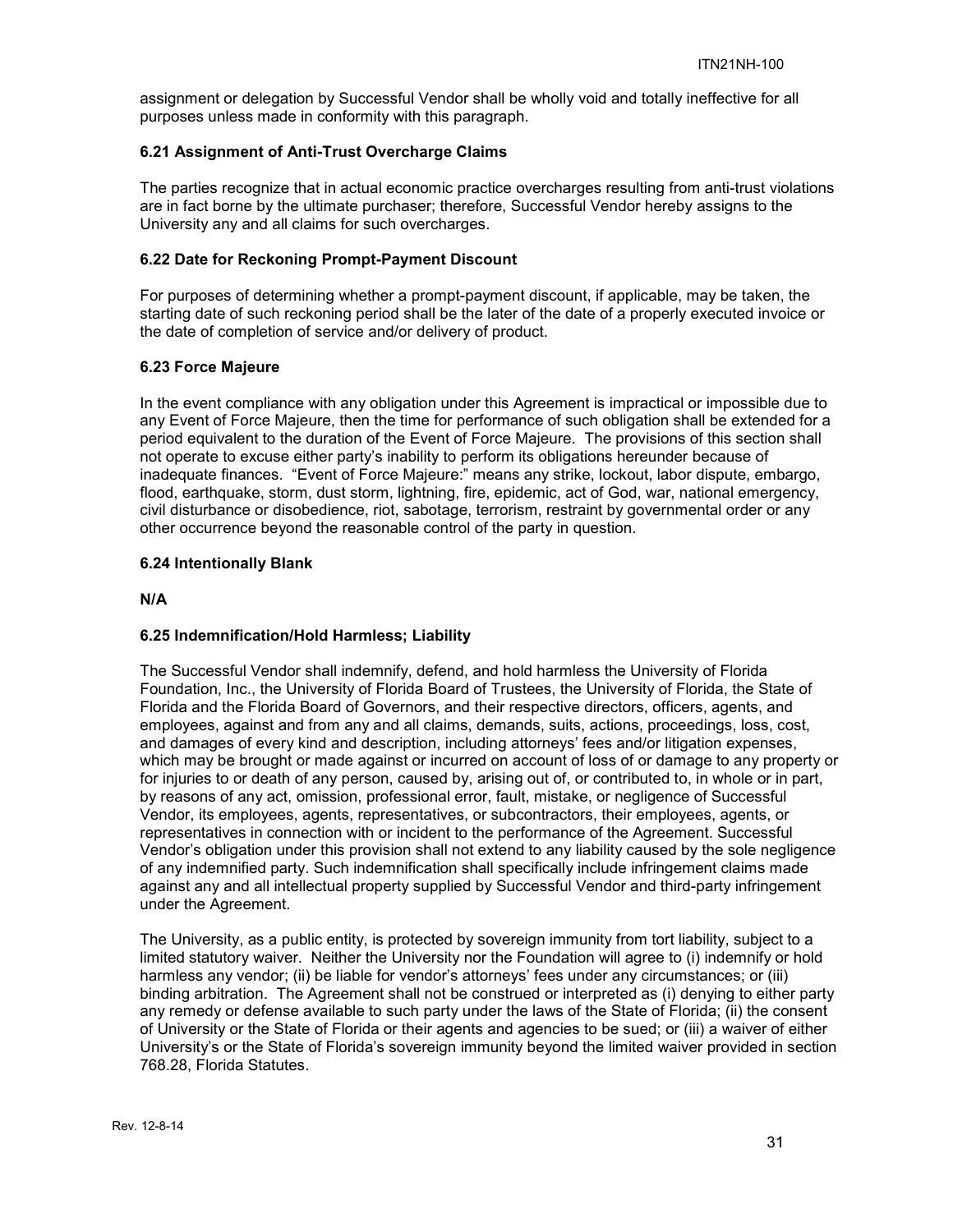#### <span id="page-31-0"></span>**6.26 Insurance Requirements**

The Successful Vendor shall purchase from and maintain with a company or companies, lawfully authorized to do business in Florida and acceptable to the Foundation, such insurance as will protect the Successful Vendor from claims arising out of or resulting from the Successful Vendor's operations under the Agreement and for which the Successful Vendor may be legally liable, whether such operations be by the Successful Vendor or by their subcontractors or by anyone directly or indirectly employed by any of them, or by anyone for whose acts any of them may be liable. All insurance policies shall be issued and countersigned by representatives of such companies duly authorized for the State of Florida and shall be written on ISO standard forms or their equivalents. The Successful Vendor shall file with the Foundation Certificates of Insurance prior to the commencement of this Agreement and shall file Certificates of Insurance evidencing the renewal of such policies at least thirty (30) days prior to the date that each applicable insurance policy is scheduled to expire. *Please note that the Foundation and the University of Florida must be named "additional insured" on automobile and general liability policies.*

General Liability Insurance – The Successful Vendor shall provide the ISO Commercial General Liability policy for general liability coverage's for limits of not less than of \$1,000,000 per occurrence. Coverage shall be maintained without interruption from date of commencement of work until date of final payment.

Worker's Compensation - The Successful Vendor shall secure and maintain for the life of this Agreement, valid Worker's Compensation Insurance as required by Chapter 440, Florida Statutes (if applicable.)

Automobile Liability - The Successful Vendor shall secure and maintain, during the life of this Agreement, Automobile Liability insurance on all vehicles against bodily injury and property damage in at least the amount of \$100,000.00 per person, \$500,000.00 per occurrence.

#### <span id="page-31-1"></span>**6.27 Protection of Property**

The Successful Vendor shall at all times guard against damage or loss to the property of the University or Foundation or of others or vendors and shall be held responsible for replacing or repairing any such loss or damage. The Foundation may withhold payment or make such deductions as deemed necessary to insure reimbursement or replacement for loss or damage to property through negligence of the Successful Vendor or their agents. The Successful Vendor shall provide all barricades and take all necessary precautions to protect buildings and personnel.

#### Intellectual Property

- A. All works that are created pursuant to this contract ("Works") are works made for hire, and all rights and privileges attendant to the Works belong exclusively to the Foundation. If a court of competent jurisdiction determines that any Work does not constitute a work made for hire, the Contractor hereby assigns to the Foundation for no additional consideration all rights and privileges the Contractor has in the works, including all intellectual property rights, specifically those under copyright law.
- B. Paragraph A does not apply to Works that are not created through performance under this Contract ("Pre-existing works"). With respect to Pre-existing works used by the Contractor in performance of this Contract, the Contractor shall obtain for the Foundation at no additional charge a license to use Pre-existing works for the uses intended under this Contract, including the right to make derivative works. Paragraph A does apply, however, to any Works that are derivative of Pre-existing works.
- C. The Contractor warrants that it has full power and authority to transfer the rights granted by this Contract to the Foundation and that use of the works by the Foundation does not constitute an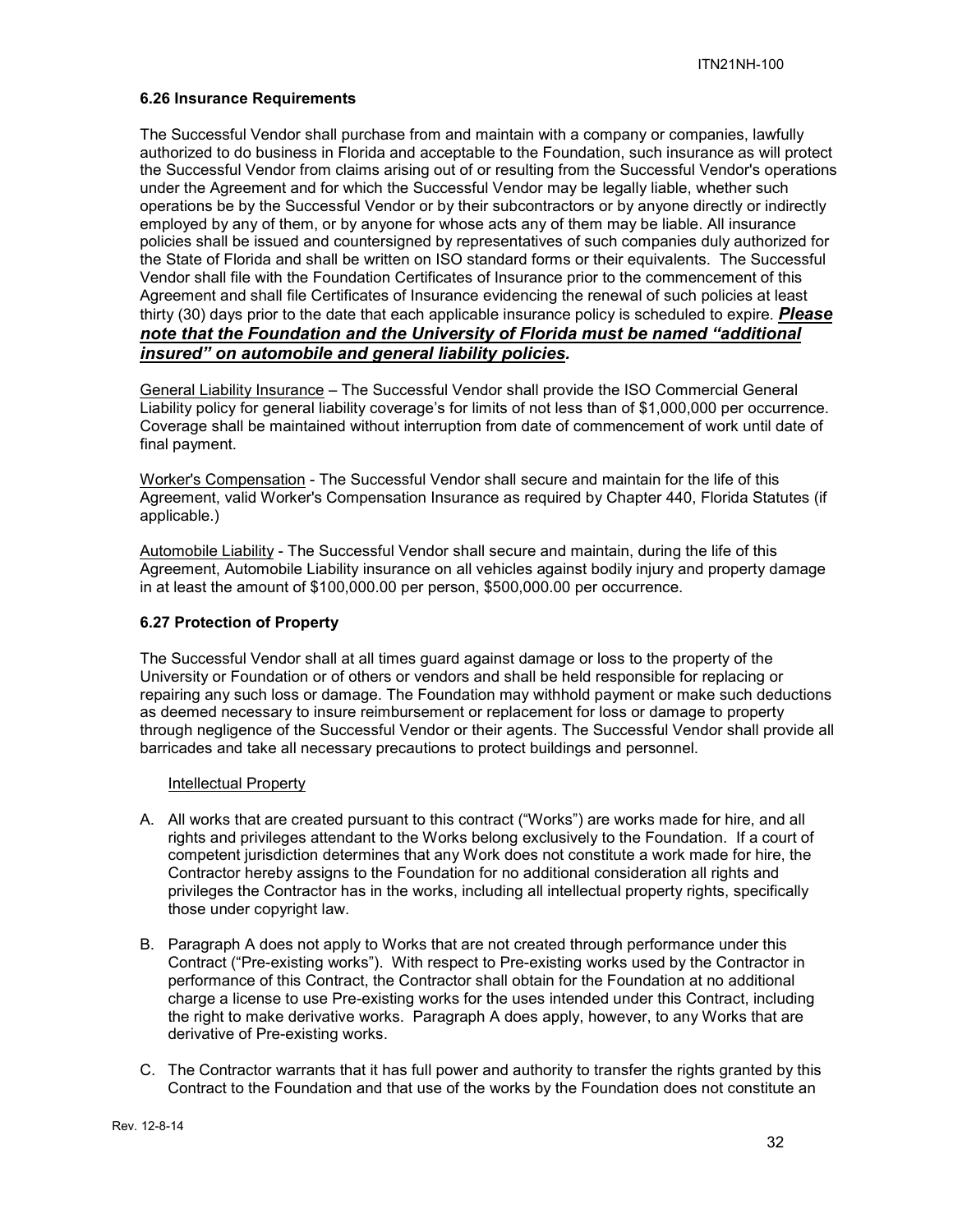infringement or other violation of any copyright, trade secret, trademark, patent, non-disclosure, or other rights of any third party.

D. Title and all rights and privileges to all graphics and material provided to the Contractor by the University or Foundation in connection with this Contract remain the exclusive property of the University of Florida or Foundation. The Contractor does not receive any title, rights, or privileges in those graphics or materials. The Foundation grants to the Contractor a limited license in those graphics or materials only for the purpose of carrying out the Contractor's obligations under this Contract.

#### <span id="page-32-0"></span>**6.28 Labor Disputes**

Successful Vendor shall give prompt notice to the Foundation of any actual or potential labor dispute which delays or may delay performance of the Agreement.

#### <span id="page-32-1"></span>**6.29 Laws and Regulations**

Successful Vendors are solely responsible for keeping themselves fully informed of and faithfully observing all laws, ordinances, and regulations and shall protect and indemnify the University, The Foundation, and their respective directors, officers and agents against any claims of liability arising from or based on any violation thereof.

# <span id="page-32-2"></span>**6.30 No Replacement of Defective Tender**

Every tender of goods must fully comply with all provisions of the Agreement as to time of delivery, quantity, and the like. If a tender is made which does not fully conform, this shall constitute a breach and Successful Vendor shall not have the right to substitute a conforming tender.

# <span id="page-32-3"></span>**6.31 No Waiver of Right by the University and Foundation**

No waiver by the University and Foundation of any breach of the provisions of the Agreement by the Successful Vendor shall in any way be construed to be a waiver of any future breach or bar the University's or Foundation's right to insist on strict performance of the provisions of the Agreement.

#### <span id="page-32-4"></span>**6.32 Notice to Vendors of Asbestos-Containing Materials in University Buildings**

Asbestos containing materials (ACM) can be found in almost any building in the United States more than 10 years old. The University of Florida is no exception. The types of asbestos most commonly found are pipe and boiler insulation, fireproofing, hard panels known as "Transite", floor tile, and spray or trowel-applied ceiling finishes. ACM is generally not hazardous if left undisturbed.

The University has implemented an Asbestos Program to assure safe management and removal of ACM. Vendors, consultants, and others providing service to the University may encounter ACM and must, therefore, comply with the following instructions:

A. Avoid disturbing suspected ACM. Exercise caution and watch for possible ACM.

B. If it is necessary to disturb ACM, first notify the appropriate Division Asbestos Representative listed in this notice, or the University of Florida Asbestos Coordinator, before proceeding with your work. You shall take whatever precautions are necessary to protect humans' health and the environment, and comply with all applicable Federal, State, and Local laws pertaining to asbestos.

C. If you require additional information on possible locations of ACM in a particular building, contact the Asbestos Representative from the Division for which you are working.

Division **Asbestos Representative** Telephone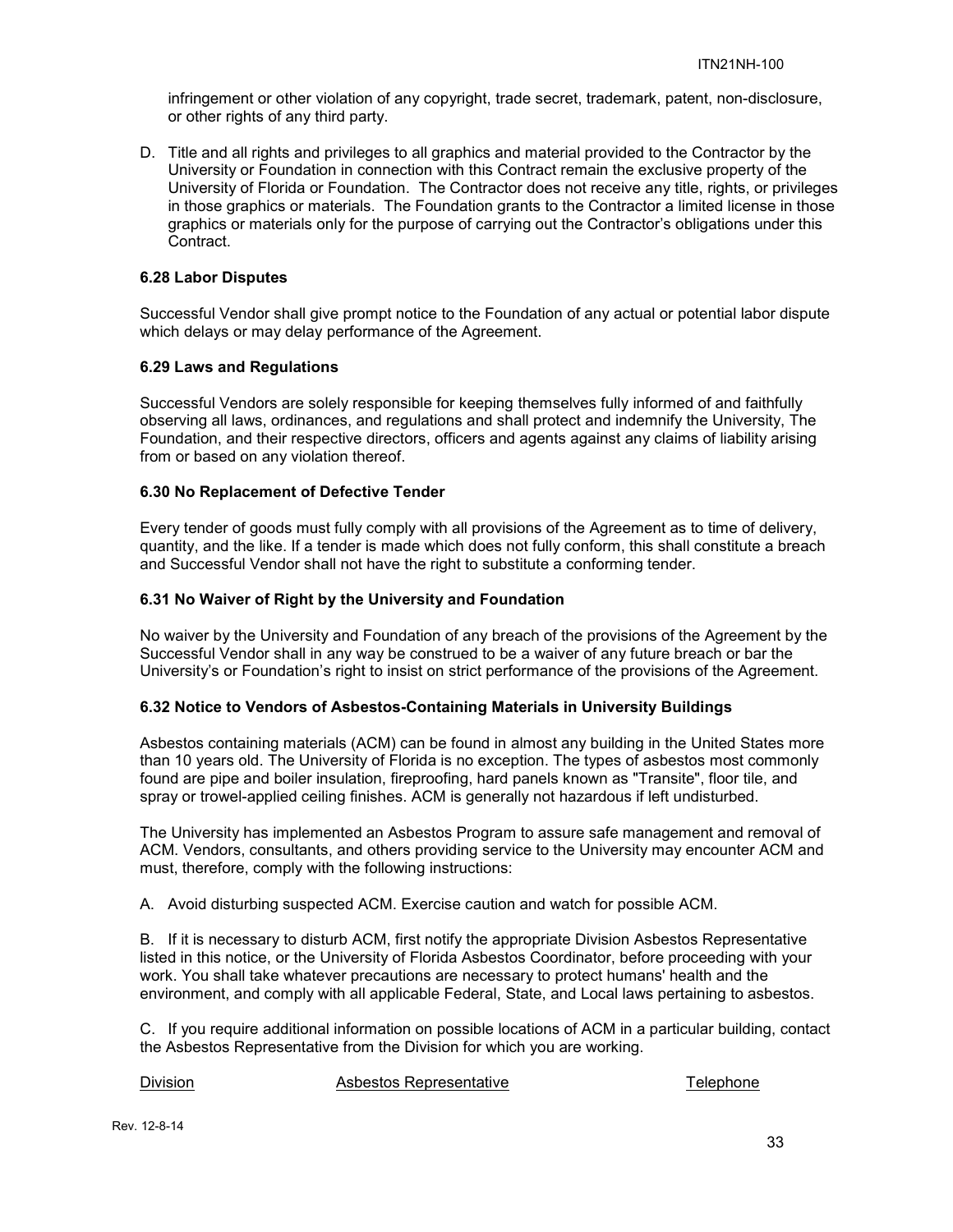| <b>Facilities Services</b> | Assoc. Dir. Facilities Services    | (352) 392-7793   |
|----------------------------|------------------------------------|------------------|
| Housing                    | Housing Maintenance Superintendent | (352) 392-2161   |
| Reitz Union                | Maintenance Superintendent         | $(352)$ 392-1614 |
| IFAS                       | Engineer                           | (352) 392-6488   |

#### <span id="page-33-0"></span>**6.33 Parking and Identification Badges**

The Successful Vendor shall obtain all parking permits and/or decals that may be required while performing project work on University premises. The Successful Vendor should review Contractor and Vendor Parking information from Transportation and Parking Services located at the following link:<https://parking.ufl.edu/decals/contractors-vendors/>

#### <span id="page-33-1"></span>**6.34 Payment Terms**

Unless otherwise stated herein, the payment terms for the Agreement are Net 30 days.

# <span id="page-33-2"></span>**6.35 Price Adjustment**

Price changes will normally only be considered at the end of one Agreement period and the beginning of another. Price change requests shall be in writing, submitted at least sixty (60) days prior to the end of the current Agreement period, and shall be supported by written evidence of increased costs to the Successful Vendor. Unsupported price increases that will merely increase the gross profitability of the Successful Vendor at the expense of the Foundation/University will not be approved. Price change requests shall be a factor in the Agreement extension review process. The Foundation shall, in its sole opinion, determine whether the requested price increase or an alternate option is in the best interest of the Foundation.

# <span id="page-33-3"></span>**6.36 Prior Course of Dealings**

No trade usage, prior course of dealings, or course of performance under other agreements shall be a part of any agreement resulting from this ITN; nor shall such trade usage, prior course of dealing, or course of performance be used in the interpretation or construction of such resulting agreement.

#### <span id="page-33-4"></span>**6.37 Intentionally Blank**

N/A

# <span id="page-33-5"></span>**6.38 Public Entity Crime**

A person or affiliate who has been placed on the convicted list by the Department of Management Services, State of Florida, may not submit a proposal on a contract to provide any goods or services, including construction, repairs, or leases and may not be awarded or perform work as a Vendor, supplier, subcontractor, or consultant for the University of Florida for a period of 36 months from the date of being placed on the convicted list, a "person" or "affiliate" includes any natural person or any entity, including predecessor or successor entities or any entity under the control of any natural person who is active in its management and who has been convicted of a public entity crime (Rule 6C1-3.020 FAC).

#### <span id="page-33-6"></span>**6.39 Public Records**

Records of the University are subject to the Public Records Law set forth in Chapter 119 F.S. Records of the Foundation are confidential and exempt from the provisions of Chapter 119, except as expressly stated in Section 1004.28 F.S.

# **IF THE VENDOR HAS QUESTIONS REGARDING THE APPLICATION OF CHAPTER 119, FLORIDA STATUTES, TO THE VENDOR'S DUTY**

Rev. 12-8-14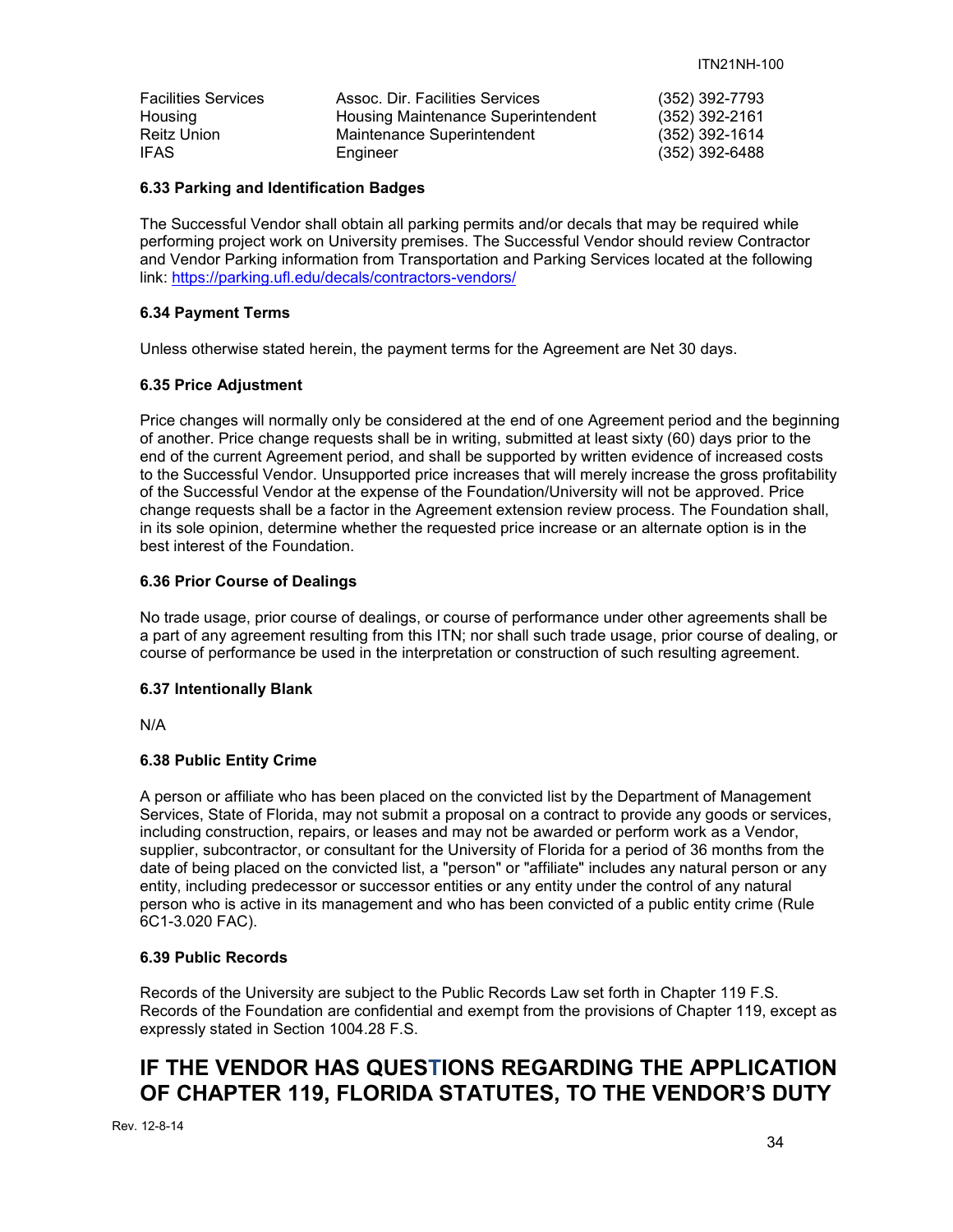# **TO PROVIDE PUBLIC RECORDS RELATING TO THIS CONTRACT, CONTACT THE CUSTODIAN OF PUBLIC RECORDS AT Phone: (352) 846-3903 email: [PR-Request@ufl.edu](mailto:PR-Request@ufl.edu) Mail: PO Box 113156, Gainesville, FL 32611-3156**

Any resulting Agreement may be unilaterally canceled for refusal by the vendor to allow public access to all documents, papers, letters, or other materials made or received by the Successful Vendor in conjunction with the Agreement and subject to the provisions of Chapter 119. F.S.

#### <span id="page-34-0"></span>**6.40 Referencing of Orders**

For each order issued against an agreement resulting hereunder, the Foundation/University intends in good faith to reference this ITN for pricing, terms and conditions, delivery location, and other particulars. However, in the event the Foundation/University fails to do so, the Foundation/University's right to such terms and conditions, and particulars shall not be affected, and no liability of any kind or amount shall accrue to the Foundation/University.

#### <span id="page-34-1"></span>**6.41 Remedies and Applicable Law**

The Agreement shall be governed by and construed in accordance with the laws of the State of Florida (without regard to principles of conflict of laws) and the rules and regulations of the Florida Board of Governors and the University. The Foundation/University and Successful Vendor shall have available all remedies afforded each by said law. The venue in any action or litigation commenced to enforce the Agreement shall lie in a court of competent jurisdiction located in Gainesville, Florida.

#### <span id="page-34-2"></span>**6.42 Right of Inspection**

The Foundation shall have the right to inspect the goods at delivery before accepting them.

#### <span id="page-34-3"></span>**6.43 Right of Offset**

The Foundation shall be entitled to offset against any sums due the Successful Vendor, any expenses or costs incurred by the Foundation, or damages assessed by the Foundation concerning the Successful Vendor's non-conforming performance or failure to perform the Agreement, or any other debt owing the Foundation, including expenses, costs and damages described in the termination provisions contained herein.

#### <span id="page-34-4"></span>**6.44 Shipment Under Reservation Prohibited**

Successful Vendor is not authorized to ship the goods under reservation and no tender of a bill of lading will operate as a tender of the goods.

#### <span id="page-34-5"></span>**6.45 Specifications: Brand Name or Acceptable Alternate**

Where in these specifications reference is made to materials, trade names, catalog numbers or articles of certain manufacture, it is done for the sole purpose of establishing a basis of a comparable standard of quality, performance, characteristics desired and is not intended to limit or restrict competition. It shall be understood that such method of specification description is not intended to exclude other processes, similar designs, or kinds of materials, but is intended solely as a means of establishing a standard of comparison to be utilized for solicitation evaluation purposes. Other material or product may be used, if in the sole opinion of the Foundation, they are equal in durability, quality and of a design in harmony with the intent of these specifications. Such other material or product which is substantially equivalent to those specific brand(s) specified shall qualify for solicitation evaluation and award consideration by the Foundation. The Foundation reserves the right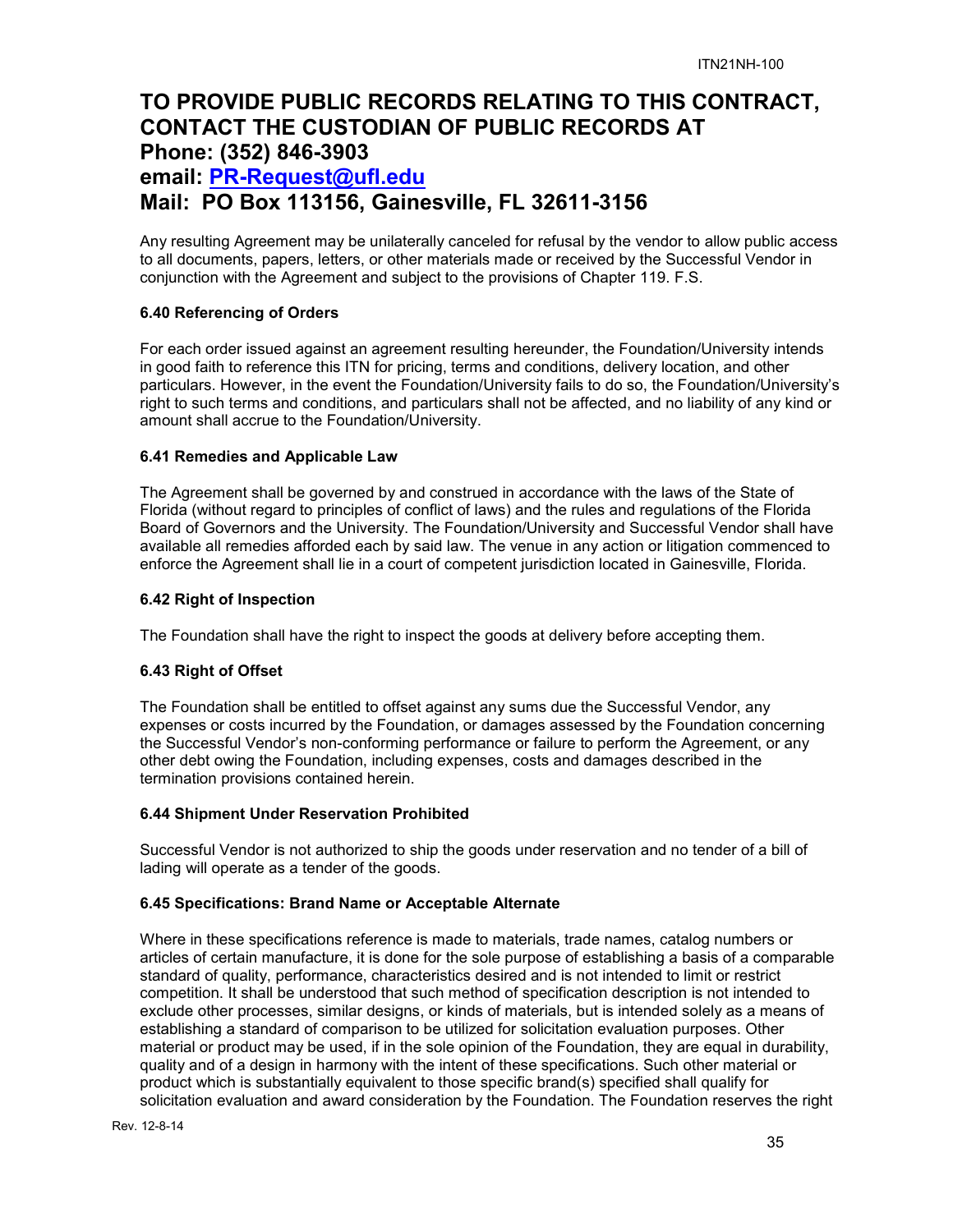to reject any substitute material or product which, in its opinion, does not meet the standard of quality established by reference in these specifications and is not considered an acceptable alternate for the intended use and purpose. The burden of proof as to meeting the requirements of these specifications shall be the responsibility of the submitting vendor. Such proposer(s) who is offering any material or product other than the item(s) specified herein must submit with their solicitation response catalog cuts and detailed specifications which will completely describe the item(s) on which they are offering for an acceptable alternate determination by the Foundation. Where the proposer proposes to substitute a material or product which is not known to the Foundation, he/she shall be prepared to submit samples on request for the Foundation's inspection and evaluation. The cost of transportation, both ways, of such samples shall be borne by the submitting proposer.

# <span id="page-35-0"></span>**6.46 Successful Vendor to Package Goods**

Successful Vendor will package goods in accordance with good commercial practice. Each shipping container shall be clearly and permanently marked as follows: (a) Successful Vendor's name and address; (b) Consignee's name, address and purchase order number; (c) Container number and total number of containers, e.g. box 1 of 4 boxes and (d) the number of the container bearing the packing slip. Successful Vendor shall bear cost of packaging unless otherwise provided.

# <span id="page-35-2"></span><span id="page-35-1"></span>**6.47 Termination**

# **6.47.1 Convenience**

The Foundation reserves the right to terminate the Agreement in whole or part at any time when in the best interests of the Foundation without penalty or cause. Upon receipt of the written notice, the Successful Vendor shall immediately stop all work as directed in the notice, notify all subcontractors of the effective date of the termination and minimize all further costs to the Foundation. In the event of termination under this provision, all documents, data and reports prepared by the Successful Vendor under the Agreement shall become the property of and delivered to the Foundation. The Successful Vendor shall be entitled to receive just and equitable compensation for work in progress, work completed and materials accepted before the effective date of termination. Such compensation shall be the Successful Vendor's sole remedy against the Foundation in the event of termination under this provision.

# <span id="page-35-3"></span>**6.47.2 Default**

The Foundation reserves the right to terminate the Agreement in whole or in part due to the failure of the Successful Vendor to comply with any term or condition of the Agreement, to acquire and maintain all required insurance policies, bonds, licenses and permits, or to make satisfactory progress in performing the Agreement. The Foundation shall provide written notice of the termination and the reasons for it to the Successful Vendor. Upon termination under this provision, all goods, materials, documents, data and reports prepared by the Successful Vendor under the Agreement shall become the property of and be delivered to the Foundation on demand. The Foundation may, upon termination of the Agreement, procure, on terms and in the manner that it deems appropriate, materials, or services to replace those under the Agreement. The Successful Vendor shall be liable to the Foundation for any excess costs incurred by the Foundation in re-procuring the materials or services.

# <span id="page-35-4"></span>**6.47.3 Gratuities**

The Foundation may, by written notice to the Successful Vendor, cancel the Agreement if it is discovered by the Foundation that gratuities, in the form of entertainment, gifts or other, were offered or given by the Successful Vendor, or any agent or representative of the Successful Vendor, to any officer or employee of the University with a view toward securing favorable treatment with respect to the awarding or amending, or the making of any determinations with respect to the performing of such Agreement. In the event the Agreement is canceled by the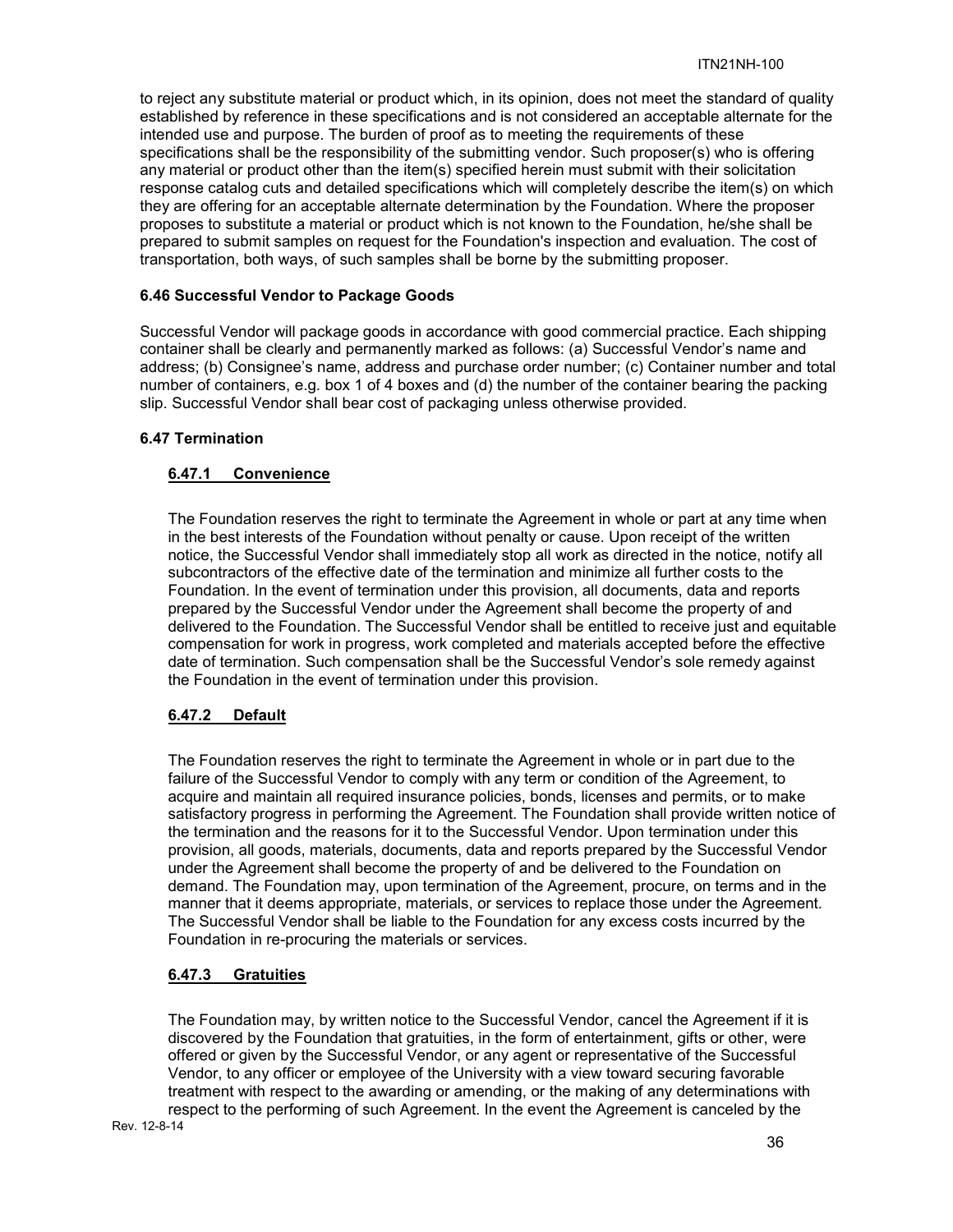Foundation pursuant to this provision, Foundation shall be entitled, in addition to any other rights and remedies, to recover or withhold the amount of the cost incurred by Successful Vendor in providing such gratuities.

# <span id="page-36-0"></span>**6.47.4 Insolvency**

The Foundation shall have the right to terminate the Agreement at any time in the event Successful Vendor files a petition in bankruptcy; or is adjudicated bankrupt; or if a petition in bankruptcy is filed against Successful Vendor and not discharged within thirty (30) days; of if Successful Vendor becomes insolvent or makes an assignment for the benefit of its creditors or an arrangement pursuant to any bankruptcy law; of if a receiver is appointed for Successful Vendor or its business.

# <span id="page-36-1"></span>**6.47.5 Intentionally Blank**

# N/A

The Foundation may at any time, by written order to the Successful vendor, require the Successful Vendor to stop all or any part of the work called for by the Agreement for a period of ninety (90) days after the order is delivered to the Successful Vendor, and for any further period to which the parties may agree. The order shall be specifically identified as a Stop Work Order issued under this provision. Upon receipt of the order, the Successful Vendor shall immediately comply with its terms and take all reasonable steps to minimize the incidence of costs allocable to the work covered by the order during the period of work stoppage. If a Stop Work Order issued under this provision is canceled or the period of the order or any extension expires, the Successful Vendor shall resume work. The Foundation shall make an equitable adjustment in the delivery schedule or Agreement price, or both, and the Agreement shall be amended in writing accordingly.

# <span id="page-36-2"></span>**6.47.7 Suspension or Debarment**

The Foundation may by written notice to the Successful Vendor immediately terminate the Agreement if the Foundation determines that the Successful Vendor has been debarred, suspended or otherwise lawfully prohibited from participating in any public procurement activity, including but limited to, being disapproved as a subcontractor Vendor of any public procurement unit or other governmental body.

#### <span id="page-36-3"></span>**6.47.8 Continuation of Performance Through Termination**

The Successful Vendor shall continue to perform, in accordance with the requirements of Agreement, up to the date of termination, as directed in the termination notice.

#### <span id="page-36-4"></span>**6.48 Title and Risk of Loss**

The title and risk of loss of the goods and equipment shall not pass to Foundation/University until Foundation/University actually receives the goods and equipment at the point or points of delivery.

#### <span id="page-36-5"></span>**6.49 Warranties**

In addition to any implied warranties, Successful Vendor warrants that the goods furnished will conform to the specifications, drawings, and descriptions listed herein, and to the sample or samples if any, furnished by the Successful Vendor. In the event of a conflict between the specifications, drawings, and descriptions, the specifications shall govern.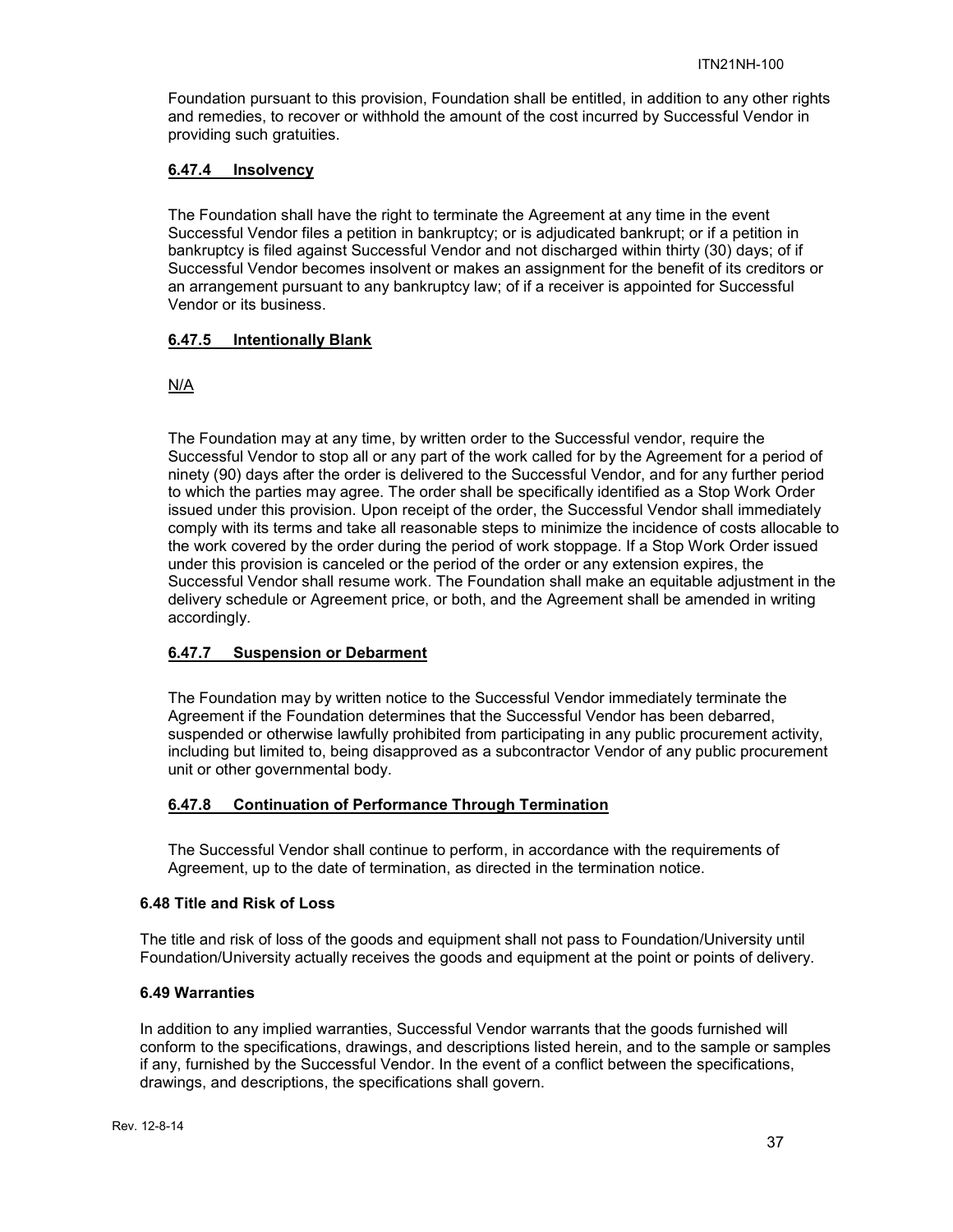#### <span id="page-37-0"></span>**6.50 Payment Card Industry Data Security Standard.**

For e-commerce business and/or credit card transactions, Proposer agrees to be bound by the requirements and terms of the Rules of all applicable Card Associations, as amended from time to time, and be solely responsible for security and maintaining confidentiality of Card transactions processed by means of electronic commerce up to the point of receipt of such transactions by Bank.

Proposer is required to be in compliance with the requisites of the SAS 70 and/or Payment card Industry Data Security Standard and provide written attestation of compliance annually.

#### <span id="page-37-1"></span>**6.51 Payment and Invoice Information**

**All invoices for payment should be submitted to the University of Florida Foundation via:**

**Email: ssg@uff.uf.edu**

**Or by Mail: UF Foundation Attn: Server Support Group PO Box 14425 Gainesville, FL 32604**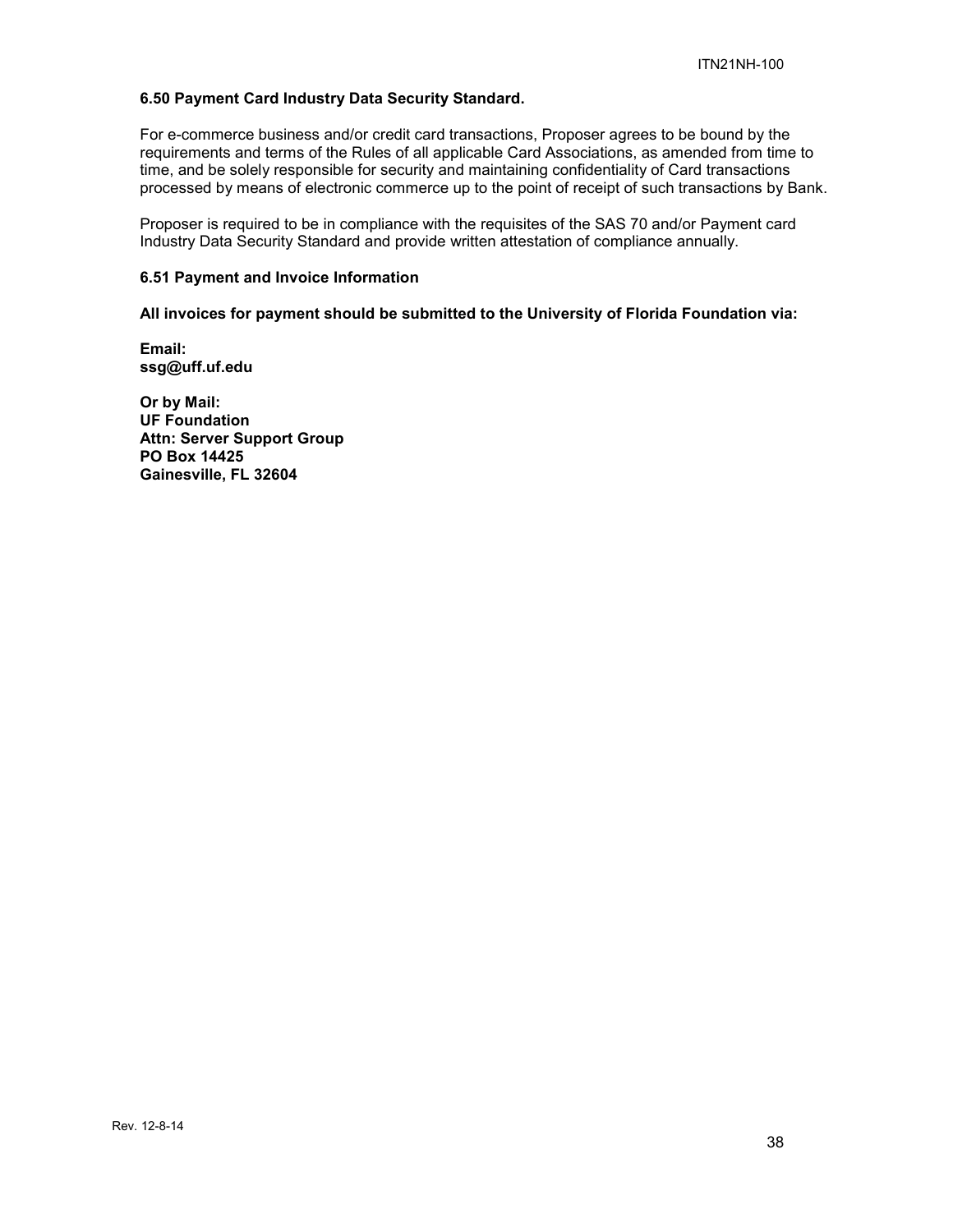#### <span id="page-38-0"></span>**7.0 CERTIFICATIONS AND FORMS**

#### <span id="page-38-1"></span>**7.1 Certification of Proposal**

Explanation: This certification attests to the vendor's awareness of and agreement to the content of this ITN and all accompanying provisions contained herein.

Action: Vendor is to ensure that the following certificate is duly completed and correctly executed by an authorized officer of your company.

This proposal is submitted in response to Invitation to Negotiate ITN21NH-100 issued by the University of Florida. The undersigned, as a duly authorized officer, hereby certifies that

> \_\_\_\_\_\_\_\_\_\_\_\_\_\_\_\_\_\_\_\_\_\_\_\_\_\_\_\_\_\_\_\_\_\_\_\_\_ (Vendor Name)

agrees to be bound by the content of this proposal and agrees to comply with the terms, conditions and provisions of the referenced Invitation to Negotiate (ITN) and any addenda thereto in the event of an award. Exceptions are to be noted as stated in the ITN. The proposal shall remain in effect for a period of ninety (90) calendar days as of the Due Date for responses to the ITN.

The undersigned certifies that to the best of his/her knowledge: (check one of the below and provide information if required)

There is no trustee, director or employee of the University of Florida or Foundation who has or whose Relative has an Interest in the entity or entities making this proposal or who is a natural person making this proposal.

There are trustee(s), director(s) and/or employee(s) of the University of Florida or Foundation who have, and/or whose Relative(s) have, an Interest in the entity or entities making this proposal or who is a natural person making this proposal. Describe the nature of the interest held by each trustee, employee, or Relative of the trustee or employee (for example, grandson of Employee X owns the company or spouse of E-ployee Y is a director of the company).

"Interest" for purposes of this disclosure includes the following: director, trustee, officer, or employee of an entity, any contract with an entity (including consulting), or any partner, proprietor, stock, equity, or other ownership interest in an entity.

"Relative" for the purpose of this disclosure is an individual who is related to the trustee or employee as father, mother, son, daughter, brother, sister, uncle, aunt, first cousin, nephew, niece, husband, wife, father-in-law, mother-in-law, son-in-law, daughter-in-law, brother-in-law, sister-in-law, stepfather, stepmother, stepson, stepdaughter, stepbrother, stepsister, half brother, half sister, grandparent, great grandparent, grandchild, great grandchild, step grandparent, step great grandparent, step grandchild, step great grandchild, person who is engaged to be married to the trustee or employee or who otherwise holds himself or herself out as or is generally known as the person whom the trustee or employee intends to marry or with whom the trustee or employee intends to form a household, or any other natural person having the same legal residence as the trustee or employee"

The undersigned further certifies that their firm (check one) \_\_\_**IS** *or* \_\_\_**IS NOT** currently debarred, suspended, or proposed for debarment by any federal entity. The undersigned agrees to notify the University of any change in this status, should one occur, until such time as an award has been made under this procurement action.

Person(s) authorized to negotiate in good faith on behalf of this firm for purposes of this Invitation to Negotiate are: